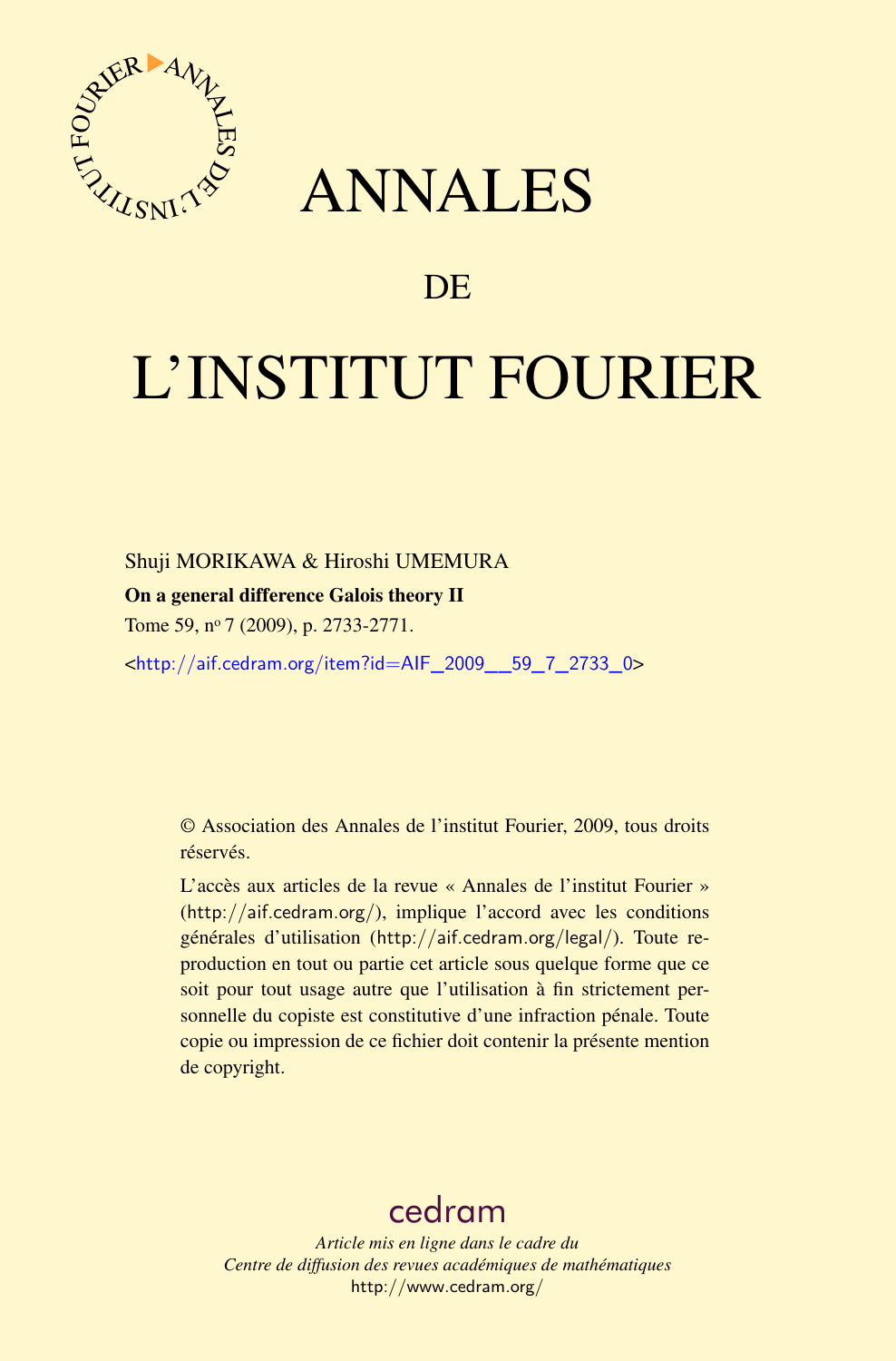#### <span id="page-1-0"></span>ON A GENERAL DIFFERENCE GALOIS THEORY II

#### **by Shuji MORIKAWA & Hiroshi UMEMURA**

ABSTRACT. — We apply the General Galois Theory of difference equations introduced in the first part to concrete examples. The General Galois Theory allows us to define a discrete dynamical system being infinitesimally solvable, which is a finer notion than being integrable. We determine all the infinitesimally solvable discrete dynamical systems on the compact Riemann surfaces.

Résumé. — Nous appliquons à des exemples concrets la théorie de Galois générale, pour les équations aux différences introduite, dans la première partie. La théorie de Galois générale nous permet de définir la notion, plus fine que l'intégrabilité, de résolubilité infinitésimale d'un système dynamique discret. Nous présentons la liste complète des systèmes dynamiques discrets, infinitésimalement résolubles sur les surfaces de Riemann compactes.

#### **1. Introduction**

Our Galois theory for difference equations is algebraic and is a realization of the idea of the second author sketched in section 7, [\[11\]](#page-38-0). We briefly explain how, not only in the differential case but also in the discrete case, our theory is related to Malgrange's idea [\[7\]](#page-38-0), when nicely applied to the discrete case by Casale (cf. [\[1\]](#page-38-0), [\[2\]](#page-38-0), [\[14\]](#page-39-0), [\[13\]](#page-39-0)). We delightfully celebrate Professor Malgrange's 80th birthday showing how wonderful his idea is.

In this second part, we apply our general difference Galois theory to the question of integrability of discrete dynamical systems on algebraic varieties.

In theory of dynamical systems, we believe in general what is integrable, in any sense, is abelian. So far according to Poincaré, we observed integrability of dynamical system through its linearization along a carefully

Keywords: General difference Galois theory, dynamical system, integrable dynamical system, Galois groupoid.

Math. classification: 12Hxx, 37Fxx, 58Hxx, 14Hxx.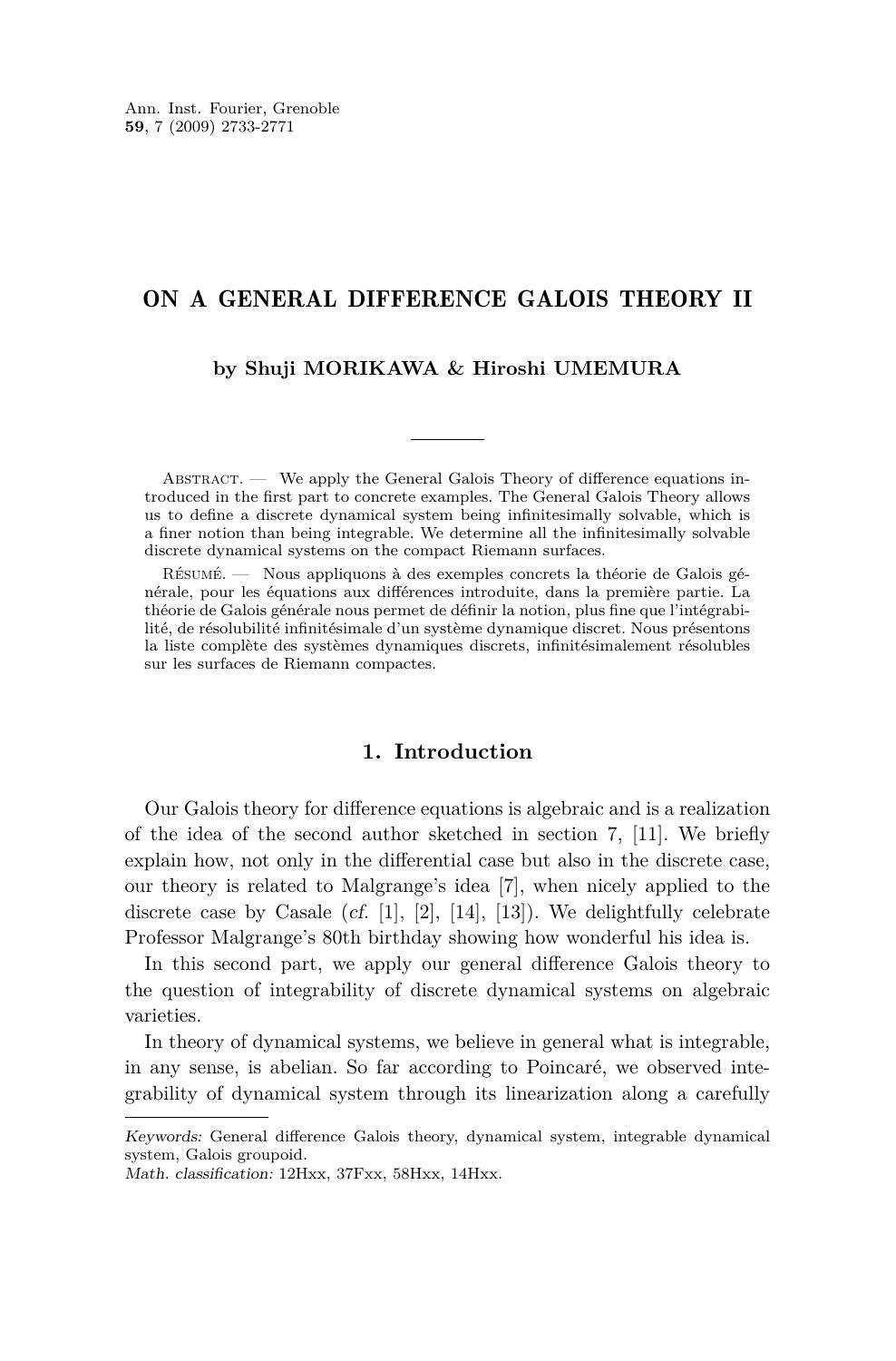chosen particular solution, which brought us fruitful results that certain Hamiltonian systems are not integrable. General difference Galois theory offers us a more authentic invariant, Galois group, that allows us to measure, in a canonical way, the degree of integrability of dynamical systems. So the more abelian the Galois group is, the more integrable the dynamical system is.

We study in detail discrete dynamical systems  $(X, \varphi)$  of iteration of a rational map  $\varphi: X \to X$  on an algebraic curve X defined over a field C of characteristic 0 and so in particular on a compact Riemann surface *X* if  $C = \mathbb{C}$ . We determine, under the assumption that the base field is  $\mathbb{C}$ , all the dynamical sysytems  $(X, \varphi)$  over an algebraic curve X such that the Lie algebra of their Galois group is finite dimensional (Theorems [5.16](#page-25-0) and [6.5\)](#page-27-0). The Theorem [6.5](#page-27-0) is due to Casale [\[2\]](#page-38-0). We improved his original proof in several points.

For these dynamical systems, the Lie algebra is not only finite dimensional but also solvable. So we propose to call them infinitesimally solvable.

Thus we may regard that the classification yields us also the list of infinitesimally solvable discrete dynamical systems on a Riemann surface. We owe for this result much the precedent works [\[2\]](#page-38-0), [\[9\]](#page-38-0), [\[15\]](#page-39-0). We work in our algebraic framework trying to make the results and proofs accessible for wider public.

Several natural question arise.

- (1) Prove Theorem [6.5](#page-27-0) over an arbitrary field *C* of characteristic 0.
- (2) Explore a similar result for a relative case or for a family of algebraic curves.
- (3) Study an analogue of Theorem [6.5](#page-27-0) in the positive characteristic case.

The first seems manageable. The third requires a differential or difference Galois theory in characteristic  $p > 0$  that we suggested in [\[11\]](#page-38-0), [\[12\]](#page-38-0). We hope, however, that it is also realizable without great difficulties.

Throughout the second part *C* denotes a field of characteristic 0. We study difference field extension  $(L, \phi)/(C, \mathrm{Id}_C)$  or  $C \subset C_L$  such that the field *L* is finitely generated over the field *C*.

Theorem with asterisk, Theorem\*, is not proved. So it is not a Theorem in a strict sense of words. We can, however, sketch a proof. We do not use it and we want to prove it in a general and natural setting in future.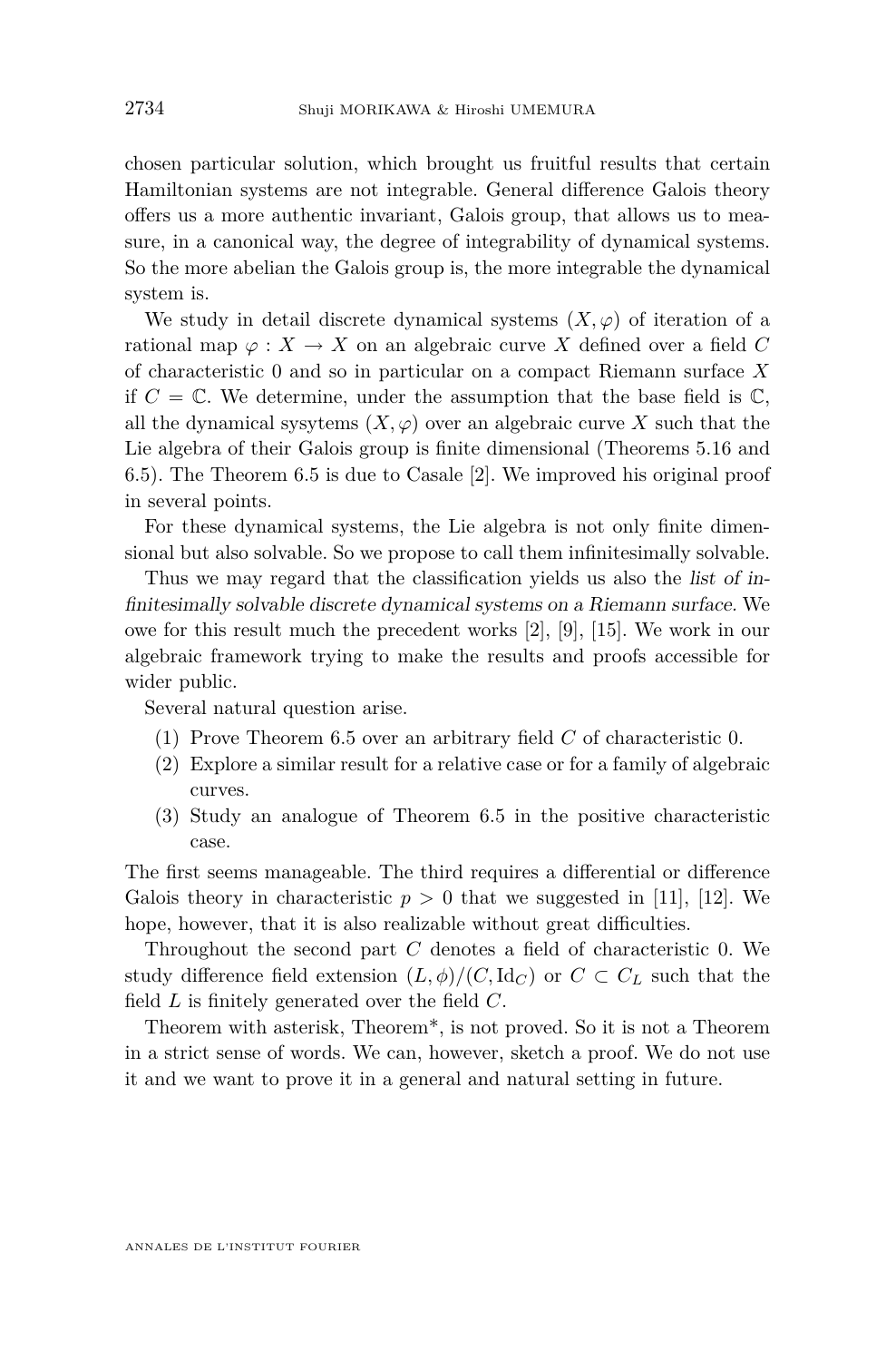#### **2. Groupoid**

<span id="page-3-0"></span>In the first part, our setting is algebraic. Our theory has, however, also geometric back ground. It is more naturally understood using groupoid.

Let  $(L, \phi)/C$  be a difference field extension such that the field *L* is finitely generated over the field *C* and such that the restriction  $\phi|C$  is the identity map  $\mathrm{Id}_C$  on C. According to our Definition 2.18 in the first part [\[8\]](#page-38-0), our Galois group is a group functor Inf-gal on the category of  $L^{\natural}$ -algebras.

Let us assume that there exists a model  $V$  of the function field  $C(V)$ such that the difference operator  $\phi$  arises from a regular endomorphism  $\varphi: V \to V$  of the model *V*. Then we can argue as we explained in [\[14\]](#page-39-0) and [\[13\]](#page-39-0) for the differential case, and we get a D-groupoid on  $V \times V$  as Galois group of the extension  $L/C$ . The functor Inf-gal is a formal group over  $L^{\natural}$ . It describes the Lie algebra of the Galois groupoid over  $V \times V$ . We are going to determine the Lie algebra of the group functor Inf-gal.

Let us briefly recall the definition. See [\[14\]](#page-39-0), Section 3. From now on, in this section, we assume  $C = \mathbb{C}$  but as we see below, it works over any field *C* of characteristic 0.

DEFINITION 2.1. — A groupoid is a small category  $\mathcal C$  in which all morphisms are isomorphisms. An object of  $\mathcal C$  is called a vertex and a morphism in *C* is called an element of *G*.

One of the most important example of groupoids is a group operation on a set.

Example 2.2.  $\longrightarrow$  A group operation  $(G, X)$  of a group *G* on a set *X* yields a groupoid in the following manner. The set  $ob\mathcal{C}$  of the groupoid  $\mathcal{C}$ is the set *X*. For  $x, y \in X = ob\mathcal{C}$ , we set  $\text{Hom}(x, y) = \{q \in G | qx = y\}$ . If  $g \in \text{Hom}(x, y)$  and  $h \in \text{Hom}(y, z)$ , then  $gx = y$  and  $hy = z$  by definition so that  $z = hy = h(gx) = (hg)x$  and consequently  $hg \in \text{Hom}(x, z)$ . So we can compose two morphisms. If  $gx = y$ , then  $hy = x$ , *h* being  $g^{-1}$  so that every morphism is an isomorphism.

Now let *C* be a groupoid . We set

 $Y := \{$  morphisms in the category  $C\}$ 

and

$$
X:=ob\mathcal{C}.
$$

Let  $\varphi \in Y$  so that  $\varphi \in \text{Hom}(A, B)$  for some  $A, B \in ob \mathcal{C}$ . Let us denote the source *A* of  $\varphi$  by  $s(\varphi)$  and the target *B* of  $\varphi$  by  $t(\varphi)$ . So we get two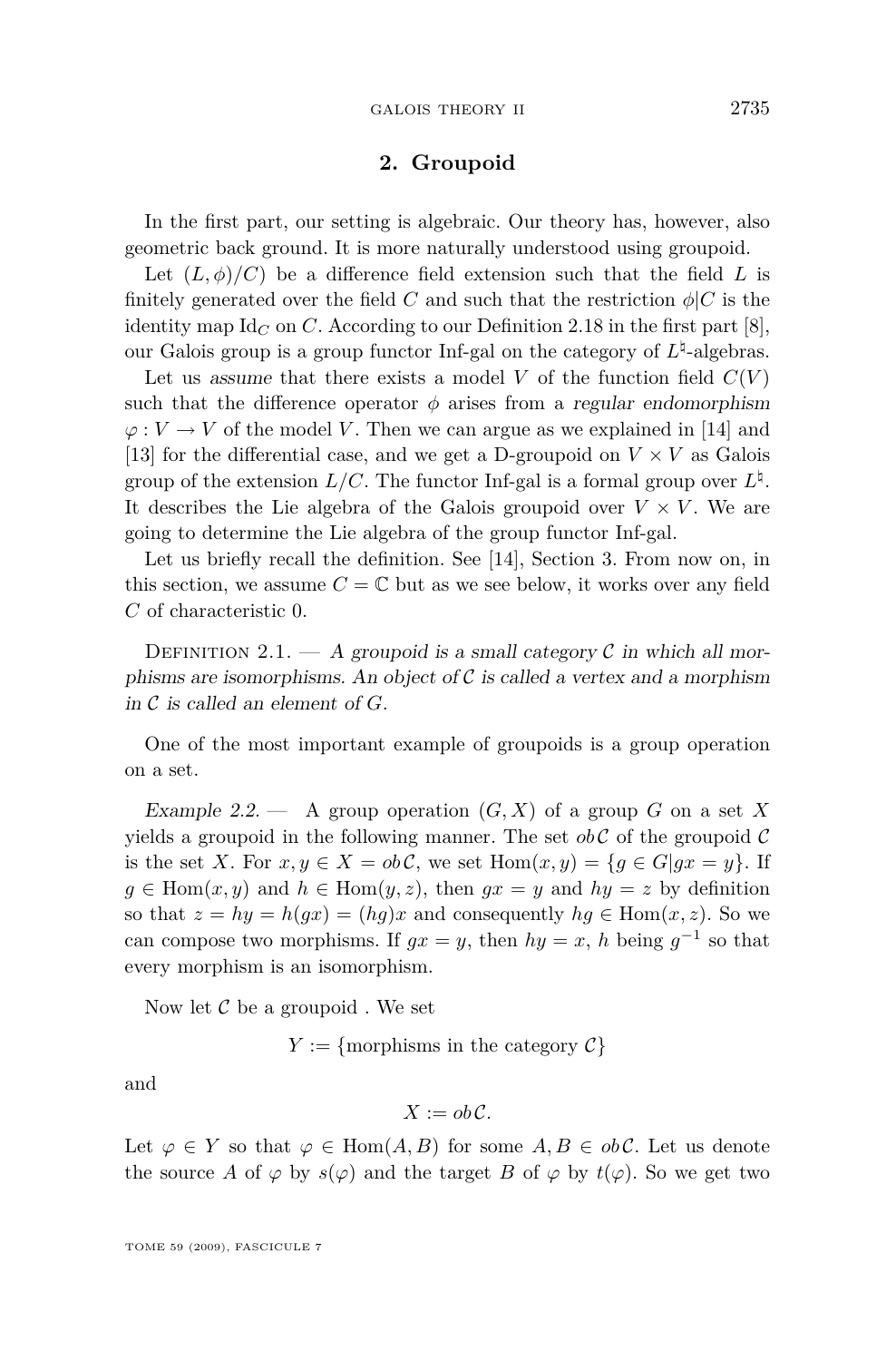maps  $s: Y \to X$  and  $t: Y \to X$ . Let  $(Y, t) \times (Y, s)$  be the fiber product of  $t: Y \to X$  and  $s: Y \to X$  so that

$$
(Y,t) \times (Y,s) = \{(\varphi, \psi) \in Y \times Y | s(\varphi) = t(\psi) \}.
$$

The composition of morphisms defines a map

$$
\Phi: (Y,t) \times (Y,s) \to Y, \qquad (\varphi, \psi) \mapsto \psi \circ \varphi.
$$

The associativity of the composition is described by a commutative diagram that we do not make precise. See [\[4\]](#page-38-0). The existence of the identity map Id*<sup>A</sup>* for every  $A \in ob\mathcal{C}$  as well as the property called symmetry that every morphism is an isomorphism is also characterized in terms of maps and commutative diagrams.

Here is a summary of the above observation. Groupoid is described by two sets *Y* and *X*, two maps  $s: Y \to X$  and  $t: Y \to X$  and the composition maps

$$
\Phi: (Y,t) \times (Y,s) \to Y, \qquad (\varphi, \psi) \mapsto \psi \circ \varphi.
$$

that satisfy certain commutative diagrams.

This allows us to generalize the notion of groupoid in a category in which the fiber product of arbitrary two objects exists. This is exactly by the same way as we define an algebraic group *G* requiring that, of all, *G* is an algebraic variety, the composition law  $G \times G \to G$  is a morphism of algebraic varieties and so on.

Remark  $2.3.$  — We have shown in example [2.2](#page-3-0) that a groupoid is born from a group operation. We might as well think that groupoid generalizes group operation. This is false, however, in the following sense.

Let  $G_1$  be the non-cyclic abelian group of order 4 and let  $G_2$  be the cyclic group of order 4. Both  $G_1$  and  $G_2$  operate on the set  $X$  consisting of just 4 elements  $x_1, x_2, x_3$  and  $x_4$  in such a way that  $(G_1, X)$  and  $G_2, X$  are principal homogeneous spaces. It suffices to consider the left operation of each group on itself. The operaions  $(G_1, X)$  and  $(G_2, X)$  are not isomorphic but the groupoid  $Gpd(G_1, X)$  and  $Gpd(G_2, X)$  are the same category  $\mathcal C$  of which the set  $ob\mathcal{C}$  of objects is  $\{x_1, x_2, x_3, x_4\}$  and  $\text{Hom}(x_i, x_j)$  consists of just one element for every  $1 \leq i, j \leq 4$ . If we pass from group operation to the groupoid it defines some informations are lost. In oter words the functor  $(G, X) \to \text{Gpd}(G, X)$  is not faithful.

DEFINITION 2.4. — Let  $C$  be a category in which fiber product exists. A groupoid in the category  $\mathcal C$  consists of two objects  $Y, X \in ob\mathcal C$ , two morphisms  $s: Y \to X$  and  $t: Y \to X$  and a morphism

$$
\Phi: (Y, t) \times (Y, s) \to Y
$$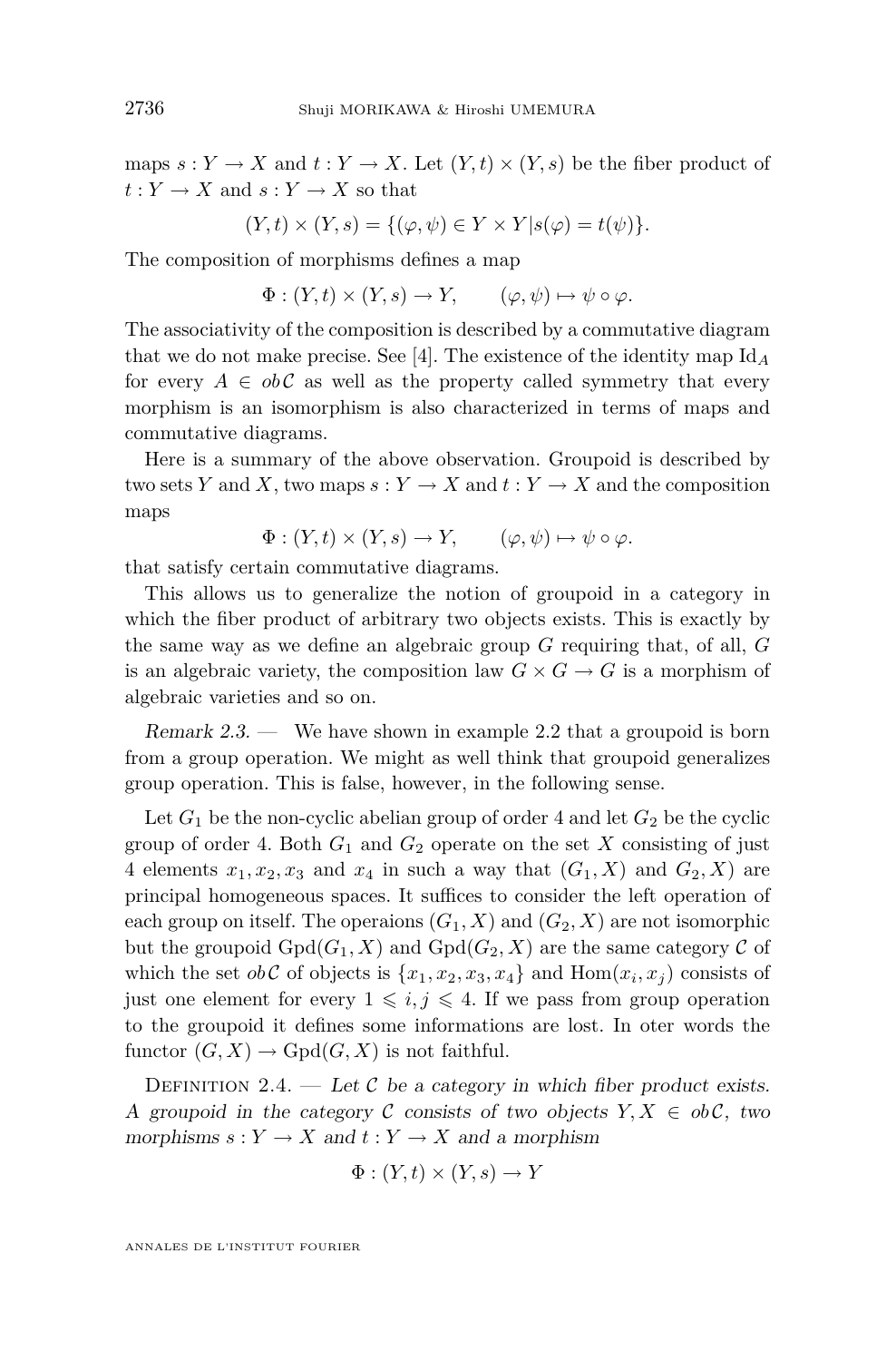#### GALOIS THEORY II 2737

<span id="page-5-0"></span>etc, satisfying the above conditions (cf. Grothendieck [\[4\]](#page-38-0)).

Example 2.5.  $\qquad$  Let C be the category of algebraic varieties defined over a field  $k$  and let  $(G, V)$  be an operation of an algebraic group on an algebraic variety *V* defined over *k*. We have two morphisms *p*, *h* from  $G \times V$ to *V*, namely the second projection *p* and the group operation  $h(q, v) = qv$ . Then  $Y = G \times X$ ,  $X = V$ ,  $s = p$  and  $t = h$  is a groupoid in the category C of algebraic varieties defined over *k*. Compare to Example [2.2.](#page-3-0)

For a complex manifold  $V$ , we can attach the space of its invertible jets  $J^*(V \times V)$  that is a groupoid over  $V \times V$  in the category of analytic spaces. We recall the definition for  $V = \mathbb{C}$ . The jet space  $J(\mathbb{C} \times \mathbb{C})$  is an infinite dimensional analytic space  $\mathbb{C}\times\mathbb{C}^{\mathbb{N}}$  with coordinate system  $(x, y_0, y_1, y_2, \cdots)$ . We have two morphisms  $s: J(\mathbb{C} \times \mathbb{C}) \to \mathbb{C}$  and  $t: J(\mathbb{C} \times \mathbb{C}) \to \mathbb{C}$  given by

$$
s((x, y_0, y_1, y_2, \cdots)) = x
$$
 and  $t((x, y_0, y_1, y_2, \cdots)) = y_0.$ 

So we have a morphism  $(s, t) : J(\mathbb{C} \times \mathbb{C}) \to \mathbb{C} \times \mathbb{C}$  that makes  $J(\mathbb{C} \times \mathbb{C})$ an infinite dimensional affine space over  $\mathbb{C} \times \mathbb{C}$ . The invertible jet space  $J^*(\mathbb{C} \times \mathbb{C})$  is, by definition, the Zarisiki open set of  $J(\mathbb{C} \times \mathbb{C})$ . Namely,

$$
J^*(\mathbb{C}\times\mathbb{C}):=\{(x,y_0,y_1,y_2,\cdots)\in J(\mathbb{C}\times\mathbb{C})|y_1\neq 0\}.
$$

We simply denote  $J^*(\mathbb{C} \times \mathbb{C})$  by  $J^*$  and we write the restrictions of the morphisms  $s, t$  to the Zariski open set  $J^*$  by the same letters. Now we explain  $J^*$  with two morphisms  $s : J^* \to \mathbb{C}$  and  $t : J^* \to \mathbb{C}$  is a groupoid. To this end we must define the composite morphism  $\Phi : (J^*, t) \times (J^*, s) \to J^*$ . Let

$$
\varphi=(x,y_0,y_1,\cdots),\qquad \psi=(u,v_0,v_1,\cdots),
$$

be points of  $J^*$  such that  $y_0 = t(\varphi) = s(\psi) = u$ , i.e.,  $(\varphi, \psi)$  is a point of  $(J^*, t) \times (J^*, s)$ . Then we set

(2.1) 
$$
\Phi(\psi, \varphi) := (x, v_0, y_1v_1, y_2v_1 + y_1^2v_2, \cdots).
$$

The *n*-th component of  $\Phi(\psi, \varphi)$  is given by the following rule. Imagine formally that  $\varphi$  were a function of *x* taking the value  $y_0$  at *x*, or  $\varphi(x) = y_0$ , with  $\varphi'(x) = y_1, \varphi''(x) = y_2 \dots$ 

Similarly consider as if  $\psi$  were a function of *u* with  $\psi(u) = v_0, \psi'(u) =$  $v_1, \psi''(u) = v_2, \ldots$  . Then  $\Phi(\psi, \varphi)$  is the composite function  $\psi \circ \varphi$ , which is a function of *x*, so that its *n*-th component is the value of  $d^n \psi \circ \varphi/dx^n$  at *x*. For example,

$$
d(\psi \circ \varphi)/dx = \psi_u \varphi_x = y_1 v_1, d^2(\psi \circ \varphi)/dx^2 = \varphi_{xx}\psi_u + \varphi_x^2 \psi_{uu} = y_2 v_1 + y_1^2 u_2, \cdots
$$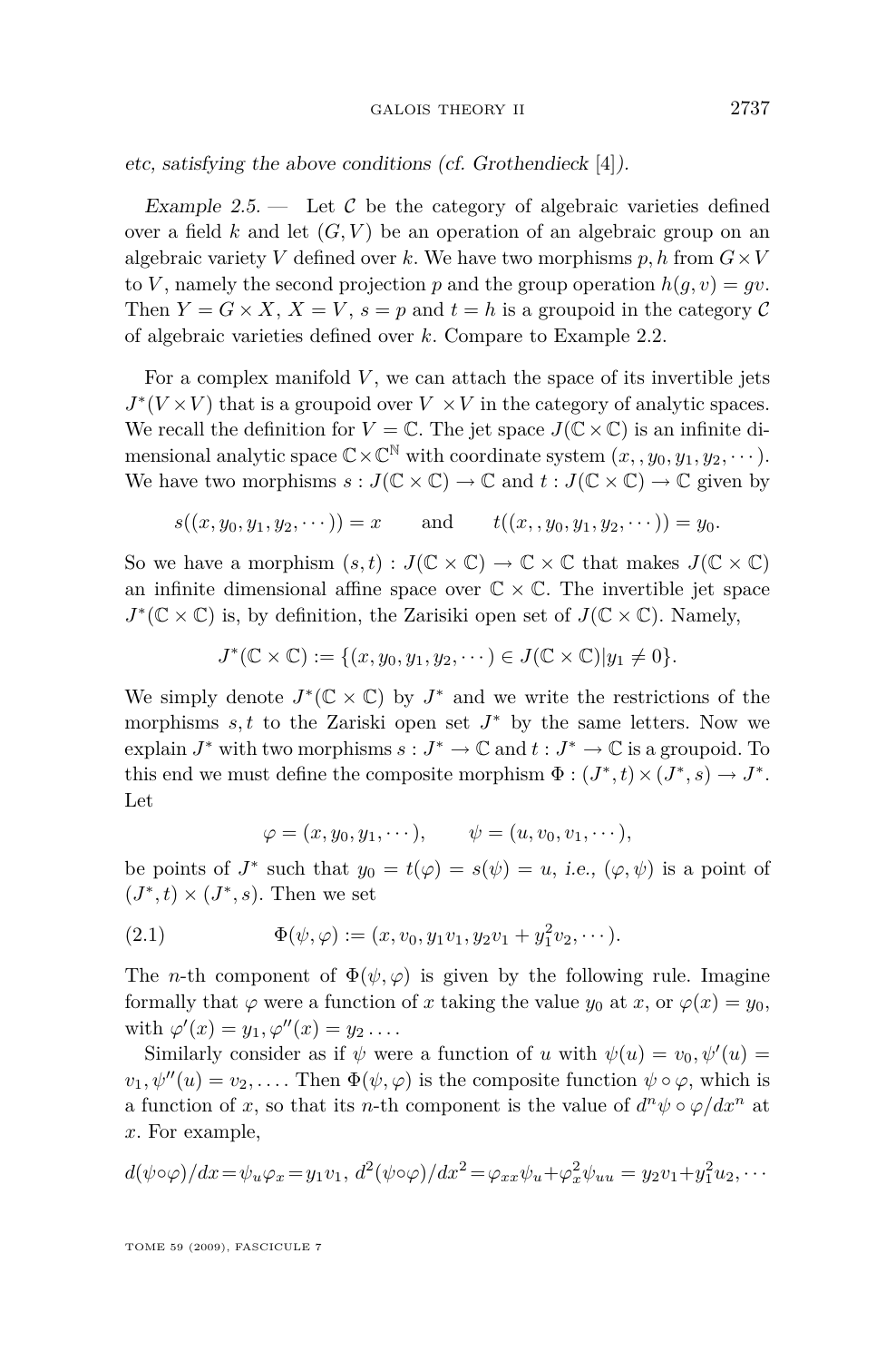One can check this composition law is associative and the inverse of

$$
\varphi=(x,y_0,y_1,\cdots)
$$

is given by the inverse function  $x(y_0)$  and its derivatives  $d^n x(y_0) / dy_0^n$  for  $n \in \mathbb{N}$ , namely by

$$
(y_0, x, 1/y_1, -y_2/y_1^3, \cdots).
$$

We can very naturally extend this construction over a complex manifold of any dimension. Namely for an analytic manifold  $V$ , we construct pieces of jet spaces locally and glue them together. Locally for polydiscs  $U, W$  in  $\mathbb{C}^n$ , the space  $J(U \times W)$  of jets over  $U \times W$  is the infinite dimensional affine space over  $U \times W$  with coordinate system

$$
u_1, u_2, \ldots, u_n, w_1, w_2, \ldots, w_n
$$

and formal higher derivatives

$$
\frac{\partial^{|\nu|} w_j}{\partial u_1^{\nu_1} \partial u_2^{\nu_2}, \dots \partial u_n^{\nu_n}},
$$

where  $1 \leqslant j \leqslant n$  and

$$
0 \neq \nu = (\nu_1, \nu_2, \dots, \nu_n) \in \mathbb{N}^n
$$

with usual notation

$$
|\nu| = \sum_{i=1}^n \nu_i.
$$

The subspace of invertible jets  $J^*(U \times W)$  is the Zariski open subset of  $J(U \times W)$  on which the Jacobian

$$
\frac{D(w_1, w_2, \dots, w_n)}{D(u_1, u_2, \dots, u_n)} = \det \left(\frac{\partial w_j}{\partial u_i}\right)_{1 \leqslant i, j \leqslant n} \neq 0.
$$

We define in  $J^*(V \times V)$  the composition law of groupoid structure by the law of calculating derivatives of composite functions, as well as inverse, just as in the 1-variable case.

The above construction of Lie groupoids, in the category of analytic spaces, also works in the category of algebraic varieties, or to be more correct in the category of schemes over a field *C*. The most important ingredient in the algebraic construction is the universal extension of derivations [\[13\]](#page-39-0). We do not go into the detail because it is technical and will be published elsewhere. So for a non-singular algebraic variety *V* defined over the field *C* of characteristic 0, we can define its invertible jet space  $J^*(V \times V)$ that is an algebraic variety of infinite dimension, i.e., an affine scheme over  $V \times V$ .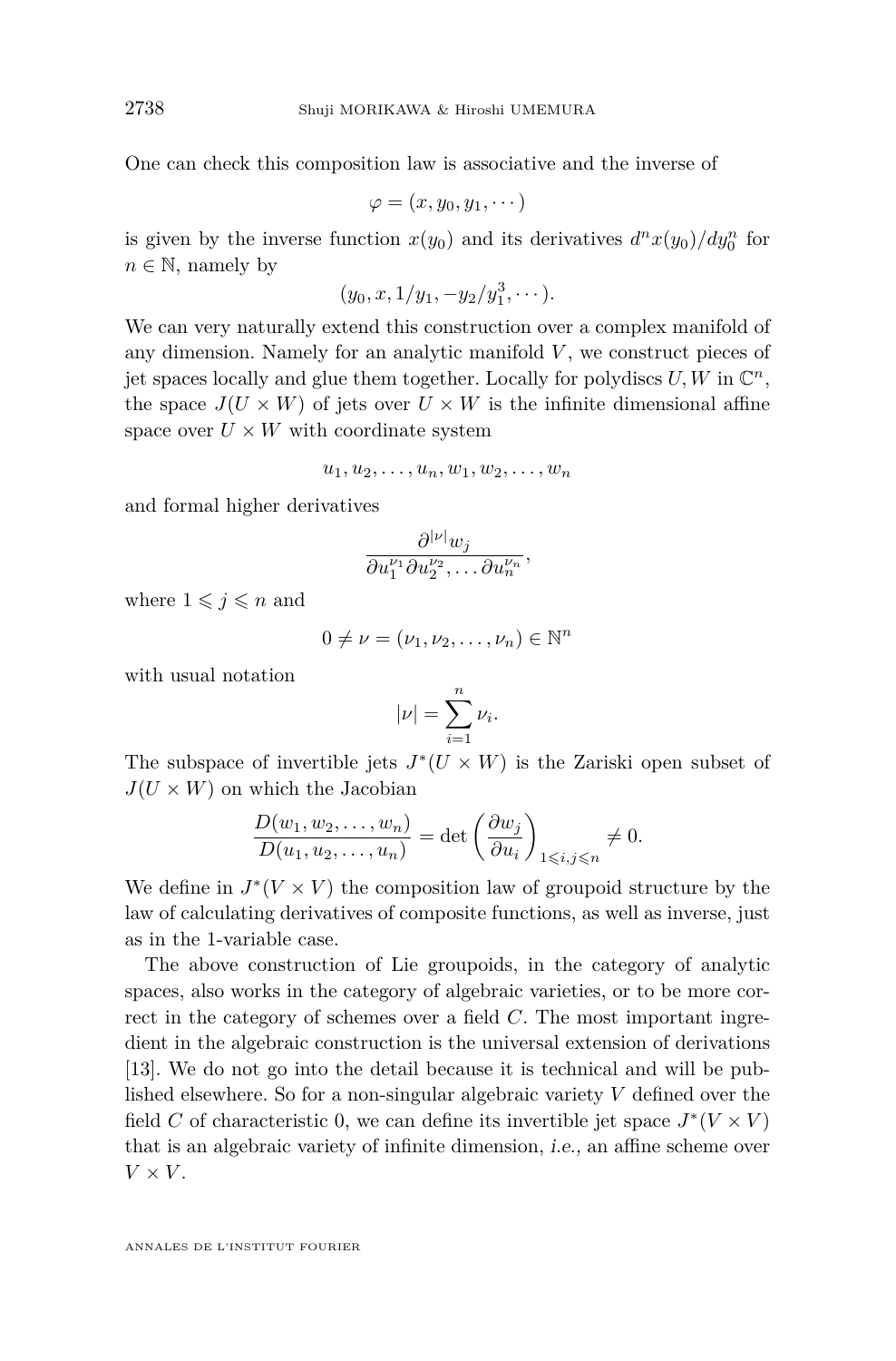<span id="page-7-0"></span>DEFINITION 2.6. — Let *V* be an algebraic variety defined over a field of characteristic 0. An algebraic D-groupoid is a sub-groupoid of  $J^*(V \times V)$ defined by a differential ideal.

Let  $(G, V)$  be an operation of an algebraic group on an algebraic variety *V* defined over a field *C*. So the operation  $(G, V)$  defines a groupoid  $Gpd(G, V)$  in the category of schemes. Then there exists a natural morphism

(2.2) 
$$
\text{Gpd}(G, V) \to J^*(V \times V)
$$

of groupoids in the category of schemes.

THEOREM<sup>\*</sup> 2.7. — The image of the morphism 2.2 is an algebraic Dgroupoid.

When *G* is a finite group, we can prove the assertion of Theorem<sup>\*</sup> 2.7 in a trivial way. So we may use it for a finite group.

#### **3. Geometric Principle of Malgrange**

We explain, geometrically, general difference Galois theory depends on a very simple principle. The geometric principle was discovered by Malgrange [\[7\]](#page-38-0) in the differential case and Casale applied it successfully to the difference case  $([1], [2])$  $([1], [2])$  $([1], [2])$  $([1], [2])$  $([1], [2])$ .

**3.1.** Let us assume that the dynamical system on an algebraic variety arises from a operation of algebraic group.

Let us consider an effective operation  $(G, V)$  of an algebraic group  $G$  on an algebraic variety *V* defined over a field *C* of characteristic 0. Namely, for an element  $g \in G$  if  $gx = x$  for every point  $x \in V$ , then  $g = 1$ . An element  $g \in G$ , to be more precise a *C*-valued point  $g \in G(C)$ , defines an automorphism

$$
\varphi_g: V \to V \qquad x \mapsto gx
$$

of the algebraic variery *V* over *C* and hence dually a *C*-automorphism

$$
\varphi_g^*: C(V) \to C(V)
$$

of the field *C*(*V* ) of rational functions on *V* . The algebraic counterpart of the dynamical system  $(V, \varphi_q)$  on the algebraic variety *V* of iteration of the automorpphism  $\varphi_g: V \to V$  is the difference field  $(C(V), \varphi_g^*)$ .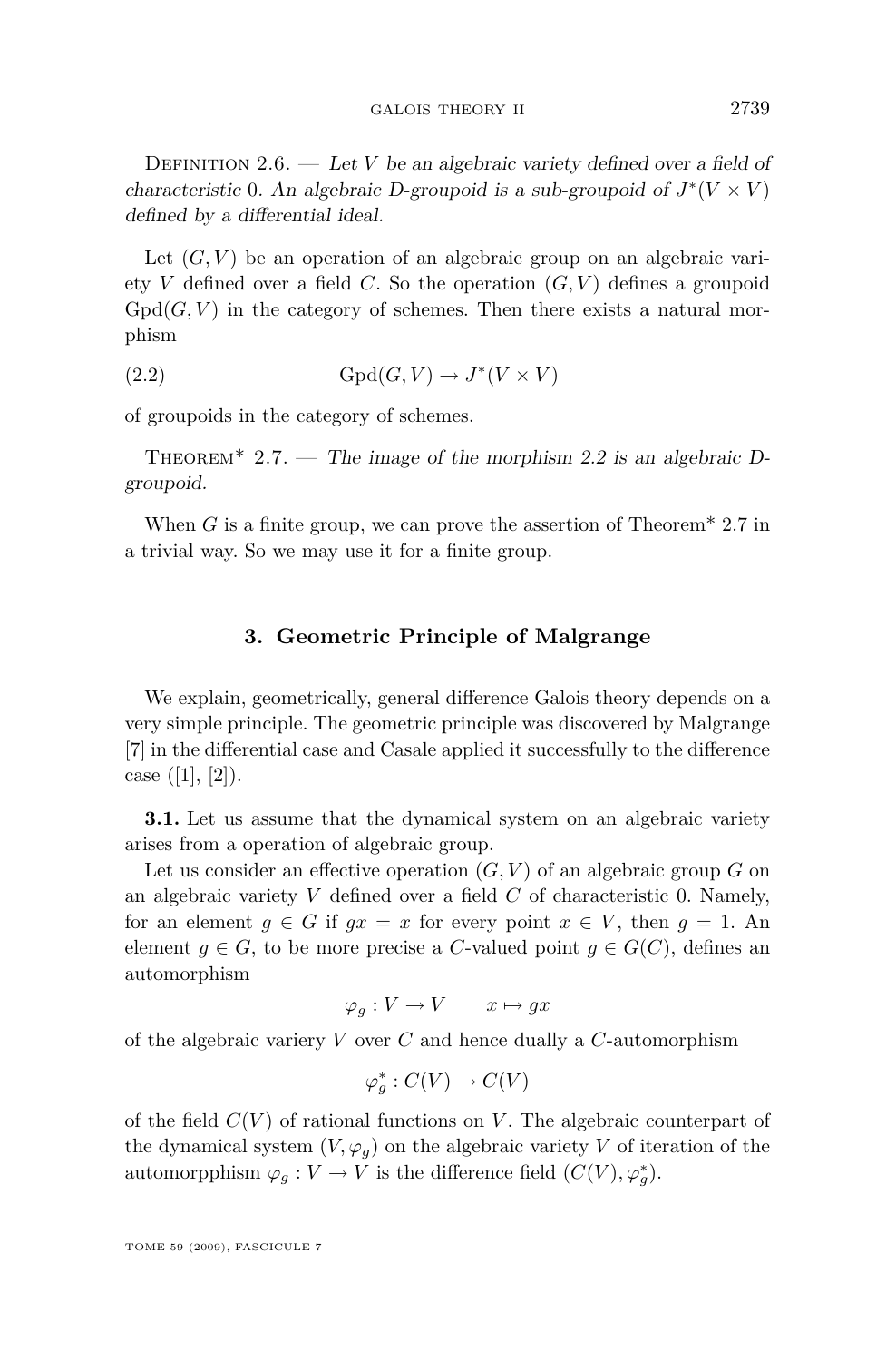GEOMETRIC PRINCIPLE  $1.$  — The Malgrange Galois groupoid

 $MGal\text{-}gpd(V, \varphi_q)$ 

of the dynamical system  $(V, \varphi_q)$  or equivalently the Galois groupoid

 $\mathrm{MGal}\text{-}\mathrm{gpd}(C(V),\varphi_g^*)/(C,\mathrm{Id}_C))$ 

of the difference field extension  $(C(V), \varphi_g^*/(C, \mathrm{Id}_C)$  should be the algebraic D-groupoid of the algebraic operation  $(\overline{\langle g \rangle}, V)$ , where  $\overline{\langle g \rangle}$  denotes the Zariski closure of the sub-group  $\lt q >$  of G generated by q or the smallest closed subgroup of *G* containing the element *g*. In particular the Galois groupoid is abelian.

We can show in this case that our Galois group  $Inf-gal(C(V)/C)$  of the difference field extension  $(C(V), \varphi_g^*)/(C, \mathrm{Id}_C)$  defined in the first part, which is a formal group over the field  $L^{\natural}$  or an  $L^{\natural}$ -Lie algebra, is isomorphic to the Lie algebra

 $L^{\natural}$  ⊗<sub>*C*</sub> (Lie algebra of the vector fields of the operation of the algebraic  $\text{group} \leq q > \text{on} V$ 

that is isomorphic to

 $L^{\natural} \otimes_C \text{Lie} \overline{< g >}.$ 

Let us understand GEOMETRIC PRINCIPLE [1](#page-7-0) by examples.

Example  $3.1.$  — Let us apply the above observation to the simplest case (PGL<sub>2C</sub>,  $\mathbb{P}^1_C$ ). If we assume for simplicity that the field *C* is algebraically closed, then by Jordan's reduction theorem an element *g* of  $PGL_2(C)$  is conjugate to either

$$
(1) \qquad \begin{pmatrix} a & 0 \\ o & d \end{pmatrix}, \qquad \text{or} \qquad (2) \qquad \begin{pmatrix} 1 & b \\ o & 1 \end{pmatrix}
$$

according as (1) *g* is semi-simple or (2) unipotent. So we have

$$
\overline{\langle g \rangle} \text{ is } \begin{cases} \begin{array}{c} \text{ a finite group} \\ \text{ isomorphic to } \mathbb{G}_m \end{array} & \text{if } g \text{ is of finite order,} \\ \text{ isomorphic to } \mathbb{G}_n \end{array} \\ \text{ isomorphic to } \mathbb{G}_a \end{cases} \text{ if } g \text{ is unipotent and } g \neq I_2.
$$

Therefore we could conclude that the Malgrange Galois groupoid

 $\text{MGal-gpd}(\mathbb{P}^1_C, \varphi_g).$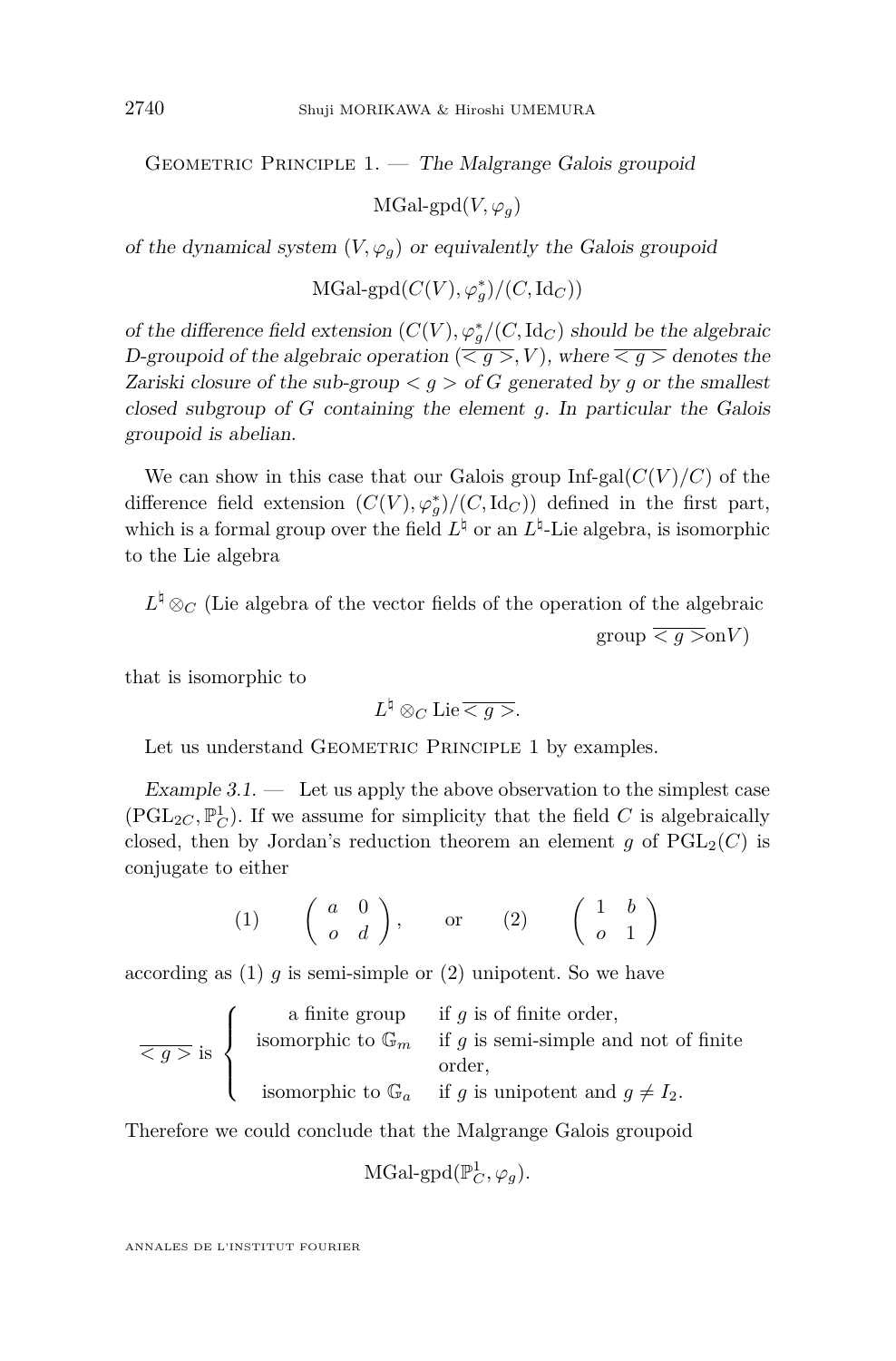<span id="page-9-0"></span>is an algebraic D-groupoid equivalent to the operation on  $\mathbb{P}^1_C$  of

$$
\left\{\begin{array}{cl} \text{ a finite group } & \text{ if } g \text{ is of finite order,} \\ & \mathbb{G}_m & \text{ if } g \text{ is semi-simple and not of finite order,} \\ & \mathbb{G}_a & \text{ if } g \text{ is unipotent and } g \neq I_2. \end{array}\right.
$$

Since Inf-gal is the Lie algebra of MGal-gpd, we would get

Inf-gal( $\mathbb{P}^1_C$ ,  $\varphi_g$ )  $\cong$   $\begin{cases} 0 & \text{if } g \text{ is of finite order,} \\ 1 \text{-dimensional Lie algebras} & \text{if } g \text{ is not of finite or.} \end{cases}$ 1-dimensional Lie algebra if *g* is not of finite order.

**3.2.** What do we do if the dynamical system on the algebraic variety does not come from an algebraic group operation? Let  $(L, \phi)/(C, \text{Id}_C)$  be a difference field extension such that the field *L* is finite algebraic over  $\phi(L)$ . Let  $(V, \varphi)$  be a model of a differentia field extension  $L/C$  so that  $C(V) \simeq L$ and  $\varphi: V \cdots \to V$  is a rational map. It follows from the assumption that L is finite algebraic over  $\phi(L)$ , the rational map  $\varphi: V \cdots \to V$  is generically surjective. Therefore we can find a non-empty Zariski open susets  $U_1$  and  $U_2$  of *V* such that the rational map  $\varphi$  restricted on  $U_1$ , the rational map  $\varphi|U_1:U_1\to U_2$  is regular and étale.

GEOMETRIC PRINCIPLE  $2.$  - Replace group action by the groupoid  $J^*(V \times V)$  of invertible jets that is canonically attached to the variety *V*. The Galois groupoid

 $MGal\text{-}\mathrm{gpd}(V, \varphi)$ 

of the dynamical system  $(V, \varphi_g)$  or equivalently the Galois groupoid

 $\mathrm{MGal}\text{-}\mathrm{gpd}(C(V),\varphi^*)/(C,\mathrm{Id}_C))$ 

of the difference field extension  $(C(V), \varphi^*)/(C, \mathrm{Id}_C)$  is the smallest algebraic D-groupoid  $\mathcal G$  on  $V$  such that the differential ideal defining the algebraic D-groupoid  $\mathcal{G}$  kills  $\varphi$  on  $U_1 \times U_2$ .

DEFINITION 3.2. — We adopt, according as Malgrange and Casale, GEometric Principle 2 as the definition of the Malgrange Galois groupoid

 $MGal\text{-}gpd(V,\varphi)$ 

of the dynamical system  $(V, \varphi)$  or equivalently the Galois groupoid

MGal *−* Gpd (L*/*C)

of the difference field extension *L/C* (cf. [\[2\]](#page-38-0)).

The definition needs precision of the statement and existence of the smallest one.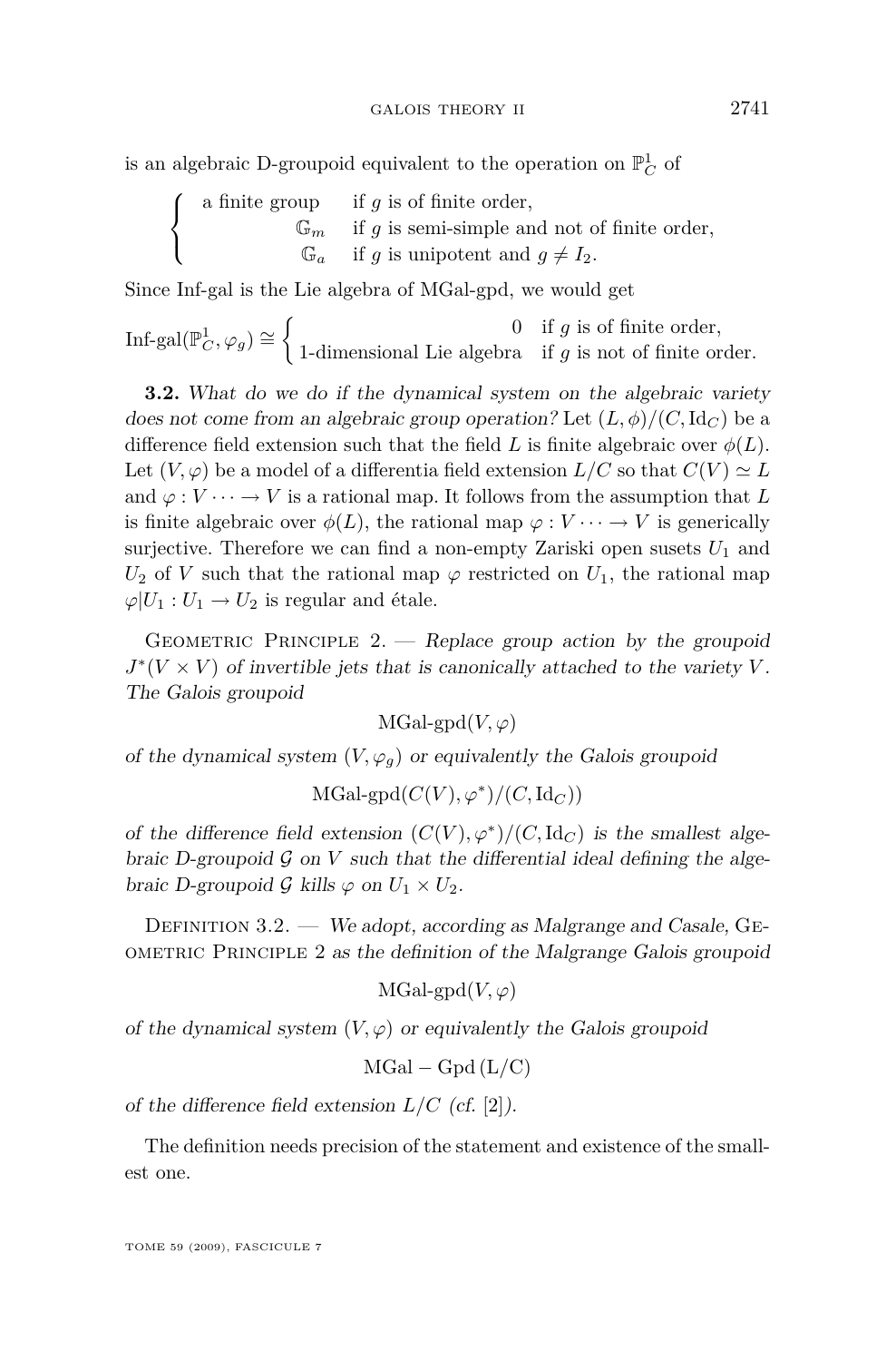<span id="page-10-0"></span>(1) of all, we identify a D-groupoid on a Zariski open set of *V* with its restriction to a smaller Zariski open set. In other words, we work at the generic point of the variety *V* or over  $Spec C(V)$ . We look for the smallest algebraic D-groupoid  $\mathcal{G}_{C(V)}$  over  $\text{Spec } C(V) \times \text{Spec } C(V)$ , the defining differential ideal of which kills the rational map *ϕ*.

(2) The assumption of being minimum implies that the algebraic Dgroupoid  $\mathcal{G}_{C(V)}$  is reduced. Hence the finite basis theorem of Ritt, for example in [\[5\]](#page-38-0), implies that the defining differential ideal of the smallest groupoid  $\mathcal{G}_{C(V)}$  over  $Spec C(V) \times Spec C(V)$  is differentially finitely generated.

(3) Since the number of coefficients of the differential generators of the defining ideal is finite, the algebraic D-groupoid  $\mathcal{G}_{C(V)}$  extends to an algebraic D-groupoid over a Zariski open set of *V* .

As in the differential case, the advantage of our method in the first part is that it also gives us an explicit construction of  $MGal-gpd(L/C)$ . See Section 4 below.

Remarks 3.3. — We have to notice that GEOMETRIC PRINCIPLES [1](#page-7-0) and [2](#page-9-0) are compatible. There are two points to check.

- (i) For an effective algebraic group operation  $(G, V)$ , the groupoid  $Gpd(G, V)$  is an algebraic D-groupoid on  $V \times V$ .
- (ii) For a algebraic D-sub-groupoid  $G'$  of the D-groupoid  $Gpd(G, V)$ , there exists a closed subgroup *H* of *G* such that  $G' = \text{Gpd}(H, V)$ .

**3.3.** We do not prove the assertions (i) and (ii) in this note and so we are not allowed to use GEOMETRIC PRINCIPLE [1](#page-7-0). For, the proof that we can sketch, involves subtle points. In general, a fundamental fact such as (i) and (ii) should be stated and proved in a transparent way depending on few simple principles.

For example, the following assertion is not trivial. Let  $G_1$  and  $G_2$  be algebraic subgroups in the group of birational automorphism group  $\text{Bir}(V)$ of an algebraic variety *V*. Then the intersection  $G_1 \cap G_2$  is an algebraic subgroup of  $\text{Bir}(V)$ . Not only the proof but also the statement itself of this assertion requires a scheme theoretic definitions (cf. [\[3\]](#page-38-0)).

#### **4. Our Theory and Geometric Principle**

We defined, in the part [1,](#page-1-0) the Galois group  $\text{Inf-gal}(L/K)$  that is a formal group or a Lie algebra over the field  $L^{\natural}$ , for a general difference field extension  $L/K$ . We explained in the differential case that how our theory [\[10\]](#page-38-0) is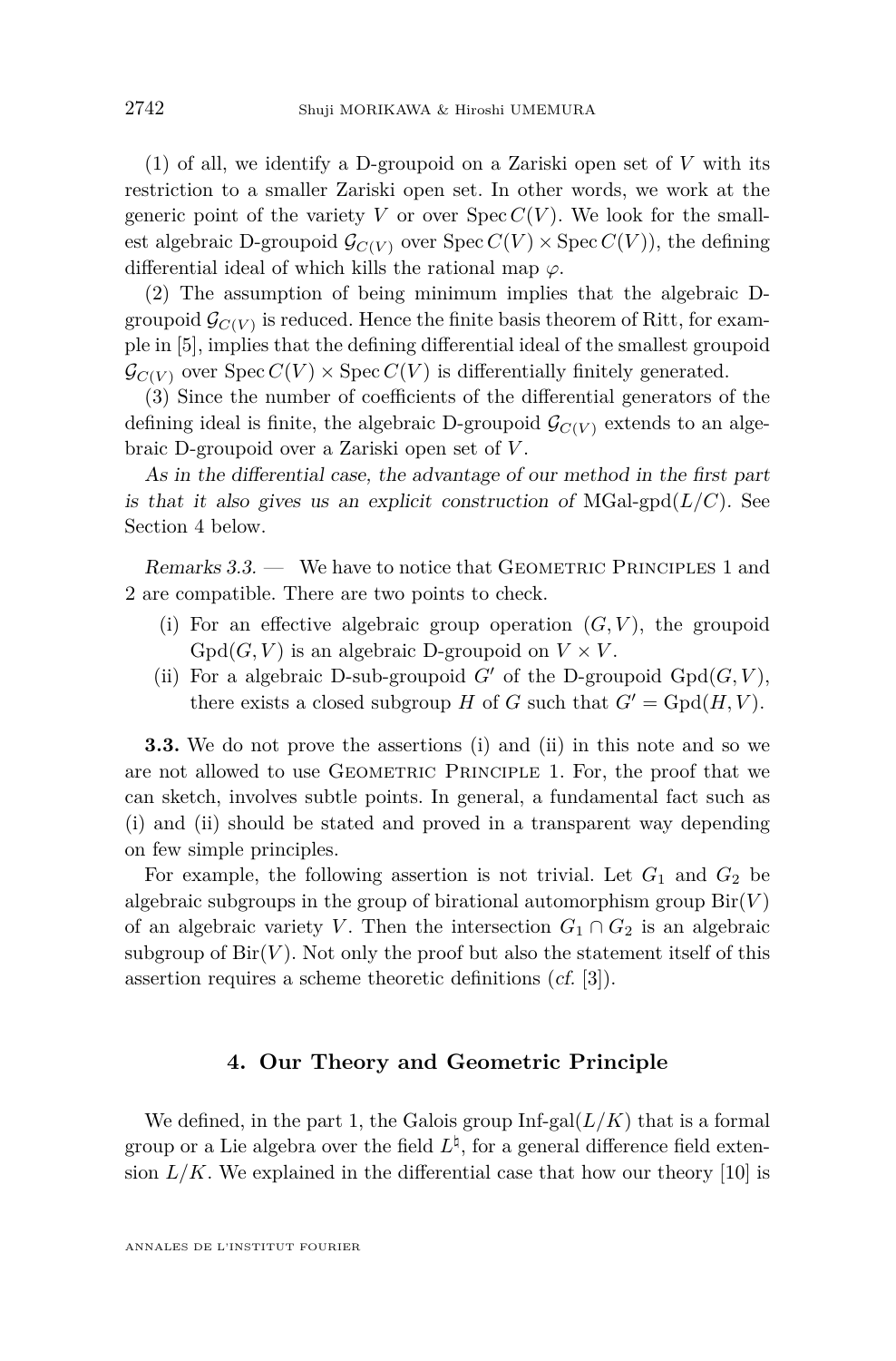related with Malgrange Theory. The method of [\[14\]](#page-39-0) and [\[13\]](#page-39-0) allows us to illustrate us that algebraic D-groupoid is also involved in our theory. Let  $((L, \varphi)/C)$  be a difference field extension such that the field L is finitely generated over *C*, the field *L* is algebraic over  $\varphi(L)$  and every element of *C* is fixed.

PROPOSITION 4.1. — Let  $\mathcal L$  be the difference differential subring generated by  $\iota(L)$  and  $L^{\sharp}$  of  $F(\mathbb{N}, L^{\sharp})$ . So the ring  $L^{\sharp}[\iota(L)]$  is a subring of  $\mathcal{L}$ . The inclusion defines a morphism

 $\Phi$ : Spec  $\mathcal{L} \to \text{Spec } L \times_C \text{Spec } L$ .

Spec  $\mathcal{L}$  has a structure of algebraic D-groupoid over Spec  $L \times_C$  Spec  $L$ .

The ring  $\mathcal L$  is a subring of the ring  $F(\mathbb N, L)$  of functions that is reduced, and hence  $\mathcal L$  is reduced. So that there exists a model *V* of the field  $L/C$ such that the algebraic D-groupoid  $\mathcal{L}$  is defined over  $V \times V$  (cf. (2) after Definition [3.2\)](#page-9-0). Namely there exists an algebraic D-groupoid Gal-gpd $(L/C)$ defined over  $V \times V$  such that We have an isomorphism

$$
\mathcal{L} \simeq \text{Gal-gpd}(L/C) \times_{V \times V} L \otimes L
$$

of algebraic D-groupoids defined over *L ⊗<sup>C</sup> L*. The algebraic D-groupoid  $Gal-gpd(L/C)$  is determined up to birational equivalence.

DEFINITION 4.2. — The algebraic D-groupoid Gal-gpd $(L/C)$  is the Galois groupoid of the difference field extension *L/C*.

Now we can speak of the Lie algebra  $Lie(Gal-gpd(L/C))$  of the algebraic D-groupoid Gal-gpd $(L/C)$ , which is a *C*-Lie algebra of regular vector fields over the variety *V* .

THEOREM 4.3. — For a difference field extension  $L/C$ , the  $L^{\natural}$ -Lie algebra Inf-gal $(L/C)$  is canonically isomorphic to the  $L^{\natural}$ -Lie algebra

$$
L^{\natural}\otimes_{C} \operatorname{Lie}(\operatorname{Gal-gpd}(L/C)).
$$

We can argue as in the differential case  $([14], [13])$  $([14], [13])$  $([14], [13])$  $([14], [13])$  $([14], [13])$ .

#### **5. Examples and a general conclusion that follows from their observation**

In this section, we apply our construction of the first part to various ex-amples. On the way of calculation, we examine GEOMETRIC PRINCIPLE [1](#page-7-0).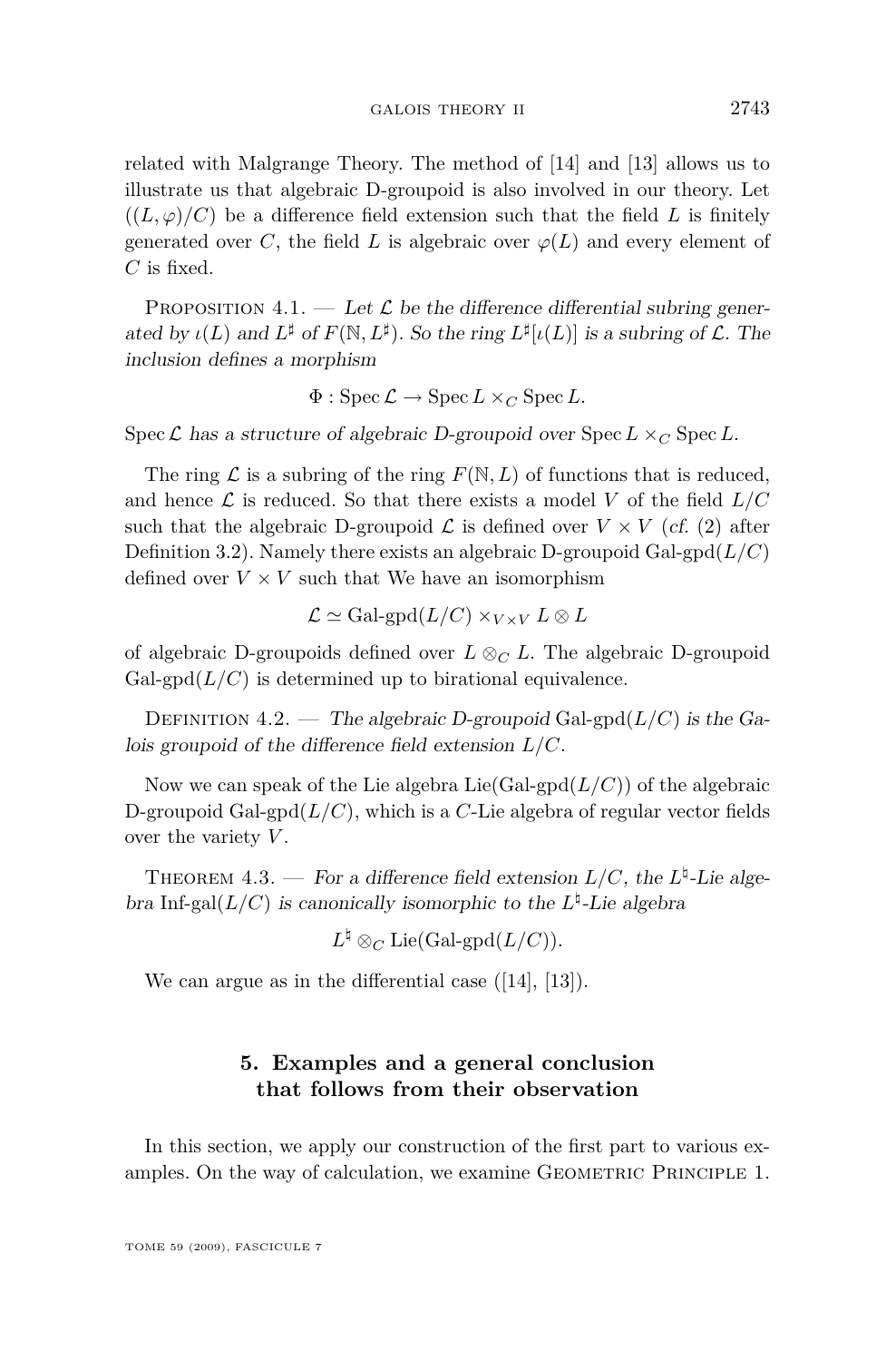<span id="page-12-0"></span>We use the notation of the first part [\[8\]](#page-38-0). Namely, we start from a difference field extension *L/K*. We embed the difference field *L* into the difference ring  $F(\mathbb{N}, L)$  of functions on the set  $\mathbb N$  taking values in the field L by the universal Euler morphism

$$
\iota: L \to F(\mathbb{N}, L),
$$

which is a morphism of difference algebras. Here the difference operator of the ring  $F(\mathbb{N}, L)$  is the shift operator  $\Phi$ . Then we take a mutually commutative basis  $\{D_1, D_2, \ldots, D_d\}$  of the *L*-vector space  $\text{Der}(L/K)$  of derivations. The differential field consisting of the field *L* with the commutative derivations  $\{D_1, D_2, \ldots, D_d\}$  is denoted by  $L^{\sharp}$ . So the ring  $F(\mathbb{N}, L)$  of functions on N is a difference differential ring with respect to the shift operator Φ and the differential operators  $D_1, D_2, \ldots, D_d$ . We introduce a difference differential sub-algrbra  $\mathcal L$  of  $F(\mathbb N, L^{\sharp})$  that is generated by  $\iota(L)$  and the field  $L^{\sharp}$  of constant functions on N. Similarly we define difference differential sub-algebra *K* of  $F(\mathbb{N}, L)$  generated by  $\iota(K)$  and  $L^{\sharp}$  so that we have an inclusion

$$
\mathcal{K} \subset \mathcal{L} \subset F(\mathbb{N}, L^\sharp)
$$

of difference differential algebras. Our Galois group is a group functor Infgal of infinitesimal automorphisms of difference differential algebra extension  $\mathcal{L}/\mathcal{K}$ . To see the infinitesimal deformations, we embed the difference differential algebra  $F(\mathbb{N}, L^{\sharp})$  in  $F(\mathbb{N}, L^{\sharp}[[W]])$  by the formal Taylor expansion

(5.1) 
$$
i: L^{\sharp} \to L^{\natural}[[W]], \qquad a \mapsto \sum_{\nu \in \mathbb{N}^d} \frac{1}{\nu!} D^{\nu}(a) W^{\nu}
$$

called the universal Taylor expansion, where

$$
\nu! = \nu_1! \nu_2! \cdots \nu_d!, \quad D^n u = D_1^{\nu_1} D_2^{\nu_2} \cdots D_d^{\nu} \quad W^{\nu} = W_1^{\nu_1} W_2^{\nu_2} \cdots W_d^{\nu_d}
$$

for  $\nu = (\nu_1, \nu_2, \dots, \nu_d) \in \mathbb{N}^d$  and the  $W_i$ 's are variables for  $1 \leq i \leq d$ . The universal Taylor expansion morphism is injective and is a differential mophism or it is compatible with derivations  $D_i$  and  $\partial/\partial W_i$  for  $1 \leq i \leq d$ . So we have inclusions

(5.2) 
$$
\mathcal{K} \subset \mathcal{L} \subset F(\mathbb{N}, L^{\sharp}) \subset F(\mathbb{N}, L^{\sharp}[[W]])
$$

of difference differential algebra with the shift operator Φ and the partial derivations  $\partial/\partial W_i$  for  $1 \leq i \leq d$ .

According to our definition in the first part, our Galois group is a group functor Inf-gal( $L/K$ ) on the category of  $L^{\natural}$ -algebras. Let us now assume  $K = C \subset C_L = \{a \in L | \phi(a) = a\}$ . We argue carefully choosing a model *V* of the difference field *L/C*. Then as we explained for the differential case in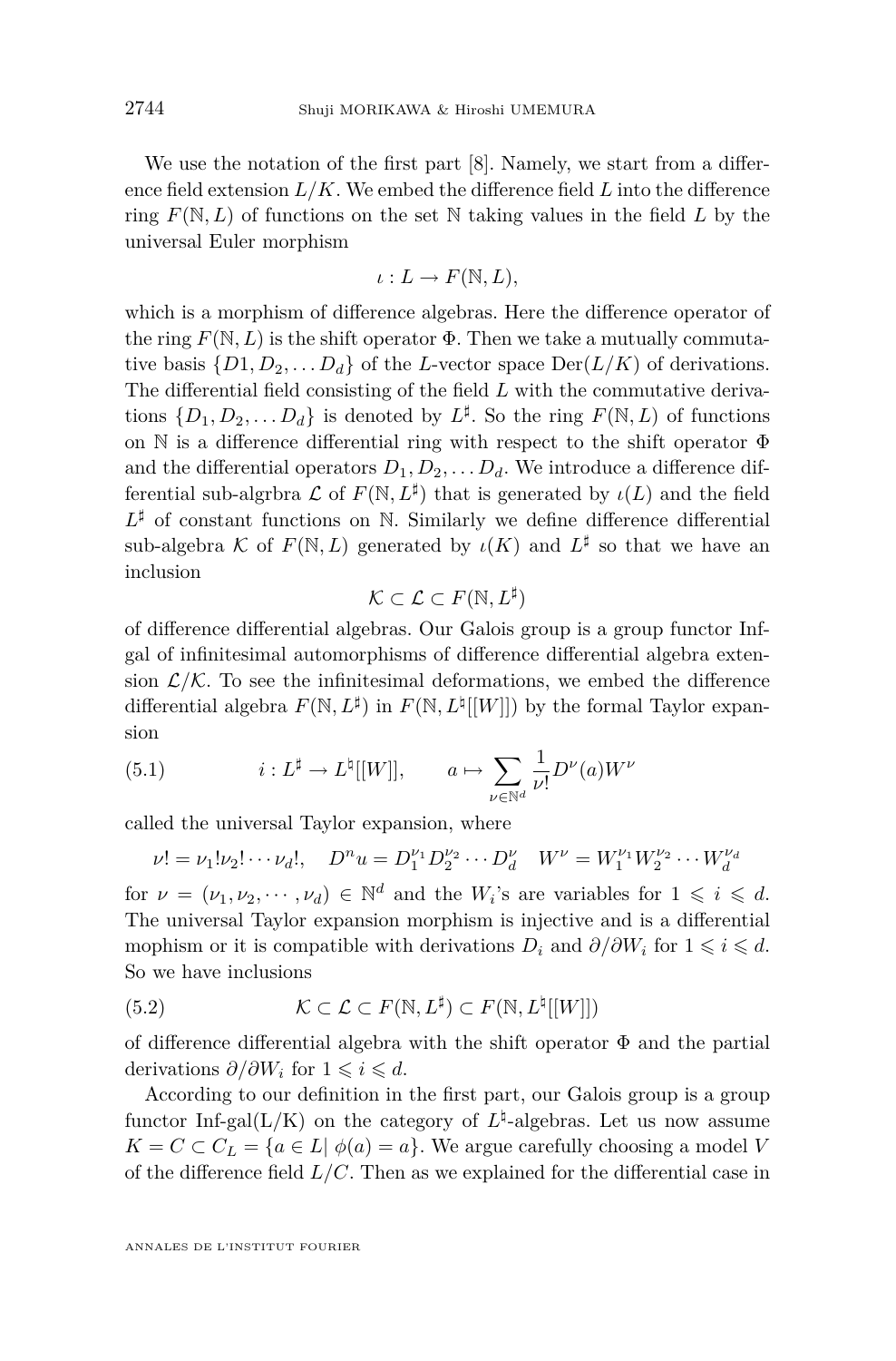<span id="page-13-0"></span>[\[14\]](#page-39-0) and [\[13\]](#page-39-0), we get a D-groupoid on *V ×V* as Galois group of the extension  $L/C$ . The functor Inf-gal is a formal group over  $L^{\natural}$ . It describes the Lie algebra of the Galois groupoid over  $V \times V$ . We are going to determine the Lie algebra of the group functor Inf-gal.

Let us understand this procedure by Examples. Let us recall a notation. We denote an element  $f \in F(\mathbb{N}, A)$  that is a function on  $\mathbb N$  with values in the ring *A* by

$$
f = \left[ \begin{array}{cccc} 0 & 1 & 2 & \cdots & n & \cdots \\ f(0) & f(1) & f(2) & \cdots & f(n) & \cdots \end{array} \right].
$$

When we use this notation, we denote the constant function  $f \in F(\mathbb{N}, A)$ taking the value *a* by *a*. Namely

$$
a=\left[\begin{array}{ccccc}0&1&2&\cdots&n&\cdots\\a&a&a&\cdots&a&\cdots\end{array}\right].
$$

Example  $5.1.$  — The simplest and intriguing example is Example  $5.2$  of the first part, diagonalizable autoumorphisms of  $\mathbb{P}^1_C$ . Namely, let  $K = C$ and  $L = C(x)$ , *x* being a variable over *C*. Let  $a \neq 0 \in C$  and we considered a *C*-automorphism

 $\phi: L \to L$ ,  $x \mapsto ax$ 

of the rational function field  $L = C(x)$ . So  $(L, \phi)$  is a difference field and  $L/C$  is a difference field extension. Geometrically, we are interested in the discrete dynamical system on the affine line  $\mathbb{A}^1_C$  or on the projective line  $\mathbb{P}^1_C$  of iteration of the rational map

$$
\mathbb{A}_C^1 \to \mathbb{A}_C^1, \qquad z \mapsto az.
$$

We showed the Lie algebra of  $\text{Inf-gal}(L/K)$  is 1-dimensional, or the formal group Inf-gal( $L/K$ ) is isomorphic to the formal completion  $\widehat{\mathbb{G}}_{m,L}\mathfrak{p}$  if *a* is not a root of unity. We can also conclude this by general Picard-Vessiot theory (cf. section 5 of the first part  $[8]$ ). If there exists a non-zero integer *l*, such that  $a^l = 1$  then Inf-gal $(L/K) = 0$ . We observe here that the conclusion is compatible with the GEOMETRIC PRINCIPLE 1 in  $\S$  [3.](#page-7-0)

Example 5.2. — Translations on  $\mathbb{P}^1_C$ . Let *K* and *L* be as in the previous example and let  $0 \neq u \in C$ . We consider a *C*-automorphism of the rational function field  $C(x)$ 

$$
C(x) \to C(x), \qquad x \mapsto x + u.
$$

So geometrically we study the dynamical system on the affine line A1*<sup>C</sup>* sending a point  $z$  of the affine line to  $z + u$ . We can apply Picard-Vessiot theory of linear difference equations to study this dynamical system. We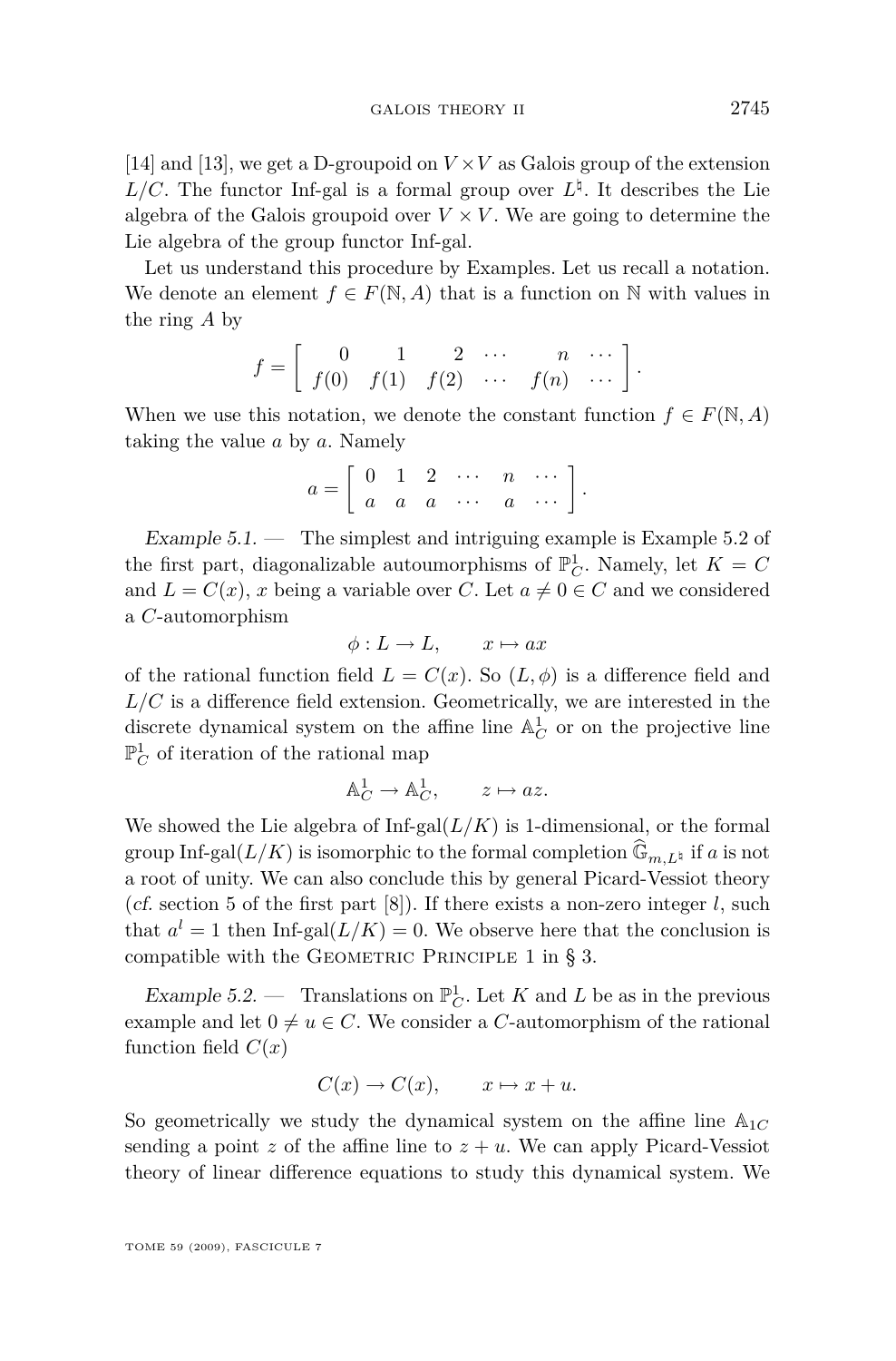<span id="page-14-0"></span>calculate Galois group according to our definition. It follows from the definition

(5.3) 
$$
u(x) = \begin{bmatrix} 0 & 1 & 2 & \cdots \\ x & x + u & x + 2u & \cdots \end{bmatrix}
$$

$$
= x + \mathbb{N}u,
$$

where we set

$$
\mathbb{N}u = \left[ \begin{array}{cccc} 0 & 1 & 2 & \cdots \\ 0 & u & 2u & \cdots \end{array} \right].
$$

We take derivation  $d/dx$  as a basis of the *L*-vector space  $Der(L/K)$ . So the difference differential sub-algebra  $\mathcal L$  of  $F(\mathbb N,L^{\sharp})$  that is generated by  $L^{\sharp}$  and  $\iota(x)$  invariant under the derivation  $d/dx$  and the shift operator  $\Phi$ coincides with  $L^{\sharp}[\mathbb{N}u]$ . The element  $\mathbb{N}u$  satisfies the following the difference and differential equations

(5.4) 
$$
\Phi(\mathbb{N}u) = u + \mathbb{N}u, \qquad \frac{d\mathbb{N}u}{dx} = 0.
$$

Now let us calculate the Lie algebra of the functor  $\text{Inf-gal}(L/K)$  over  $L^{\natural}$ . Let us take  $L^{\natural}$ -algebra  $A := L^{\natural}[\epsilon]$  with  $\epsilon^2 = 0$  and consider an infinitesimal deformation  $\sigma \in F(L/K)$  of the inclusion [\(5.2\)](#page-12-0) that we denote by *i* so that

 $i: \mathcal{L} \to F(\mathbb{N}, L^{\natural}[[W]]) \subset F(\mathbb{N}, A[[W]]).$ 

and

 $\sigma : \mathcal{L} \to F(\mathbb{N}, A[[W]])$ 

is a difference differential morphism satisfying

$$
\sigma = i \mod \epsilon \quad \text{and} \quad \sigma|\mathcal{K} = i|\mathcal{K}.
$$

Since  $u \neq 0$ , the element  $u \mathbb{N} \in F(\mathbb{N}, L^{\sharp}) \subset F(\mathbb{N}, L^{\sharp})$  is transcendental over  $K$ . It follows from  $(5.4)$ 

(5.5) 
$$
\sigma(\mathbb{N}u) = \mathbb{N}u + a\epsilon
$$

with  $a \in L^{\natural}$ . Conversely we can take any element  $a \in L^{\natural}$  and define a difference differential morphism  $\sigma$ . So the Lie algebra of the group functor Inf-gal $(L/K)$  is one dimensional and the formal group Inf-gal $(L/K)$ is isomorphic to the formal completion  $\widehat{\mathbb{G}}_a$ . This example is also treated by Picard-Vessiot theory and compatible with the GEOMETRIC PRINCIPLE of § [3.](#page-7-0)

Example 5.3. — Monomials. Let *K*, *L* and *u* be as in example [5.1.](#page-13-0) Let *l* be a non-zero integer different form *±*1. We consider the field morphism

$$
\phi: C(x) \to C(x) \qquad x \mapsto ux^l.
$$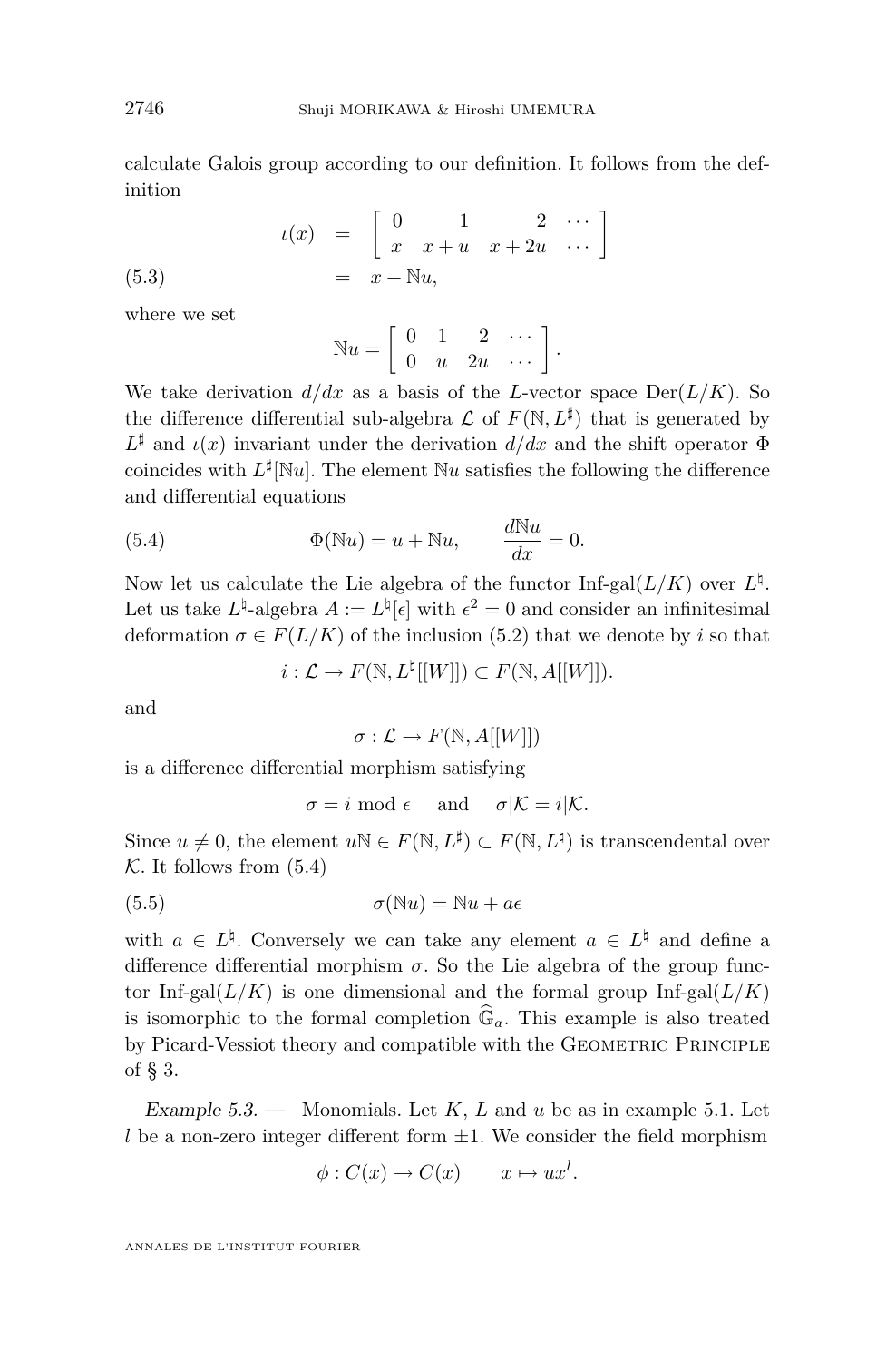<span id="page-15-0"></span>We calculate Inf-gal $((L, \phi)/K)$ . Geometrically speaking, we are interested in the Galois group of the dynamical system

$$
\mathbb{A}_C^1 \to \mathbb{A}_C^1 \qquad z \mapsto uz^l.
$$

As we can argue similarly, we may assume  $u = 1$  and  $l = 2$ . (If the field *C* is algebraically closed, the dynamical system for an arbitrary *u* is equivalent to the case  $u = 1$ .) It follows from Definition 2.6 in the first part [\[8\]](#page-38-0),

$$
(5.6) \qquad \qquad \iota(x) = \left[ \begin{array}{cccc} 0 & 1 & 2 & \cdots \\ x & x^2 & x^4 & \cdots \end{array} \right]
$$

and so that we have

$$
(5.7) \qquad \qquad \Phi(\iota(x)) = \iota(X)^2
$$

and

$$
x\frac{d}{dx}\iota(x) = \begin{bmatrix} 0 & 1 & 2 & \cdots \\ x & 2x^2 & 3x^3 & \cdots \end{bmatrix}.
$$

Therefore

$$
\iota(x^{-1})x\frac{d}{dx}\iota(x) = \begin{bmatrix} 0 & 1 & 2 & \cdots \\ x^{-1} & x^{-2} & x^{-3} & \cdots \end{bmatrix} \times \begin{bmatrix} 0 & 1 & 2 & \cdots \\ x & 2x^2 & 4x^4 & \cdots \end{bmatrix}
$$

$$
= \begin{bmatrix} 0 & 1 & 2 & \cdots \\ 1 & 2 & 4 & \cdots \end{bmatrix}
$$

$$
(5.8) = 2^{\mathbb{N}}.
$$

So

(5.9) 
$$
\frac{d}{dx}\left(\iota(x^{-1})x\frac{d}{dx}\iota(x)\right) = 0
$$

It follows from (5.8)

(5.10) 
$$
\mathcal{L} = L^{\sharp}[\iota(x), 2^{\mathbb{N}}] \quad \text{and} \quad \mathcal{K} = L^{\sharp}.
$$

Let us determine the Lie algebra of the group functor  $\text{Inf-gal}(L/K)$ . To this end let us take  $L^{\sharp}$ -algebra  $A := L^{\sharp}[\epsilon]$  with  $\epsilon^2 = 0$ . Let  $\sigma \in F(L/K)(A)$ so that  $\sigma$  is an infinitesimal deformation of the inclusion that we denote by *i* so that

 $i: \mathcal{L} \to F(\mathbb{N}, L^\natural[[W]]) \subset F(\mathbb{N}, A[[W]])$ 

and so the infinitesimal deformation

 $\sigma : \mathcal{L} \to F(\mathbb{N}, A[[W]])$ 

is a difference differential morphism satisfying

 $\sigma = i \mod \epsilon$  and  $\sigma |K = i|\mathcal{K}$ .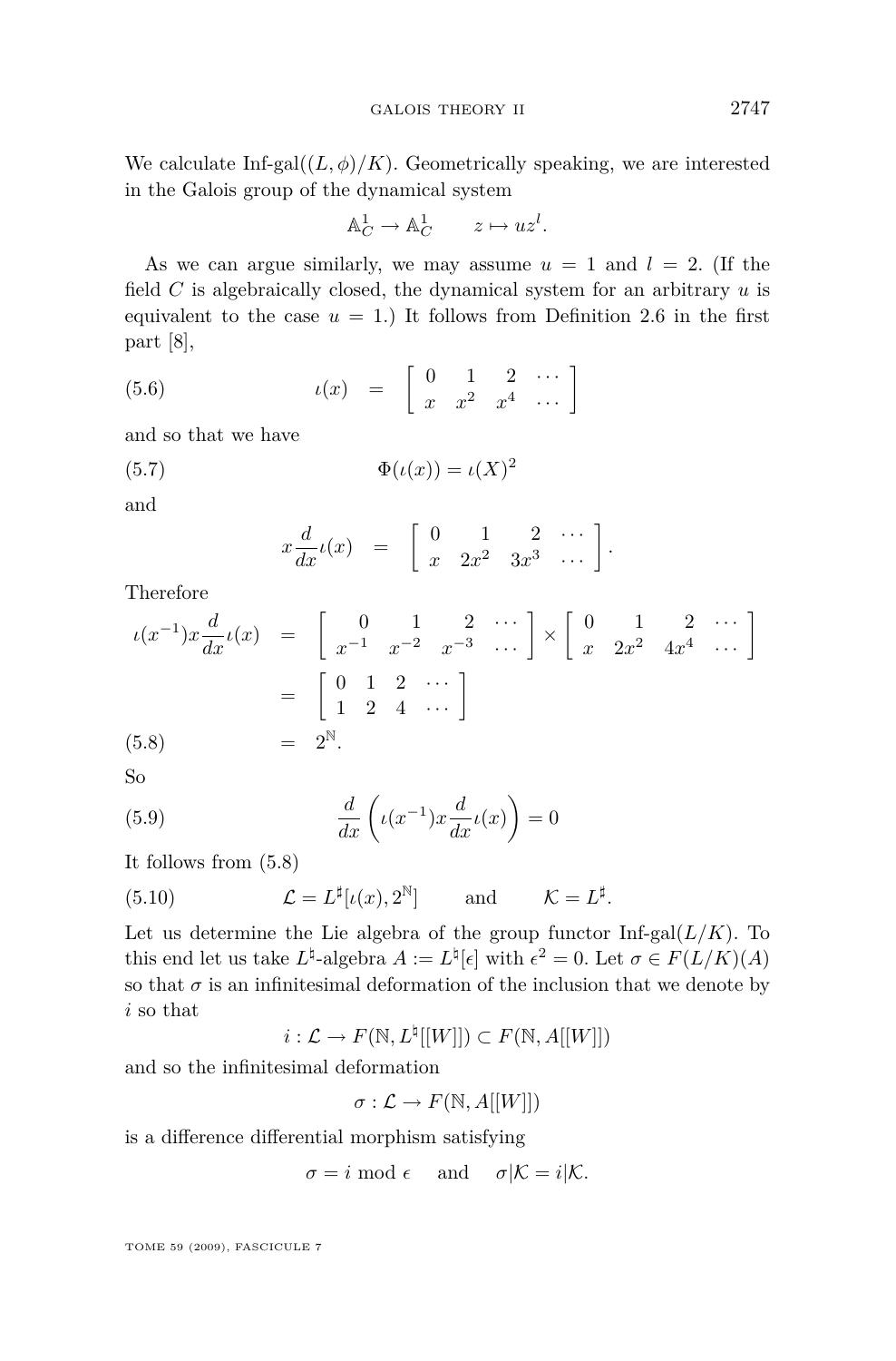<span id="page-16-0"></span>Therefore the difference differential morphism  $\sigma$  is determined by the image  $\sigma(\iota(x)) \in F(\mathbb{N}, L^{\natural}[[W]])$ . We writing  $\iota(x)$  by  $\tilde{X}, \sigma(\tilde{X})$  should satisfy

(5.11) 
$$
\Phi(\sigma(\tilde{X})) = \Phi(\tilde{X})^2
$$
 and  $\frac{d}{dW} \left( \sigma(\tilde{X})^{-1}(x+W) \frac{d}{dW} \sigma(\tilde{X}) \right) = 0$ 

by [\(5.7\)](#page-15-0) and [\(5.9\)](#page-15-0). Conversely if an element  $\sigma(\tilde{X}) \in F(\mathbb{N}, L^{\natural}[[W]])$  satisfies two equations (5.11), since  $2^{\mathbb{N}}$  is transcendental over  $\mathcal{K} = L^{\sharp}$ , we there exists a unique difference differential infinitesimal deformation morphism  $\mathcal{L} \to F(\mathbb{N}, A[[W]])$  that sends  $\tilde{X}$  to  $\sigma(\tilde{X})$ . Consequently there exists an element  $a \in A[[W]]$  such that

(5.12) 
$$
\sigma(\tilde{X}) = \begin{bmatrix} 0 & 1 & 2 & \cdots \\ x + W + a\epsilon & (x + W + a\epsilon)^2 & (x + W + a\epsilon)^4 & \cdots \end{bmatrix}
$$

satisfying

(5.13) 
$$
\frac{d}{dW}\left(\sigma(\tilde{X})^{-1}(x+W)\frac{d}{dW}\sigma(\tilde{X})\right) = 0.
$$

The latter is equivalent to the linear differential equation

(5.14) 
$$
\left( (x+W)^2 \frac{d^2}{dW^2} - (x+W)\frac{d}{dW} + 1 \right) a = 0.
$$

Elements

$$
x + W, \qquad (x + W) \log\left(1 + \frac{W}{x}\right) = \frac{W}{x} - \frac{1}{2}\left(\frac{W}{x}\right)^2 + \frac{1}{3}\left(\frac{W}{x}\right)^3 - \dots
$$

of  $L^{\natural}[[W]]$  are two linearly independent solutions of linear defferential equation (5.14). So there exist  $c_1, c_2 \in L^{\natural}$  such that

$$
a = c_1(x + W) + c_2(x + W) \log \left(1 + \frac{W}{x}\right).
$$

The image  $\sigma_a(\tilde{X})$  is explicitly given by

$$
\sigma_a(\tilde{X}) = \begin{bmatrix} 0 & 1 & 2 & \cdots \\ x + W + a\epsilon & (x + W + a\epsilon)^2 & (x + W + a\epsilon)^4 & \cdots \end{bmatrix}
$$

$$
= \begin{bmatrix} 0 & 1 & 2 & \cdots \\ x + W & (x + W)^2 & (x + W)^4 & \cdots \end{bmatrix}
$$

$$
+ \begin{bmatrix} 0 & 1 & 2 & \cdots \\ a\epsilon & 2(x + W)a\epsilon & 4(x + W)^3 a\epsilon & \cdots \end{bmatrix}
$$

$$
(5.15) = \tilde{X} \left(1 + \frac{2^{\mathbb{N}} a\epsilon}{x + W}\right).
$$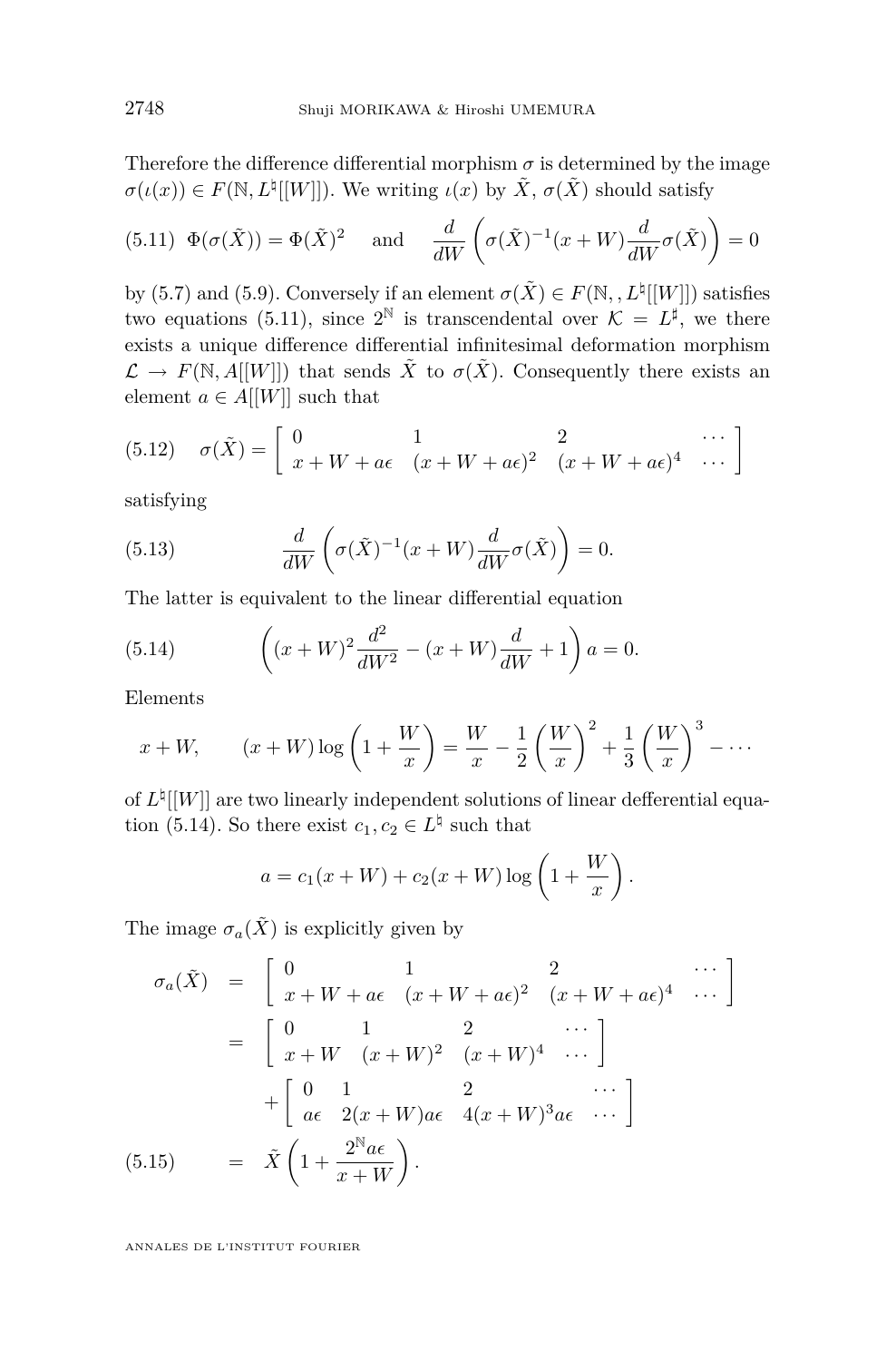Since the infinitesimal deformation  $\sigma$  depends only on  $a\epsilon \in A[[W]] =$  $C[\epsilon][[W]]$ , let us denote  $\sigma$  by  $\sigma_a$  so that

$$
\sigma_a \in F(L/K)(A).
$$

The corresponding difference differential infinitesimal automorphism of

$$
\mathcal{L}\widehat{\otimes}_{L^\sharp}A[[W]]/\mathcal{K}\widehat{\otimes}_{L^\sharp}A[[W]]
$$

is evidently given by

$$
\mathcal{L}\widehat{\otimes}_{L^{\sharp}}A[[W]]\to \mathcal{L}\widehat{\otimes}_{L^{\sharp}}A[[W]],\qquad \tilde{X}\mapsto \tilde{X}\left(1+\frac{2^{\mathbb{N}}a\epsilon}{x+W}\right).
$$

Since  $\log (1 + \frac{W}{x})$  is an element of  $L^{\natural}[[W]]$  but is not in *L*, it is inevitable to introduce the completion  $\mathcal{L}\hat{\otimes}_{L^{\sharp}} L^{\sharp}[[W]]$ . In other words, this shows theoretical necessity of considering the completion.

Hence in particular the dimension of the  $L^{\natural}$ -Lie algebra of the formal group Inf-gal $(L/K)$  is 2. What is the group structure of the group of infinitesimal automorphisms? To this end we have to know the image  $\sigma_{ae}(2^{\mathbb{N}})$ of  $2^{\mathbb{N}}$  under  $\sigma_{a\epsilon}$ .

Lemma 5.4.

(5.16) 
$$
\sigma_{a\epsilon}(2^{\mathbb{N}}) = 2^{\mathbb{N}} \left( 1 + \frac{1}{x+W} \left( \frac{da}{dW} - a \right) \epsilon \right).
$$

We taking the logarithmic derivative of [\(5.15\)](#page-16-0) with respect to *d/dW*, the Lemma follows from  $(5.8)$  and  $(5.15)$ .

LEMMA 5.5. — Let us consider the  $L^{\natural}$ -algebra  $B := L^{\natural}[\epsilon, \epsilon']$  such that  $\epsilon^2 = \epsilon'^2 = 0$ . Let  $\sigma_{a\epsilon}, \sigma_{b\epsilon'}$  be infinitesimal difference differential  $\mathcal{K} \widehat{\otimes}_{L^\sharp} B[[W]]$ automorphisms of  $\mathcal{L}\widehat{\otimes}_{L^{\sharp}}B[[W]]$  corresponding to the solutions  $a = a(W)$ ,  $b = b(W) \in L^{\natural}[[W]]$  of linear differential equation [\(5.14\)](#page-16-0). Namely

(5.17) 
$$
\sigma_1(\tilde{X}) = \tilde{X}\left(1 + \frac{2^{\mathbb{N}}a\epsilon}{x+W}\right), \qquad \sigma_2(\tilde{X}) = \tilde{X}\left(1 + \frac{2^{\mathbb{N}}b\epsilon'}{x+W}\right).
$$

The commutation relation of the automorphisms  $\sigma_{a\epsilon}$  and  $\sigma_{b\epsilon'}$  is

(5.18) 
$$
\sigma_{a\epsilon}^{-1} \sigma_{b\epsilon'}^{-1} \sigma_{a\epsilon} \sigma_{b\epsilon'} = \sigma_{c\epsilon\epsilon'},
$$

where

$$
c = \left(a\frac{db}{dW} - \frac{da}{dW}b\right)\epsilon\epsilon'.
$$

It is sufficient to check that the images of the generator  $X$  by the both automorphisms in the left and right of (5.18) coincide. This follows from lemma 5.4 and (5.17).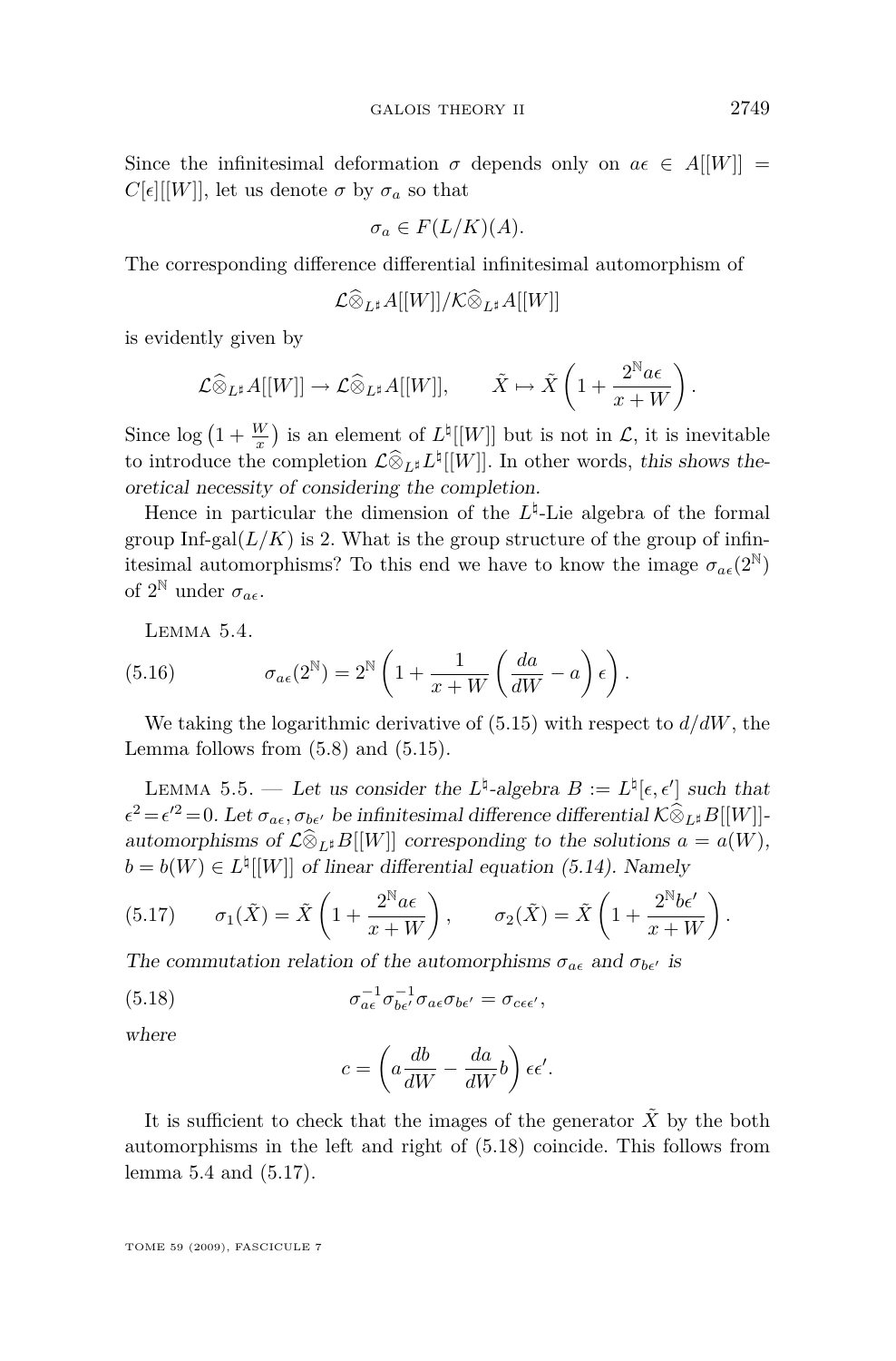DEFINITION 5.6. — We denote by  $AF_1(R)$  the group of affine transformations of dimension 1 with coefficients in a ring *R*. So

$$
AF_1(R) = \{(a_{i,j})_{1 \leq i,j \leq 2} \in GL_2(R) | a_{21} = 0, a_{22} = 1 \}.
$$

The Lie algebra of the *R*-algebraic group  $AF_{1R}$  is denoted by  $af_{1R}$ .

The Lie algebra  $af_1(R)$  is a 2-dimensional Lie algebra of  $gl_2(R)$  of  $2 \times 2$ matrices with entries in *R* spanned by

$$
e = \left[ \begin{array}{cc} 1 & 0 \\ 0 & 0 \end{array} \right] \qquad f = \left[ \begin{array}{cc} 0 & 1 \\ 0 & 0 \end{array} \right] \in gl_2(R)
$$

satisfying

$$
(5.19) \qquad [e, f] = f.
$$

COROLLARY 5.7. — The Lie algebra of the formal group  $\text{Inf-gal}(L/K)$ is isomorphic to the Lie algebra  $af_{1L}\$ . The group functor Inf-gal( $L/K$ ) is isomorphic to the formal group  $\overline{AF}_{1L}\$ .

It is sufficient to show the assertion. The  $L^{\natural}$ -vector space of solutions in  $L^{\natural}[[W]]$  of the linear differential equation [\(5.14\)](#page-16-0) is 2-dimensional and spanned by

$$
x + W
$$
,  $(x + W) \log \left(1 + \frac{W}{X}\right)$ .

Corollary now follows from (5.19) if we notice

$$
\[x+W)\,\frac{d}{dW}, (x+W)\log\left(1+\frac{W}{X}\right)\] = (x+W)\frac{d}{dW}.
$$

Remarks 5.8. — Examples [5.1,](#page-13-0) [5.2](#page-13-0) and [5.3](#page-14-0) are all of the same type. They are dynamical systems on an algebraic group *G* defined over *C* and arises in the following way. Let *b* be a *C*-valued point of the algebraic group *G* and let  $h: G \to G$  be a *C*-endomorphism of the algebraic group *G*. We introduce the endomorphism

$$
(5.20) \qquad \qquad \varphi: G \to G, \qquad z \mapsto h(z)b
$$

of algebraic variety *G* so that we can consider the dynamical system  $(G, \varphi)$ . The group  $G = \mathbb{G}_{aC}$  for Examples [5.1,](#page-13-0) [5.2,](#page-13-0) and  $G = \mathbb{G}_{mC}$  for Example [5.3.](#page-14-0) We treat the elliptic curve case in Example [5.11](#page-23-0) below (See also [\[9\]](#page-38-0)).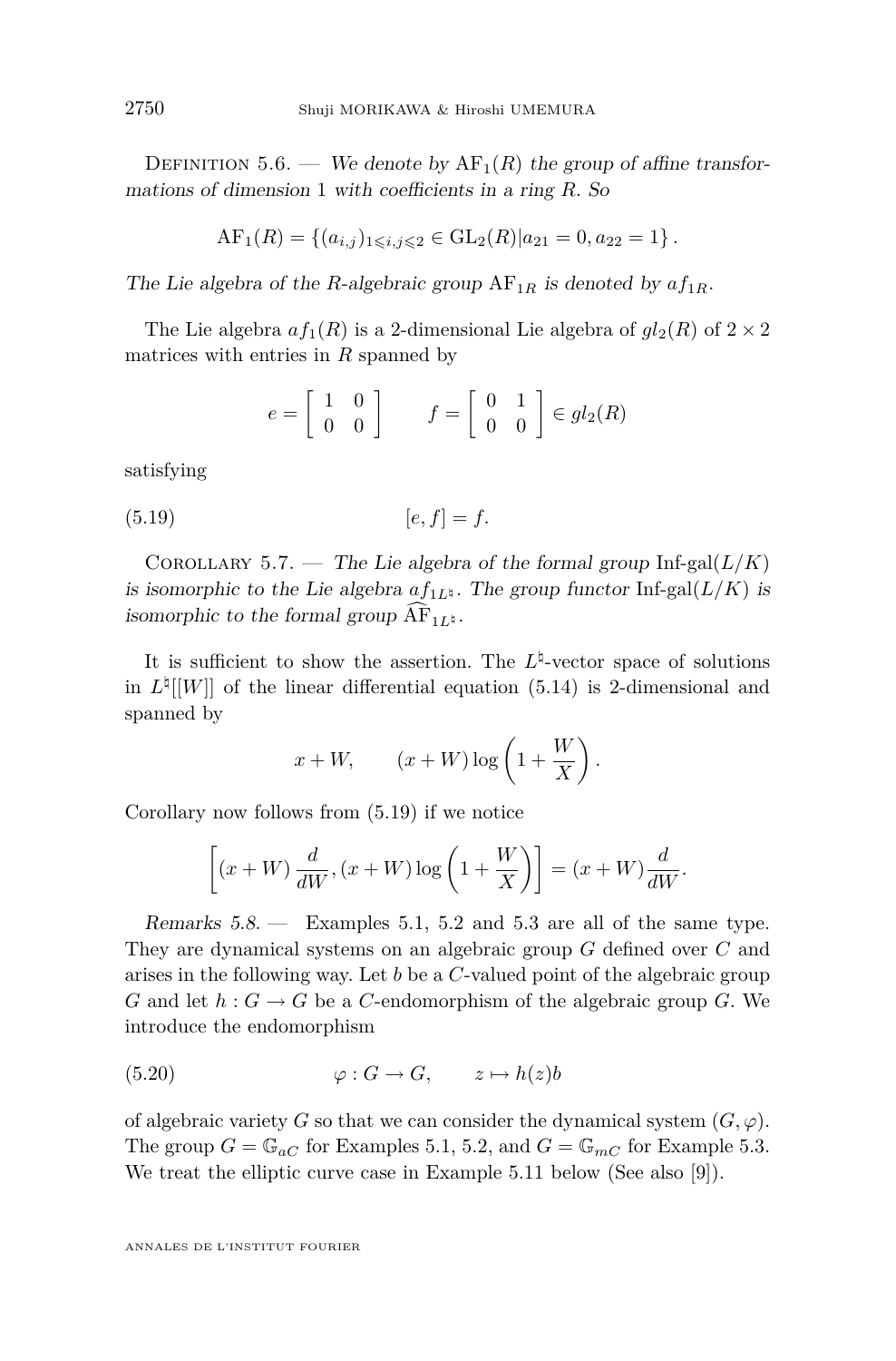<span id="page-19-0"></span>**4.2.** Here is the geometric interpretation of the Example [5.3.](#page-14-0) We work on the projective line  $\mathbb{P}^1_C$  , or rather over the algebraic group  $\mathbb{G}_{mC}$ . We consider

$$
\phi: \mathbb{G}_{mC} \to \mathbb{G}_{mC}, \qquad x \mapsto x^2.
$$

It is natural to consider the invariant 1-form  $dx/x$  on the algebraic group  $\mathbb{G}_{mC}$ . The endomorphism  $\phi$  transforms

$$
\phi^* \left( \frac{dx}{x} \right) = 2 \frac{dx}{x}.
$$

It follows from [\(5.9\)](#page-15-0)

(5.21) 
$$
\frac{d\tilde{X}}{\tilde{X}} = 2^G \frac{dx}{x}.
$$

The function  $\iota(x) = \tilde{X} \in F(\mathbb{N}, L)$  on  $\mathbb N$  is a solution to the difference equation

$$
\Phi(\tilde{X}) = \tilde{X}^2
$$

with initial condition  $\tilde{X}(0) = x$ . Namely, we are interested in the dynamical system

 $x \mapsto \tilde{X}$ .

Moreover  $\tilde{X}$  satisfies the differential equation (5.21). Let us observe that the vector fields

(5.22) 
$$
x\frac{d}{dx}
$$
 and  $x\log x\frac{d}{dx}$ 

are a basis of *C*-vector space of vector fields that leave the differential form  $dx/x$  semi-invariant. In fact, let  $\theta_1 = xd/dx$ . For  $\epsilon$  with  $\epsilon^2 = 0$ , we have

$$
\frac{d(x+\epsilon x)}{x+\epsilon x} = \frac{1+\epsilon}{1+\epsilon}\frac{dx}{x} = \frac{dx}{x}.
$$

For  $\theta_2 = (x \log x) d/dx$ ,

$$
\frac{d(x + \epsilon x \log x)}{x + \epsilon x \log x} = \frac{(1 + \epsilon \log x + 1)dx}{x(1 + \epsilon \log x)} = (1 + (\log x + 1))(1 - \epsilon \log x)\frac{dx}{x}
$$

$$
= (1 + \epsilon)\frac{dx}{x}.
$$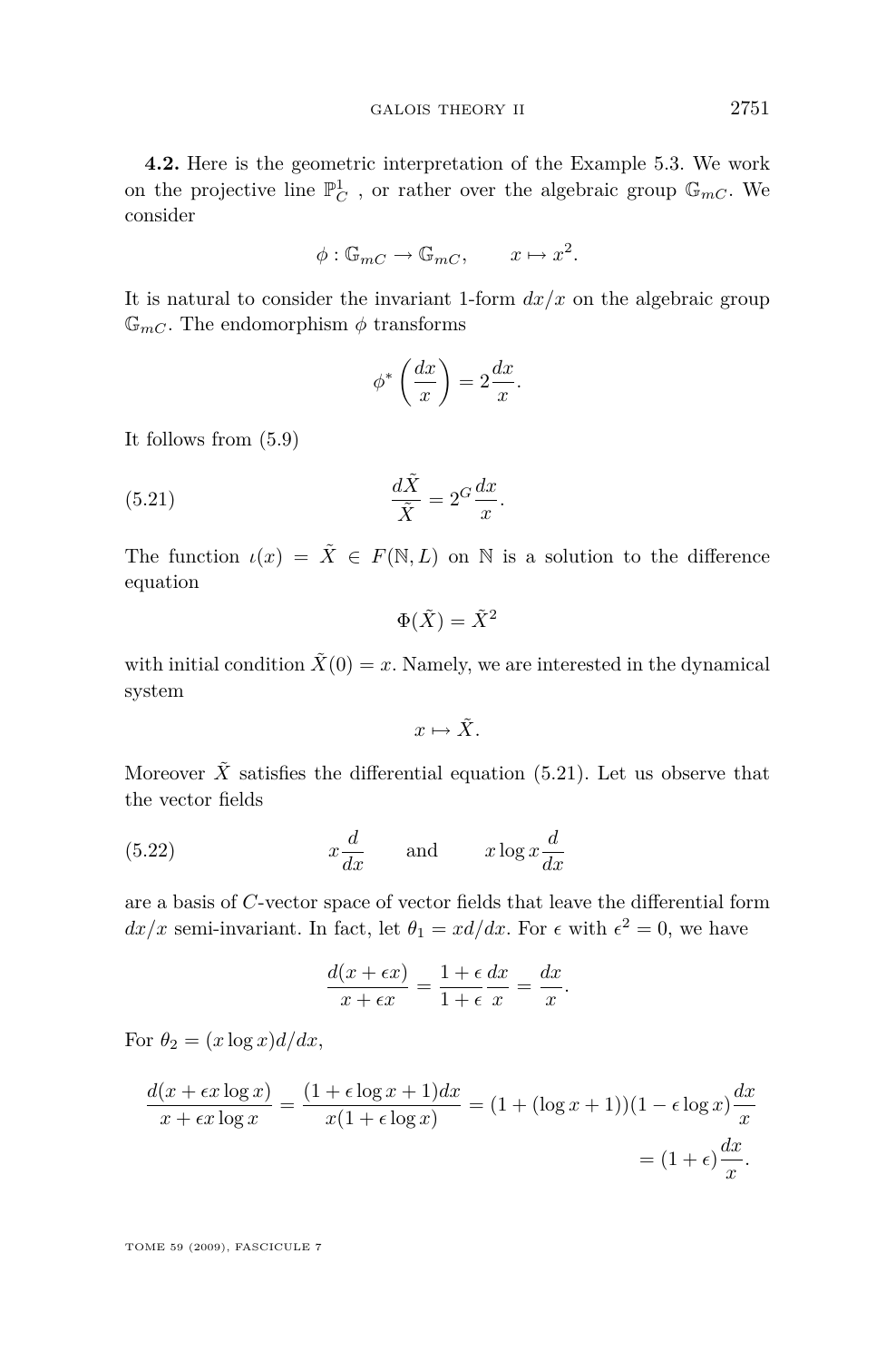<span id="page-20-0"></span>**4.3.** If the base field  $C = \mathbb{C}$ , we have an analytic covering morphism

(5.23) 
$$
\pi : \mathbb{C} \to \mathbb{C}^*, \qquad u \mapsto x = \exp u
$$

so that  $u = \log x$ . We can use the covering morphsim  $\pi$  to understand vector fields [\(5.22\)](#page-19-0) better. The invariant vector field  $dx/x$  on the Lie group  $\mathbb{C}^*$  is transformed to the invariant 1-form  $dx$  on the additive group  $\mathbb{C}$ .  $\pi^*(dx/x) =$ *du*. More generally we have the following table. The corresponding vector fields in a law are compatible through the morphism (5.23).

|                                              | On the group $\mathbb{C}^*$ | On the group $\mathbb C$ |
|----------------------------------------------|-----------------------------|--------------------------|
| Invariant 1-form $\omega$                    | dx/x                        | $\pi^*d/dx = du$         |
| Vector field leaving $\omega$ invariant      | x d/dx                      | d/du                     |
| Vector field leaving $\omega$ semi-invariant | $(x \log x) d/dx$           | ud/du                    |

Example  $5.9.$  — Chebyshev polynomials. Let us recall the definitio of the Chebyshev polynomials. Let us consider the automorphism

$$
\phi_+ : \mathbb{G}_{mC} \to \mathbb{G}_{mC}, \qquad z \mapsto z^{-1}
$$

of the multiplicative group  $\mathbb{G}_{mC}$ . So

$$
\Gamma = \{\mathrm{Id}_{\mathbb{G}_{mC}}, \phi_+\}
$$

is a subgroup of the automorphism group of  $\mathbb{G}_{m,C}$ . For a positive integer *d*,

$$
\tilde{\phi}_d : \mathbb{G}_{mC} \to \mathbb{G}_{mC}, \qquad z \mapsto z^d
$$

is an endomorphism of  $\mathbb{G}_{mC}$  commuting with the elements of the group  $\Gamma$ . Therefore the morphism  $\tilde{\phi_d}$  induces an endomorphism

 $\phi_d : \mathbb{G}_{mC}/\Gamma \to \mathbb{G}_{mC}/\Gamma$ 

of the quotient space  $\mathbb{G}_{mC}/\Gamma$  making the following diagram commutative.

(5.24) 
$$
\begin{array}{ccc}\n\mathbb{G}_{mC} & \xrightarrow{\tilde{\phi}_{d}} & \mathbb{G}_{mC} \\
\downarrow & & \downarrow \\
\mathbb{G}_{mC}/\Gamma & \xrightarrow{\phi_{d}} & \mathbb{G}_{mC}/\Gamma,\n\end{array}
$$

where the vertical morphism is the quotient morpism.

The morpism  $\phi_d$  is the geometric interpretation of the Chebyshev polynomial of degree *d*. To get the usual concrete form of Chebyshef polynomials, we choose the coordinate system  $z$  on the multiplicative group  $\mathbb{G}_{mC}$  such that  $\mathbb{G}_{mC} = \text{Spec } C[z, z^{-1}]$ . So  $\mathbb{G}_{mC}/\Gamma = \text{Spec}[z + z^{-1}] \simeq \mathbb{A}_{C}^{1}$ . We writing *y* :=  $z + z^{-1}$ , the polynomial  $f_d(y) := \phi_d^*(y) \in C[y]$  is the Chebyshev polynomial of degree *d*, where  $\phi_d^*: C[y] \to C[y]$  is the *C*-algebra morphism dual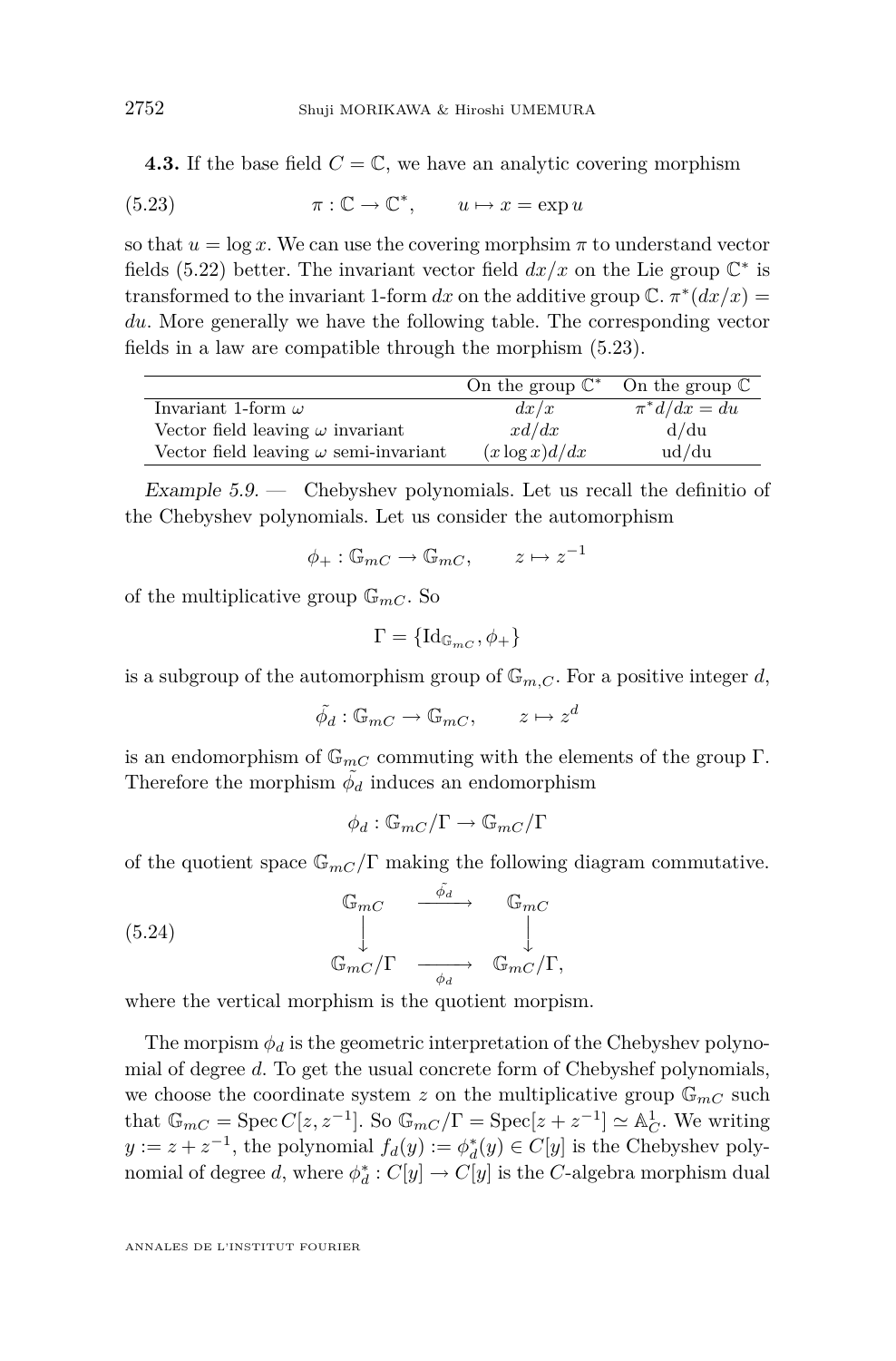to the scheme morphism  $\phi_d$ : Spec  $C[y] \rightarrow \text{Spec } C[y]$ . For example  $d = 2$ , we get

$$
f_2(y) = \phi_2^*(y + y^{-1}) = \tilde{\phi_2}^*(z + z^{-1}) = z^2 + z^{-2} = y^2 - 2
$$

so that the Chebyshev polynomial of the second degree  $f_2(y) = y^2 - 2$ . Similary

$$
f_3(y) = y^3 - 3y
$$
,  $f_4(y) = y^4 - 4y^2 + 2$ , ...

Conclusion. The Lie algebra Inf-gal $((C(y), f_d(y))/C)$  is isomorphic to  $al_1(L)$  for every integer  $d \geqslant 2$ .

This follows from the argument of Example [5.3](#page-14-0) and the commutative diagram  $(5.24)$ . Let us have a closer look for  $d = 2$ . We keep in mind the commutative diagram [\(5.24\)](#page-20-0). We set  $L := C(y)$  and  $\tilde{L} := C(z)$  so that  $\tilde{L}/L$ is an algebraic extension of degree 2. We study the dynamical system or the difference field  $(L, \phi_2^*)$  by using the covering  $(\tilde{L}, \tilde{\phi}_2^*)$ . We consider the morphism  $\iota: L \to F(\mathbb{N}, \tilde{L}^{\natural})$  as well as the morphism  $\iota: \tilde{L} \to F(\mathbb{N}, \tilde{L}^{\natural})$ . So the latter is the extension of of the former. Let us denote  $\iota(z)$  by  $\tilde{Z}$  and  $\iota(y)$  by  $\tilde{Y}$ . As we have seen in Example [5.3,](#page-14-0)

(5.25) 
$$
\frac{d\tilde{Z}}{dz} = 2^{\mathbb{N}} \frac{\tilde{Z}}{z}.
$$

Since  $\iota$  is an algebra morphsim, it follows from

$$
(5.26) \t\t y = z + z^{-1}
$$

that

$$
(5.27) \qquad \qquad \tilde{Y} = \tilde{Z} + \tilde{Z}^{-1}.
$$

Now the equations  $(5.25)$ ,  $(5.21)$  and  $(2.1)$  give

(5.28) 
$$
\left(\frac{d\tilde{W}}{dw}\right)^2 = \left(2^N \frac{\tilde{W}^2 - 4}{w^2 - 4}\right)^2
$$

so that

(5.29) 
$$
\frac{d\tilde{W}}{dw} = \pm 2^N \frac{\tilde{W}^2 - 4}{w^2 - 4}.
$$

Now we arrive at the conclusion by the equality (5.29) and the argument of Example [5.3.](#page-14-0)

Example 5.10 (Curves of genus 1). — Let *E* be a non-singular projective algebraic curve of genus 1 defined over a field *C* of characteristic 0.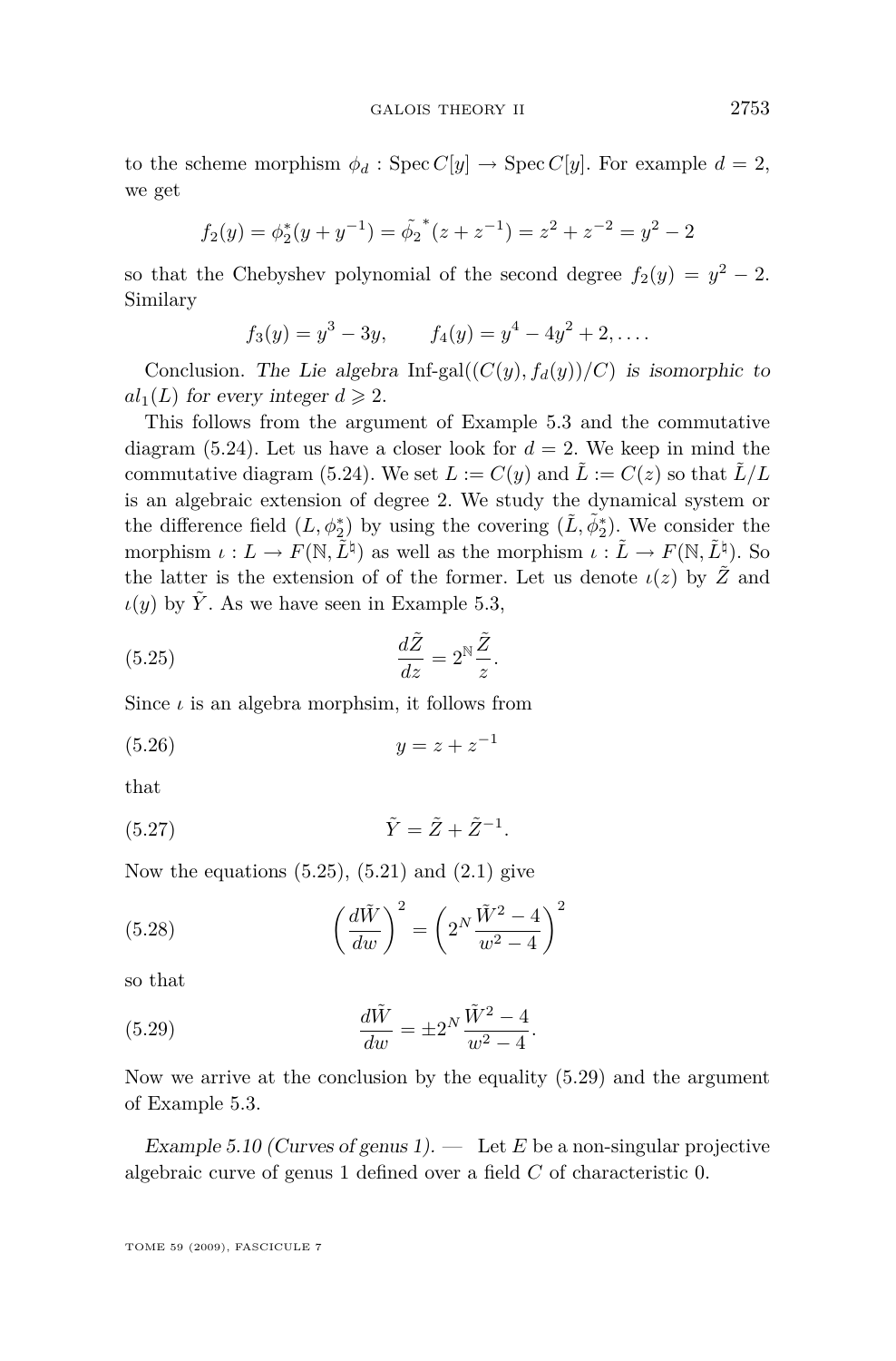<span id="page-22-0"></span>We know that the curve  $E$  is isomorphic to a cubic curve in  $\mathbb{P}^2$  defined by

(5.30) 
$$
y_0 y_2^2 = 4y_1^3 - g_2 y_0^2 y_1 - g_3 y_0^3, \qquad g_2, g_3 \in C,
$$

with  $4g_23 + 27g_3^2 \neq 0$ . So the rational function field of the curve  $C(E)$  =  $C(y, z)$  with  $y = y_1/y_0$  and  $z = y_2/y_0$ . So we have

(5.31) 
$$
z^2 = 4y^3 - g_2y - g_3.
$$

See [\[9\]](#page-38-0), 6.3. We call (5.31) Weierstrass form of the elliptic curve *E* so that we have  $C(E) \simeq C(y, z)$ , *y*, *z* satisfying (5.31).

Let now  $\varphi : E \to E$  be an endomorphism of a non-singular projective curve *E* of genus 1 defined over *C*. We assume that  $\varphi$  is dominant so that we can speak of the discrete dynamical system of iteration of  $\varphi$  on the curve *E* or the difference field  $(C(E), \varphi^*)$ , where

$$
\varphi^*: C(E) \to C(E)
$$

is an endomorphism of the rational function field  $C(E)$  sending a rational function  $f \in C(E)$  to  $f \circ \varphi$ .

We know that the curve *E* has *C*-rational points and if we take a *C*rational point *e* of *E*, then the curve *E* has a unique commutative algebraic group structure such that *e* is the 0 of the group. When we consider not only the curve *C* but also the group structure on *E* we denote the algebraic group by  $(E, e)$ .

We also know that, given an endomorphism  $\varphi$  of the genus 1 curve *E*, then  $\varphi$  is an endomorphism of the algebraic group  $(E, e)$  if and only if  $\varphi(e) = e$ . Furthermore when an endomorphism  $\varphi$  of the curve *E* is given, we have either

- (1)  $\varphi$  is an endomorphism of the algebraic group  $(E, e)$ , or
- (2) there exist a *C*-rational point  $a \in E$  and the endomorpshism  $\psi$ :  $(E, e) \rightarrow (E, e)$  of the algebraic group such that

$$
\varphi(q) = \psi(q) + a
$$

for every point  $q \in E$ .

(5.10.1) If  $\varphi : E \to E$  is an automorphism of finite order, then the Lie algebra of Inf-gal $(L/C) = 0$ .

(5.10.2) If  $\varphi : E \to E$  is an automorphism of the curve *E* and if it is not of finite order, then the Lie algebra of  $Inf-gal(L/C)$  is the 1-dimensional  $L^{\natural}$ -Lie algebra.

(5.10.3) If  $\varphi : E \to E$  is an endomorphism of the elliptic curve *E* and if deg $\varphi \geq 2$ , then the Lie algebra Inf-gal(*L*/*C*) is isomorphic to  $af_1(L)$ .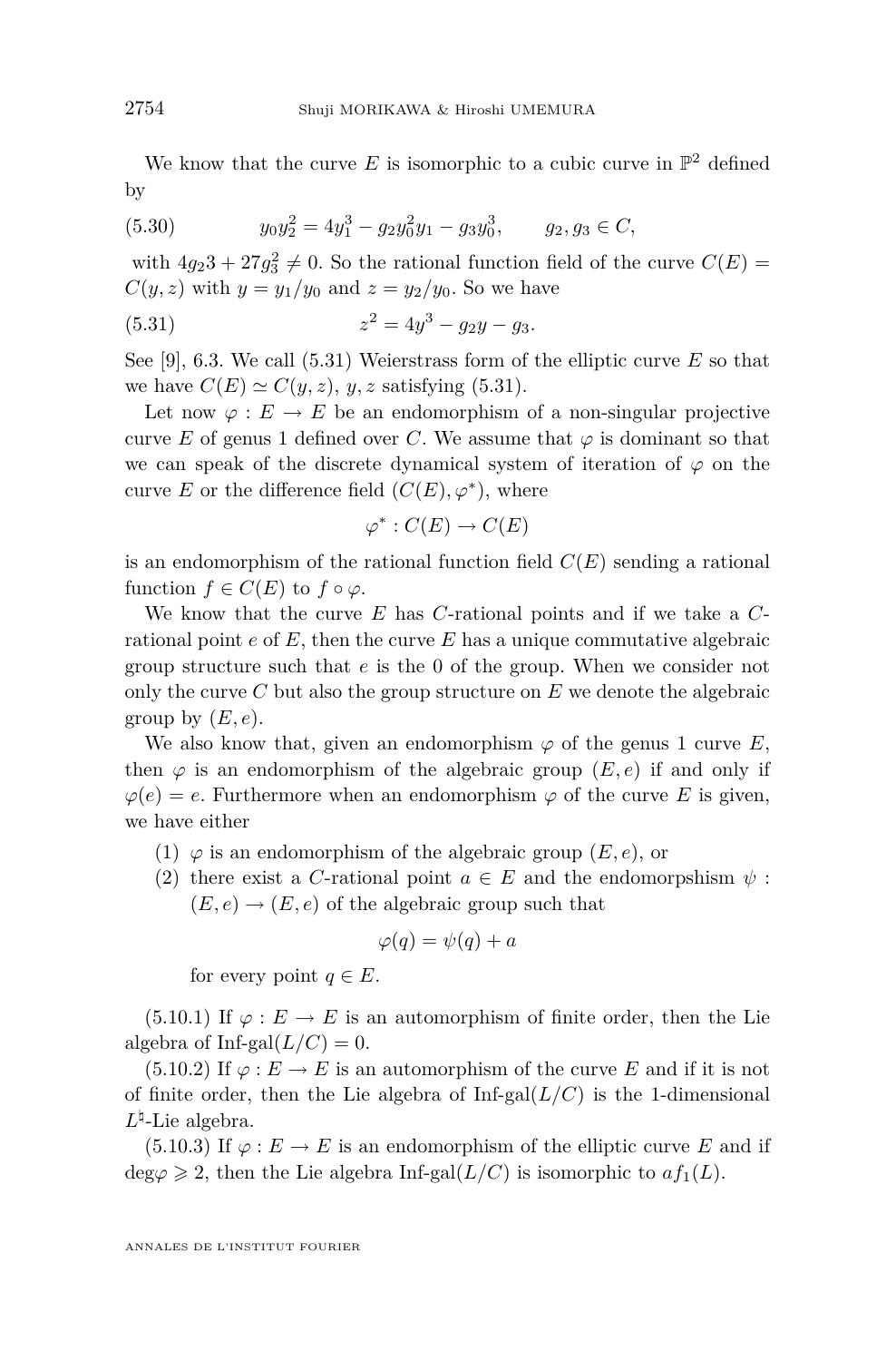<span id="page-23-0"></span>As we noticed in § [3,](#page-7-0)  $(5.10.1)$  is a particular instance of GEOMETRIC PRINCIPLE 1 that we can prove directly in this case.  $(5.10.2)$  is examined as Examples [5.1](#page-13-0) and [5.2.](#page-13-0) Let us prove (5.10.3). In fact, the endomorphisme ring *R* of the elliptic curve  $(E, e)$  is well-known (*cf.* [\[9\]](#page-38-0), Proposition 6.25). The important fact is the endomorphism ring *R* is commutative algebra integral over Z. As other endomorphisms are treated in a similar way. Let us study a particular endomorphism  $\varphi_l(q) = lq$  for every point *q* of *E*, *l* being an integer not equal to *±*1.

We use the Weierstrass form [\(5.31\)](#page-22-0) so that we identify  $C(E) = C(y, z)$ , which we denote by *L*. Let us consider  $\iota : L \to F(\mathbb{N}, L^{\natural})$ . We denote  $\iota(y)$ by  $\tilde{Y}$  and  $\iota z$  by  $\tilde{Z}$ . So we have

$$
\tilde{Z}^2 = 4\tilde{Y}^3 - g_2\tilde{Y} - g_3.
$$

The derivation  $d/dy$  of the field  $C(y)$  of rational functions of 1-variable is extended to a unique derivation of the field  $C(E) = C(y, z)$  which we denote also by *d/dy*. We know that *zd/dy* is translation invariant regular vector field on the elliptic curve *E* and its dual 1-form  $(1/z)dy$  is also translation invariant. We take as a basis of the  $L^{\natural}$  vector space  $Der(L/C)$ , the derivation  $zd/dy \in \text{Der}(L/C)$ .

We know that  $\varphi_l^*(1/z)dy = l(1/z)dy$ . So for every  $f \in C(E)$ , we have

(5.32) 
$$
z \frac{d\varphi_l^*(f)}{dy} = l z \frac{df}{dy}.
$$

Now the argument of Example 4.3 gives us the result.

Example  $5.11.$  — Lattès discovered, in 1918, discrete dynamical systems of iteration of a rational map on  $\mathbb{P}^1_{\mathbb{C}}$  of which the Fatou set is empty. So they are considered to be quite chaotic. They are, however, not so wild. In fact their Galois group Inf-gal is isomorphic to the solvable Lie algebra *af*1. These dynamical systems are related with the elliptic curves. They come from an ellipic curve *E* over the field *C* of characteristic 0 in the following manner. We choose once for all a point *e* of *E*. So the group structure (*E, e*) on *E* is fixed.

Let  $\Gamma \neq 1$  be a group of automorphisms of the elliptic curve  $(E, e)$ . We know the group  $\Gamma$  is necessarily finite. We explained above the three types of endomorphism ring *R* in the proof of (5.10.3). So the group  $\Gamma$  is a subgroup of the finite group of units of the above listed rings *R*. We can show that if  $\Gamma$  is not trivial, the quotient  $E/\Gamma$  is isomorphic to the projective line  $\mathbb{P}^1_C$ .

Let now  $\varphi_1 : E \to E$  be an endomorphism of the elliptic curve *E*. So we can find an endomorphism  $\varphi_1 : (E, e) \to (E, e)$  of the algebraic group and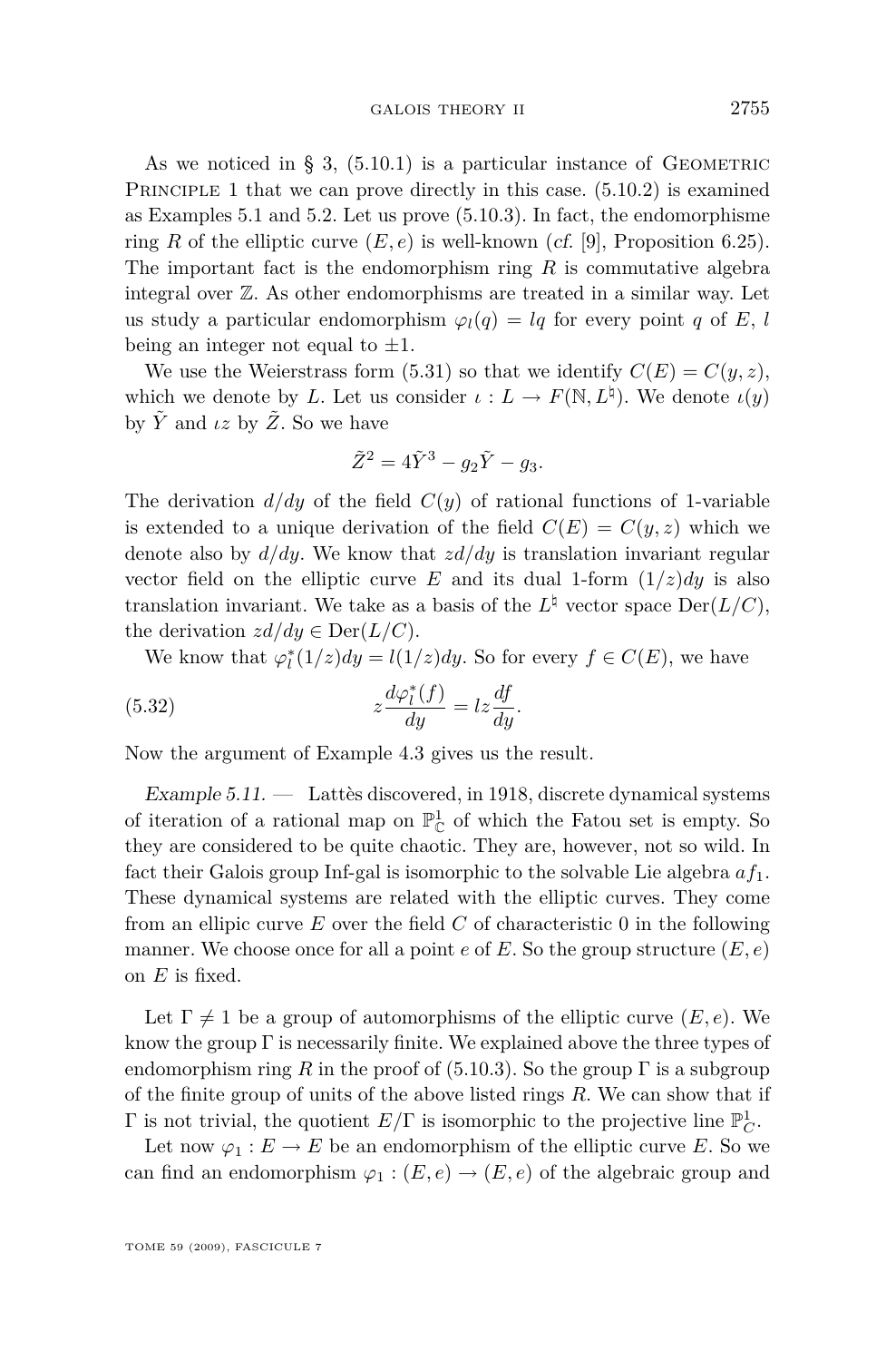a point  $t \in E$  such that

$$
\varphi_0(q) = \varphi_1(q) + t.
$$

Now we assume that the map  $\varphi_0 : E \to E$  commutes with every element of the group  $\Gamma \subset \text{Aut}(E, e)$ . The condition is satisfied if and only if  $2t = 0$ , if we recall the fact that the ring  $R = \text{End}(E, e)$  is a commutative ring. So we get a commutative diagram

(5.33) 
$$
E \qquad \xrightarrow{\varphi_0} E \qquad E
$$

$$
E/\Gamma \simeq \mathbb{P}_C^1 \qquad \xrightarrow{\varphi} E/\Gamma \simeq \mathbb{P}_C^1,
$$

where the vertical morphisms are the quotient morpism.

Definition 5.12. — A Lattès map associated with the elliptic curve *E* and the morphism  $\varphi_0 : E \to E$  is the induced map  $\varphi : \mathbb{P}^1_C \to \mathbb{P}^1_C$ .

Therefore, we get a dynamical system

 $(\mathbb{P}^1_C,\varphi)$ 

or equivalently the difference field

$$
(C(\mathbb{P}^1_C),\varphi^*).
$$

The argument of studying the dynamical system of the Chebyshev polynomials allows us to conclude the following

PROPOSITION 5.13. — If the endomorphism  $\varphi_0$  is not an isomorphism, the Lie algebra of Galois group  $\mathrm{Inf}\text{-}\mathrm{gal}(C(\mathbb{P}_C^1),\varphi^*)$  of a dynamical system of Lattès is isomorphic to *af*1.

We analyzed concrete examples. We summarize the arguments in a form of Theorem. To this end, we need a definition.

DEFINITION 5.14. — Let *G* be an algebraic group defined over *C* and let Γ be a finite group of automorphisms of the algebraic group *G*. Let  $\varphi_1: G \to G$  be an endomorphism of the algebraic group *G* and *t* be a *C*rational point of *G*. We call the map  $\varphi_0 : G \to G$  such that  $\varphi_0(z) = \varphi_1(z)$ .t for every point  $z \in G$ , an End-translation map.

Let  $\varphi_0$  be an End-translation map commuting with every element of the automorphism group  $\Gamma$ . So  $\varphi_0$  induces a map  $\varphi$  :  $G/\Gamma \to G/\Gamma$ , which we call a generalized Chebyshef-Lattès map. More generally, it is convenient to call a map birationally equivalent to a generalized Chebyshef-Lattès map, of generalized Chebyshef-Lattès type.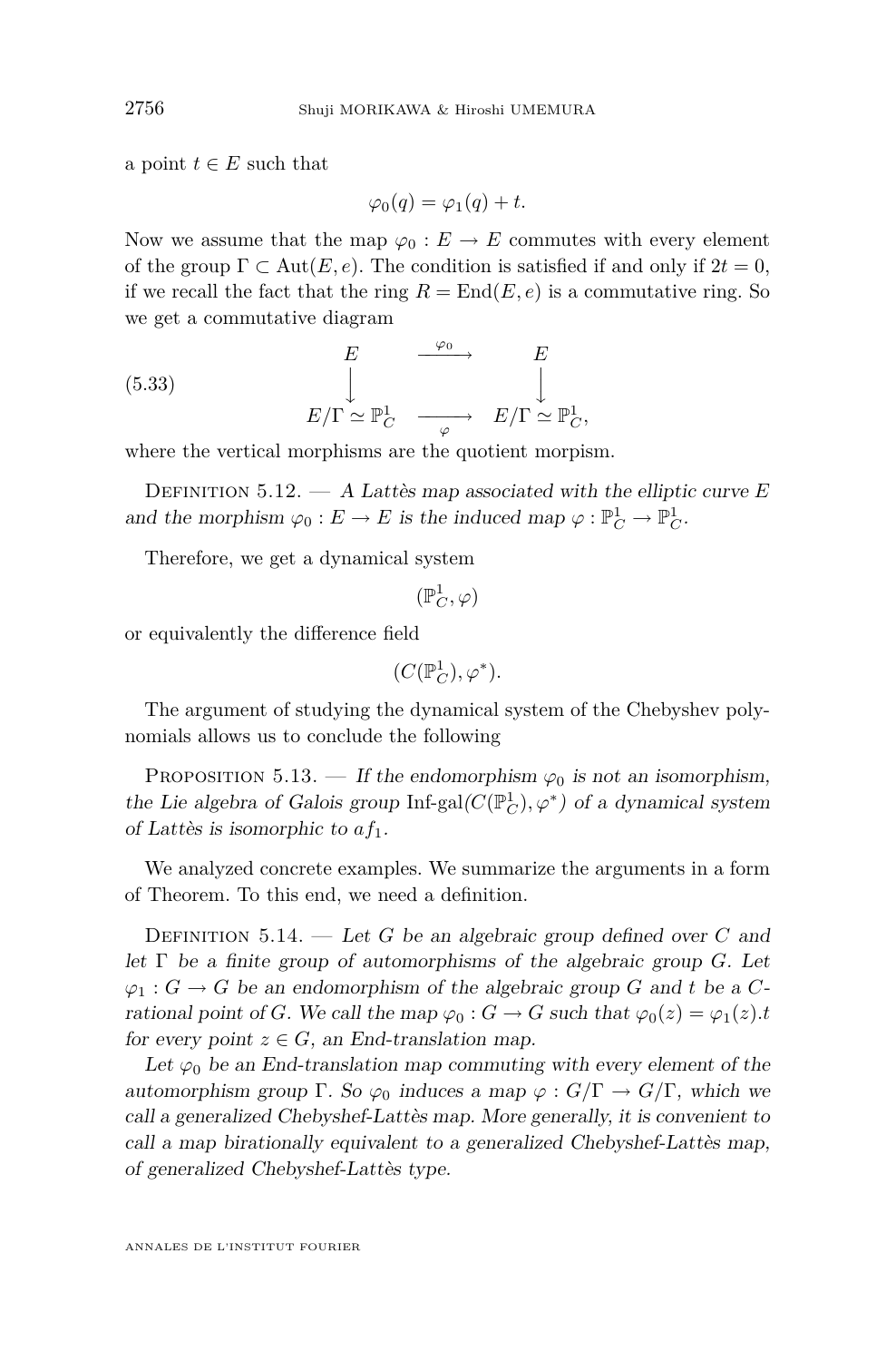<span id="page-25-0"></span>Remarks  $5.15.$  — (1) For a logical simplicity, we do not exclude the case  $\Gamma = 1$ . Hence in all the examples we have so far examined, the morphism  $\varphi: V \to V$  of the dynamical system is either automorphism of finite order or of generalized Chebyshev-Lattès type.

(2) For the multiplcative group  $\mathbb{G}_m$ , the automorphism  $\Gamma = {\pm 1}$  of  $\mathbb{G}_m$ and an integer  $|l| \geq 2$ , the map

 $\varphi_0 : \mathbb{G}_m \to \mathbb{G}_m, \qquad x \mapsto -x^l$ 

engenders a polynomial generalizing the Chebyshev polynomials but it is equivalent to the Chebyshev polynomial if we can solve the algebraic equa- $\operatorname{tion} \xi^{l-1} = -1$  in *C*.

THEOREM 5.16. — Let  $\varphi: V \to V$  be a dominant endomorphism of an algebraic curve defined over a field *C* of characteristic 0. Then the Lie algebra of Inf-gal $((C(V)\varphi)/(C,\mathrm{Id}_C))$  is at most  $af_1$ , more precisely either of dimension  $\leq 1$  or isomorphic to  $af_1$  for the following 2 types of dynamical systems. In particular, the dynamical system is finite dimensional and infinitesimally solvable according to Definition [6.2](#page-26-0) below.

- (1)  $\varphi: V \to V$  is an automorphism of finite order.
- (2) The dynamical systems of generalized Chebyshev-Lattès type map.

Remark 5.17. — We can make statements of the Theorem more precise. Let  $(V, \varphi)$  be a dynamical system in the list.

- (1) If  $\varphi$  is finite order, then Inf-gal $(C(V)/C)$  is 0.
- (2) If  $\varphi$  is an automorphism of infinite order, then Inf-gal( $C(V)/C$ ) is 1-dimensional.
- (3) If the degree of the map  $\varphi$  is  $\geq 2$ , then the Lie algebra of Inf-gal  $(C(V)/C)$  is isomorphic to  $af_1$ .

#### **6. Solvable dynamical systems on an algebraic curve defined over** C

There are extensive works on the integrability of discrete dynamical systems (Theorem 6.1 below, [\[15\]](#page-39-0)). One of the definitions of integrability is the existence of independent commutative rational maps.

THEOREM 6.1 (Julia, Fatou, Ritt and Erëmenko). — Let  $\varphi, \psi \in \mathbb{C}(z)$ be rational maps of degree  $\geq 2$  with coefficients in  $\mathbb C$  such that

$$
\varphi\circ\psi=\psi\circ\varphi.
$$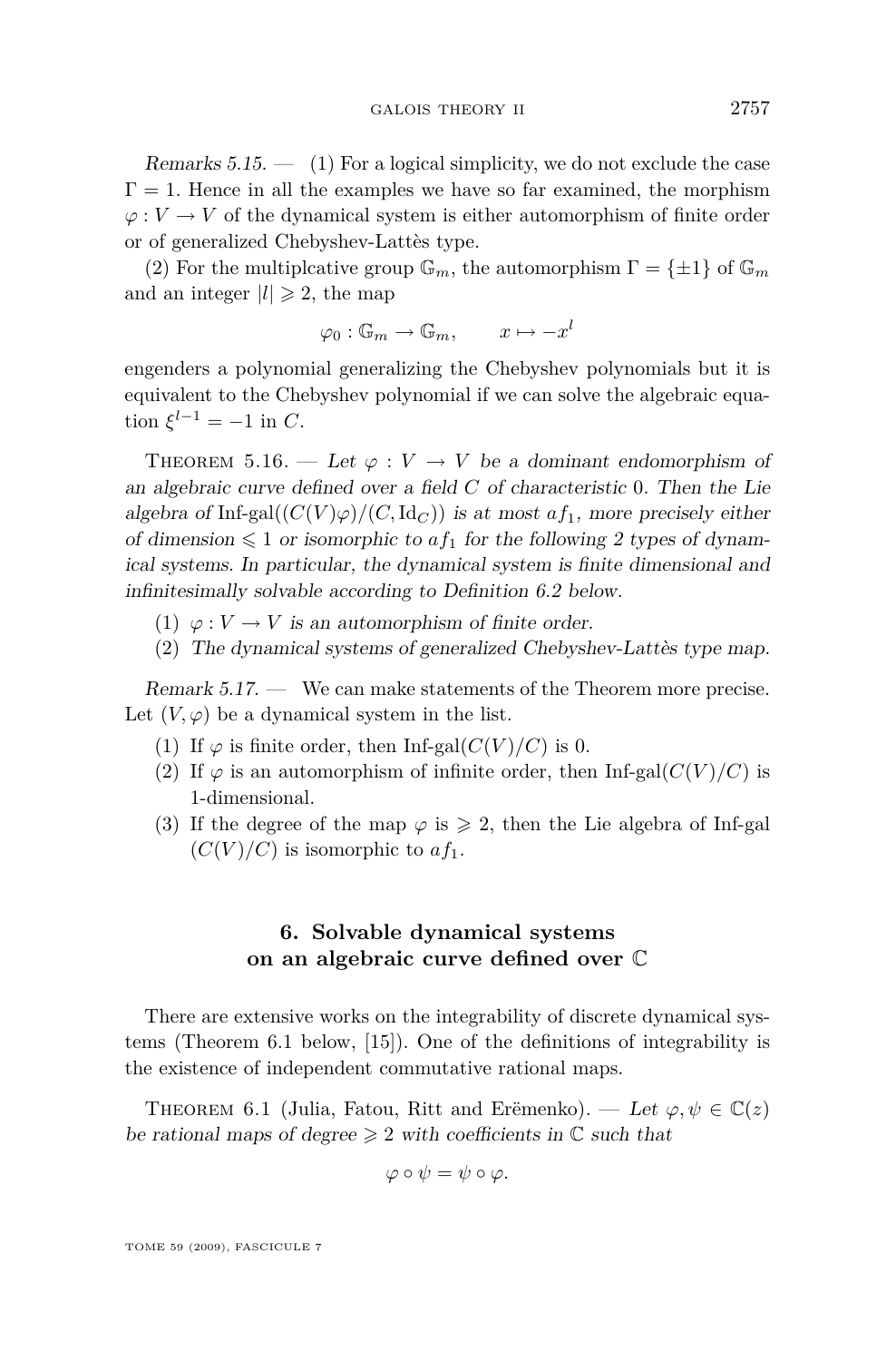<span id="page-26-0"></span>Then either (1) there exist integers *m*, *n* such that  $\varphi^{\circ m} = \psi^{\circ n}$ , or (2) the rational maps  $\varphi$  and  $\psi$  are birationally equivalent to monomials, Chebyshev polynomials or Lattès maps.

See [\[9\]](#page-38-0), 6.8 Theorem 6.79.

Theorem [6.1](#page-25-0) says if we adopt as a definition of integrabillity the existence of independent commuting rational maps, the integrable discrete dynamical system of iteration of a rational map  $\varphi : \mathbb{P}^1_{\mathbb{C}} \to \mathbb{P}^1_{\mathbb{C}}$  with  $\deg \varphi \geq 2$  are exhausted by monomials, Chebyshev polynomials or Lattès maps.

General difference Galois theory also allows us to measure integrability. We propose the following

DEFINITION  $6.2.$  — Let *V* be an algebraic variety defined over a field *C* of characteristec 0 and  $\varphi : V \to V$  be a dominant rational map also defined over *C*. We say that the dynamical system  $(V, \varphi)$  is infinitesimally abelian, respectively solvable or semi-simple if the Lie algebra of he Galois group Inf-gal $(C(V), \varphi)$  is abelian, respectively solvable or semi-simple.

We recall several results that we use in the proof of Theorem [6.5](#page-27-0) below.

From now on, we work over the field  $\mathbb C$  of complex numbers and we prove the converse of Theorem [5.16.](#page-25-0)

We have to consider algebraic D-groupoid defined on an open algebraic curve. Let us fix notations. Let us work over the affine line  $\mathbb{A}^1_{\mathbb{C}}$ . The coordinate ring of the space of invertible jets is, by definition,  $\mathbb{C}[x][y, y_1, y_2, \cdots,$  $y_1^{-1}$  with derivation

$$
\frac{\partial}{\partial x} + \sum_{i=0}^{\infty} y_{i+1} \frac{\partial}{\partial y_i},
$$

where the  $y_i$ 's are variables for  $i \in \mathbb{N}$  ( $y_0$  being  $y$ ). When we consider a D-groupoid over an open set Spec (*R*) of the affine line, we replace the coordinate ring  $\mathbb{C}[x]$  of  $\mathbb{A}_{\mathbb{C}}^1$  by R. So if we are interested in a local definition of D-groupoid on a rational curve, we replace the coordinate ring  $\mathbb{C}[x]$  by the field  $\mathbb{C}(x)$ .

PROPOSITION  $6.3.$  — An algebraic D-groupoid of finite dimension over a rational curve that is a Zariski open set of Spec C[*x*] is a sub-groupoid of the groupoid defined by a differential ideal of  $\mathbb{C}(x)[y, y_1, y_2, \cdots y_1^{-1}]$  generated by

$$
G_3(\nu) := \nu(y)y_1^2 + 2\frac{y_3}{y_1} - 3\left(\frac{y_2}{y_1}\right)^2 - \nu(x),
$$

where  $\nu(x) \in \mathbb{C}(x)$ .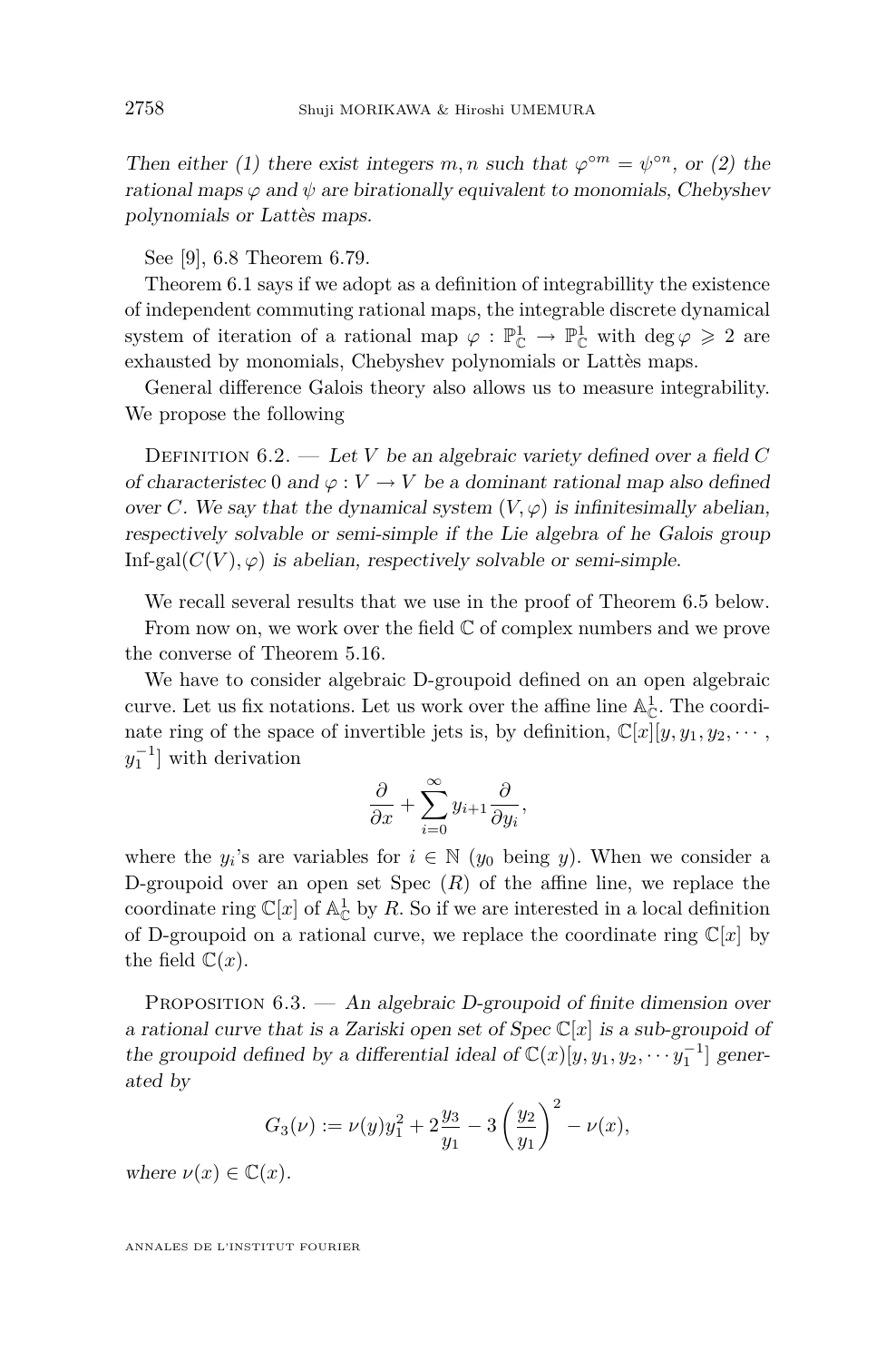<span id="page-27-0"></span>See Casale [\[2\]](#page-38-0), Proposition 9.

We can not avoid transcendental method. So we have to know the behavior of the D-groupoid in Definition [6.3](#page-26-0) under the inverse image. Let us now assume that we are in analytic situation so that the function  $\nu(x)$  is a holomorphic function defined on a open set *U* of  $\mathbb{C}$ . So  $G_3(\nu)$  defines an analytic D-groupoid over  $U \times U$  in the category of analytic spaces and  $\varphi: W \to U$  a holomorphic map of an open set *W* of  $\mathbb{C}$ . Then we have

PROPOSITION 6.4.

$$
\varphi^* G_3(\nu) = G_3(\nu \circ \varphi {\varphi'}^2 + S(\varphi)),
$$

where  $S(\varphi)$  is the Schwarzian derivative of the map  $\varphi$  with respect to the coordinate system on *W*.

See Casale [\[2\]](#page-38-0), Proposition 8.

We determine infinitesimally solvable dynamical systems over curves. In other words, we prove the converse of Theorem [5.16,](#page-25-0) when the base field is C.

THEOREM 6.5 (Casale). — Let  $(V, \varphi)$  be a discrete dynamical system over an algebraic curve  $V$  defined over the complex number field  $\mathbb C$  so that

$$
\varphi: V \to V
$$

is a dominant C-rational map. Then the following three conditions 1, 2 and 3 for the dynamical system  $(V, \varphi)$  are equivalent.

(1) The dimension of the Galois group

$$
Inf\text{-}\mathrm{gal}((\mathbb{C}(V),\varphi^*)/(\mathbb{C},\mathrm{Id}_{\mathbb{C}}))
$$

is finite.

- (2) The dynamical system  $(V, \varphi)$  is birationally equivalent to one of the following dynamical systems.
	- (a) The endomorphism  $\varphi : V \to V$  is an automorphism of finite order.
	- (b) The dynamical systems of generalized Chebyshev-Lattès type.
- (3) The dynamical system  $(V, \varphi)$  is infinitesimally solvable.

Remark 6.6. — Here is the list of concrete dynamical systems of 2 in the Theorem.

- (1) The morhism  $\varphi$  is an automorphism of finite order.
- (2) The curve *V* is the projective line  $\mathbb{P}^1_{\mathbb{C}}$  and the morphism  $\varphi$  is an automorphism.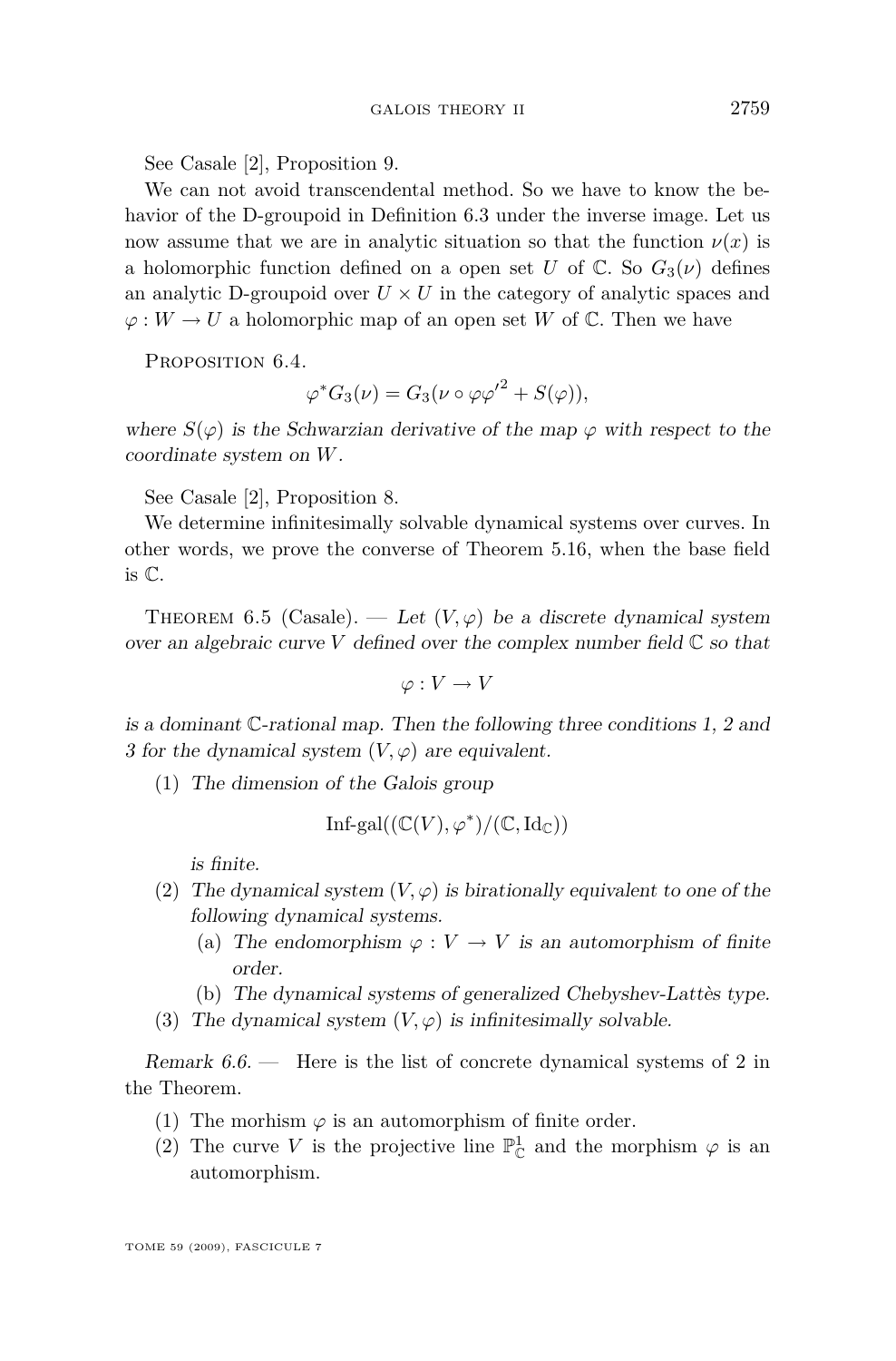- (3) The curve *V* is the projective line  $\mathbb{P}^1_{\mathbb{C}}$  and there exists an integer  $n \neq$ 0 such that the morphism  $\varphi(x) = x^n$ , where *x* is an inhomogeneous coordinate system on the projective line.
- (4) The curve *V* is the projective line  $\mathbb{P}^1_{\mathbb{C}}$  and the map  $\varphi$  is a Chebyshev polynomial.
- (5) *V* is an elliptic curve and  $\varphi$  is an endomorphism of the elliptic curve *V* .
- (6) Examples of Lattès in Example [5.11.](#page-23-0)

We have shown that the condition 2 implies the condition 3 in Theorem [5.16.](#page-25-0)

The condition 1 is an evident consequence of the condition 3 if we recall the well-known fact that a Lie algebra g of holomorphic vector fields on an open disc on  $\mathbb C$  is not solvable if dim  $\mathfrak{g} \geqslant 3$ .

So we have to show that the condition 1 implies the condition 2. As we noticed in § [4,](#page-10-0) the Galois group is 0 if  $\varphi$  is a birational map of finite order. In particular, we may assume the genus *g* of the curve *V* is  $\leq 1$ . In fact, if  $q \ge 2$ , then the endomorphsm  $\varphi$  is birational by the Hurwitz's formula. Further more by a theorem of Hurwitz, the group of birational automophisms of *V* is finite. We replacing *V* by its non-singular model if necessary,  $\varphi$  is an automorphism of finite order of *V*.

If  $g = 1$ , then, taking the non-singular model, we may assume that the  $\varphi$  is either the translation by a point of the elliptic curve *V* or an endomorphism of the elliptic curve. In both cases, we examined that the dimension of the Galois group is of at most 2. Namely if either  $\varphi$  is an automorphism or *V* is a curve of genus  $\geq 1$ , the dynamical system  $(V, \varphi)$ satisfies all the conditions of the Theorem.

So we may assume that the curve *V* is the projective line  $\mathbb{P}^1_{\mathbb{C}}$  and we have to show condition 1 implies 2. Since every automorphism of  $\mathbb{P}^1_{\mathbb{C}}$  satisfies condition 2, we may further assume that  $\deg \varphi \geq 2$ . The condition 1 says that the transcendence degree of the algebra  $\mathcal L$  over  $L^{\natural}$  is finite. Equivalently, the algebraic D-groupoid Spec  $\mathcal L$  over Spec  $L^\natural$  is finite dimensional. In other words, there exists an algebraic D-groupoid *G* of finite dimension, which is a model of Spec  $\mathcal{L}$ , defined over a Zariski open set of  $\mathbb{P}^1_{\mathbb{C}}$  such that  $\varphi \circ n$  is a solution to *G* or solution to the defining differential ideal of *G*. Now, it follows from Proposition [6.3](#page-26-0) that there exists a rational function  $\nu(x)$  such that  $y = \varphi^{\circ n}$  satisfies the differential equation  $G_3(\nu) = 0$  for every  $n \in \mathbb{N}$ , x being an appropriate inhomogeneous coordinate system on  $\mathbb{P}^1_{\mathbb{C}}$ . We prove for sufficiently big *n*, the iteration  $\varphi^{on}$  is one of the maps of the condition 2. Since we assume deg  $\varphi \geq 2$ , it follows from Theorems 1.29 and 1.35 of [\[9\]](#page-38-0)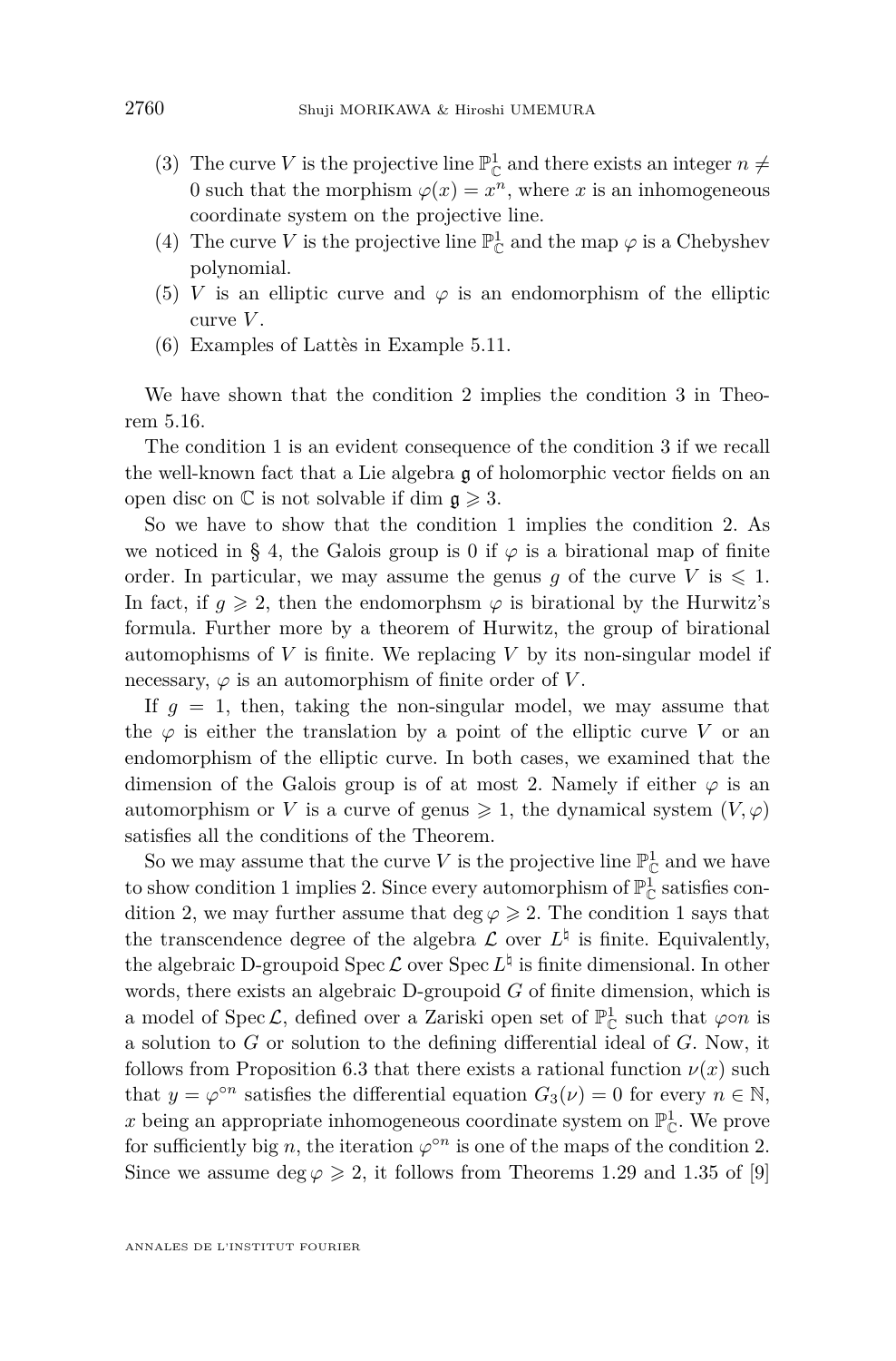<span id="page-29-0"></span>that there are many repelling periodic points of  $\varphi$ . In fact, we can find an integer *n* such that there exists a point  $p \in \mathbb{P}^1_{\mathbb{C}}$  such that *p* is a repelling fixed point of  $\varphi^{\circ n}$  and such that the rational function  $\nu(x)$  defining  $G_3(\nu)$ is regular at *p*. Therefore, we have  $|\lambda| > 1$ ,  $\lambda$  being  $(\varphi^{\circ n})'(p) = d\varphi^{\circ n}(p)/dx$ .

It follows from a Theorem of Kœnigs that we can linearize the dynamical system locally around the point *p*. In other words, we can find a holomorphic map  $F: W \to \mathbb{P}^1_{\mathbb{C}}$  form an open neighborhood  $W$  of the origin  $0 \in \mathbb{C}$ such that  $F'(0) = 1$  and such that *F* is locally equivariant, namely

(6.1) 
$$
F(\lambda w) = \varphi^{\circ n}(F(w))
$$
 for every point w in a neighborhood of  $0 \in \mathbb{C}$ .

Thanks to equation (6.1), since  $|\lambda| > 1$ , we can extend the holomorphic map *F* over the whole complex plain  $F : \mathbb{C} \to \mathbb{P}_{\mathbb{C}}^1$ . We denote this extension of *F* also by *F* so that we have a holomorphic map  $F: \mathbb{C} \to \mathbb{P}_{\mathbb{C}}^1$  equivariant with respect to the multiplication by  $\lambda$  and the morphism  $\varphi^{\circ n}$ .

(6.2) 
$$
F(\lambda w) = \varphi^{\circ n}(F(w)) \text{ for every point } w \in \mathbb{C}.
$$

So the multiplication by  $\lambda$  on  $\mathbb C$  sending  $w \mapsto \lambda w$  is a solution to the inverse image  $G_3(\overline{\nu})$  of  $G_3(\nu)$ . Therefore

(6.3) 
$$
\overline{\nu}(\lambda w)\lambda^2 = \overline{\nu}(w).
$$

Since  $\nu$  is holomorphic at  $w = 0$  and hence expanded into a power series in *w*, consequently by equation (6.3) we conclude  $\bar{\nu} = 0$ . It is convenient to introduce a few notations.

Notation.  $\qquad$  Let t be a point of  $\mathbb C$  such that the holomorphic map F is unramified at the point *t*. We denote by  $F_t$  the restriction of  $F$  in a neighborhood of *t*. So *F<sup>t</sup>* is a local isomorphism and hence we can speak of its local inverse  $F_t^{-1}$ .

Let *r*, *s* be two points of  $\mathbb C$  such that the holomorphic map  $F: \mathbb C \to \mathbb P_{\mathbb C}^1$ is unramified at *r* and *s*. We set

$$
F_{sr} := F_s^{-1} \circ F_r
$$

that is a local holomorhic isomorphism of a neighborhood of *r* to a neighborhood of *s*.

So it follows from the definition of *Fsr*that we have

$$
(6.4) \t\t\t F = F \circ F_{sr}
$$

in a neighborhood of the point *r*. Consequently equation (6.4) implies

(6.5) 
$$
G_3(0) = F^*G_3(\nu) = F_{sr}^* \circ F^*G_3(\nu) = F_{sr}^*G_3(0).
$$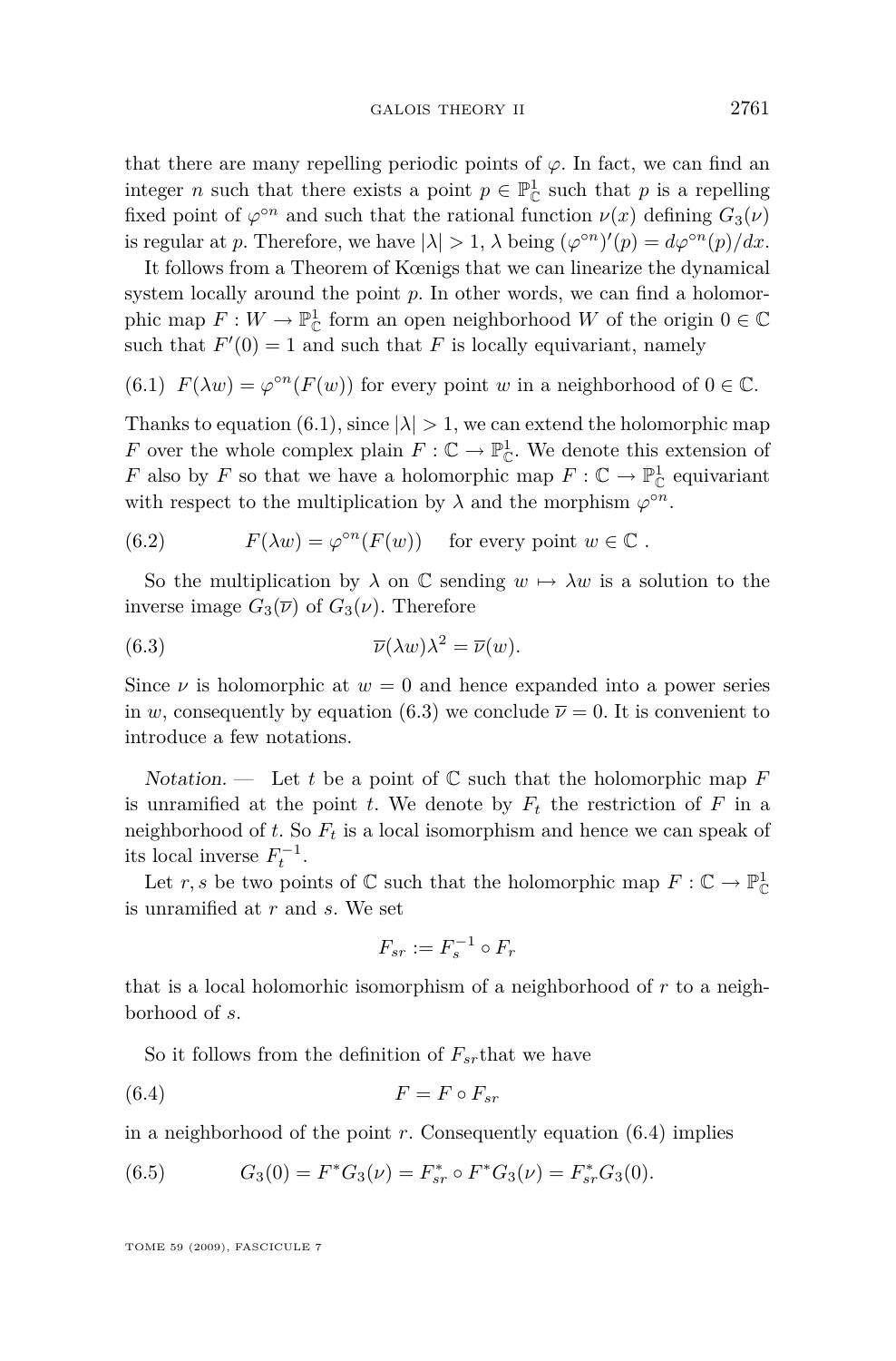<span id="page-30-0"></span>This shows that  $S(F_{sr}) = 0$  by Proposition [6.4.](#page-27-0) In other words,  $F_{sr}$  is a Möbius transformation of C and in particular it can be extended to a rational map  $F_{sr} : \mathbb{C} \to \mathbb{C}$ . Now it follows from [\(6.4\)](#page-29-0) that we have globally

$$
(6.6) \t\t\t F = F \circ F_{sr}.
$$

This is an identity between meromorphic functions on C.

CASE I. — There exist points  $r, s \in \mathbb{C}$  such that *F* is unramified at *r*, *s* and such that the Möbius transformation  $F_{sr}$  has a pole on  $\mathbb{C}$ .

There exists a point  $t \in \mathbb{C}$  such that the transformation  $F_{sr}$  maps the point  $t \in \mathbb{C}$  to the infinity. Now it follows from (6.6) that *F* can be holomorphically extended over  $\mathbb{P}^1_{\mathbb{C}}$  so that we have

(6.7) 
$$
F: \mathbb{P}_{\mathbb{C}}^1 \to \mathbb{P}_{\mathbb{C}}^1.
$$

Let  $\Gamma \subset \mathrm{PGL}_2(\mathbb{C})$  be the subgroup of  $\mathrm{PGL}_2(\mathbb{C})$  generated by the subset

 ${F_{sr} \in \text{PGL}_2(\mathbb{C}) | F \text{ is unramified at } r, s \in \mathbb{C} \text{ with } F(r) = F(s)}.$ 

LEMMA 6.7.  $-\Gamma$  is a finite group.

Proof of Lemma. — If  $\Gamma$  were a infinite group, we could find infinitely many distinct points  $p_0, p_1, p_2, \ldots$  on  $\mathbb{P}^1_{\mathbb{C}}$  such that for every  $i \in \mathbb{N}$ , the points  $p_i$  are on the Γ-orbit Γ $p_0$  of the point  $p_0$  and such that the limit p of the points  $p_i$ , for the usual topology, exists on the projective line  $\mathbb{P}^1_{\mathbb{C}}$ . So by (6.6), (6.7),  $F(p_0) = F(p_1) = F(p_2) = \cdots = F(p)$  and hence *F* is a constant function, which is a contradiction.  $\hfill \Box$ 

LEMMA 6.8. — The map  $F : \mathbb{P}^1_{\mathbb{C}} \to \mathbb{P}^1_{\mathbb{C}}$  factors through the quotient  $\pi; \mathbb{P}^1_{\mathbb{C}} \to \mathbb{P}^1_{\mathbb{C}}/\Gamma$  and induces an isomorphism  $\overline{F} : \mathbb{P}^1_{\mathbb{C}}/\Gamma \to \mathbb{P}^1_{\mathbb{C}}$  so that we have

$$
\overline{F}\circ \pi=F.
$$

In other words,  $F: \mathbb{P}^1_{\mathbb{C}} \to \mathbb{P}^1_{\mathbb{C}}$  is the quotient morphism of  $\mathbb{P}^1_{\mathbb{C}}$  with respect to the action of the group Γ.

Proof of Lemma.  $-$  In fact, the map  $F$  factors through the quotient map  $\pi$  by (6.6) inducing the map  $\overline{F}$  :  $\mathbb{P}_{\mathbb{C}}^1/\Gamma \rightarrow \mathbb{P}_{\mathbb{C}}^1$ . We have to show that *F* is an isomorphism. This follows from the following observation. Let us take a small disk *D* on  $\mathbb{P}^1_{\mathbb{C}}$  such that the map *F* is unramified on  $F^{-1}(D)$ . So the inverse image  $F^{-1}(D)$  is a disjoint union of connected open sets mapped isomorphically to *D* by *F*. If we take two points  $r, s \in F^{-1}(D)$ such that  $F(r) = F(s)$ , then  $F_{sr}$  interchanges the connected components of  $F^{-1}(D)$  sending the point *r* to *s*. So elements of the group Γ interchanges transitively the connective components of  $F^{-1}(D)$ . Therefore the degree of the map  $\overline{F}$  is 1.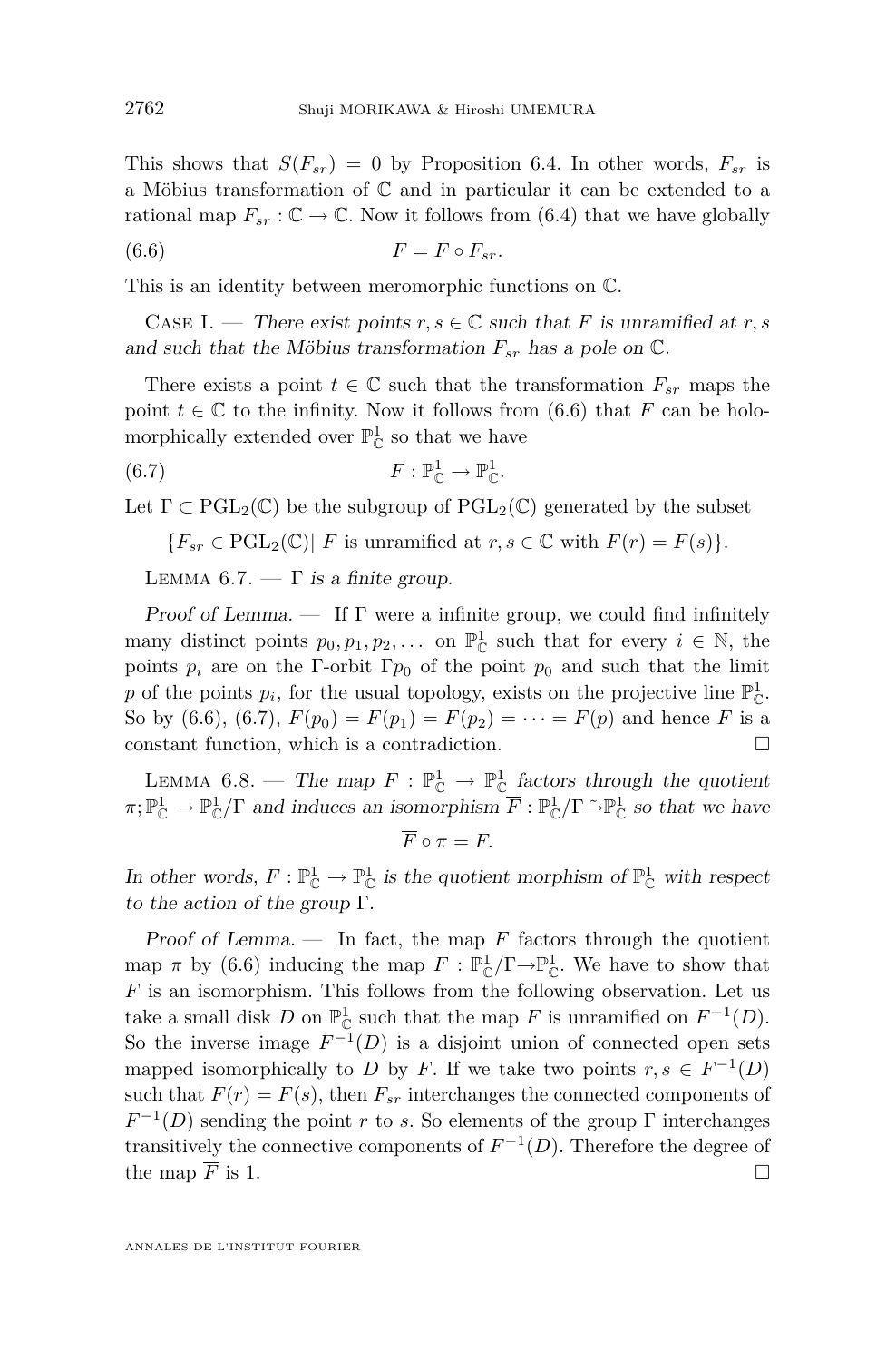<span id="page-31-0"></span>Now we have the following commutative diagram.

(6.8) 
$$
\begin{array}{ccc}\n\mathbb{P}^1_{\mathbb{C}} & \xrightarrow{\Lambda} & \mathbb{P}^1_{\mathbb{C}} \\
F \downarrow^{\mathbb{P}^1_{\mathbb{C}}}/\Gamma = \mathbb{P}^1_{\mathbb{C}} & \xrightarrow{\varphi \circ n} & \mathbb{P}^1_{\mathbb{C}}/\Gamma = \mathbb{P}^1_{\mathbb{C}}.\n\end{array}
$$

LEMMA 6.9. — Denoting by  $\Lambda : \mathbb{C} \to \mathbb{C}$  the affine transformation of the multiplication by  $\lambda$ , we have in the group  $PGL_2(\mathbb{C})$ 

$$
\Lambda \Gamma \Lambda^{-1} \subset \Gamma.
$$

This follows from Lemma [6.8](#page-30-0) and diagram (6.8)

Corollary 6.10. — ΛΓΛ*<sup>−</sup>*<sup>1</sup> = Γ.

This follows from the Lemmas [6.7](#page-30-0) and 6.9.

We conclude now from commutative diagram 6.8 and Corolary 6.10 that  $\varphi^{\circ n} : \mathbb{P}^1_{\mathbb{C}} \to \mathbb{P}^1_{\mathbb{C}}$  is an automorphism of  $\mathbb{P}^1_{\mathbb{C}}$ . So  $\varphi$  itself is an automorphism of  $\mathbb{P}^1_{\mathbb{C}}$ .

Now we pass to

CASE II. — For every  $r, s \in \mathbb{P}^1_{\mathbb{C}}$  such that *F* is unramified at *r* and *s* with  $F(r) = F(s)$ , the Möbius transformation  $F_{sr}$  is regular on  $\mathbb{C}$  so that  $F_{sr}$  is an affine transformation of  $\mathbb{C}$ .

Let us define the subgroup  $\Gamma \subset \text{PGL}_2(\mathbb{C})$  as in Case I. Then  $\Gamma$  is a subgroup of  $AF_1(\mathbb{C})$  of affine transformations. So the group  $\Gamma$  operates on C and the function  $F: \mathbb{C} \to \mathbb{P}^1_{\mathbb{C}}$  is Γ-invariant. It is convenient to use the matrix representation of the affine transformation group  $AF_1(\mathbb{C})$ . Namely to an affine transformation

$$
w \mapsto aw + b, \qquad 0 \neq a, b \in \mathbb{C}
$$

corresponds the matrix

$$
\left[\begin{array}{cc}a&b\\0&1\end{array}\right].
$$

In other words, we identify the affine transformation group  $\operatorname{AF}^*_1(\mathbb{C})$  with the group of matrices of the above form. Let *U* be the unipotent radical of  $AF_1(\mathbb{C})$  so that

$$
U = \left\{ \begin{bmatrix} 1 & b \\ 0 & 1 \end{bmatrix} \middle| b \in \mathbb{C} \right\}.
$$

We have an exact sequence

$$
1 \to U \to AF_1 \to \mathbb{C}^* \to 1.
$$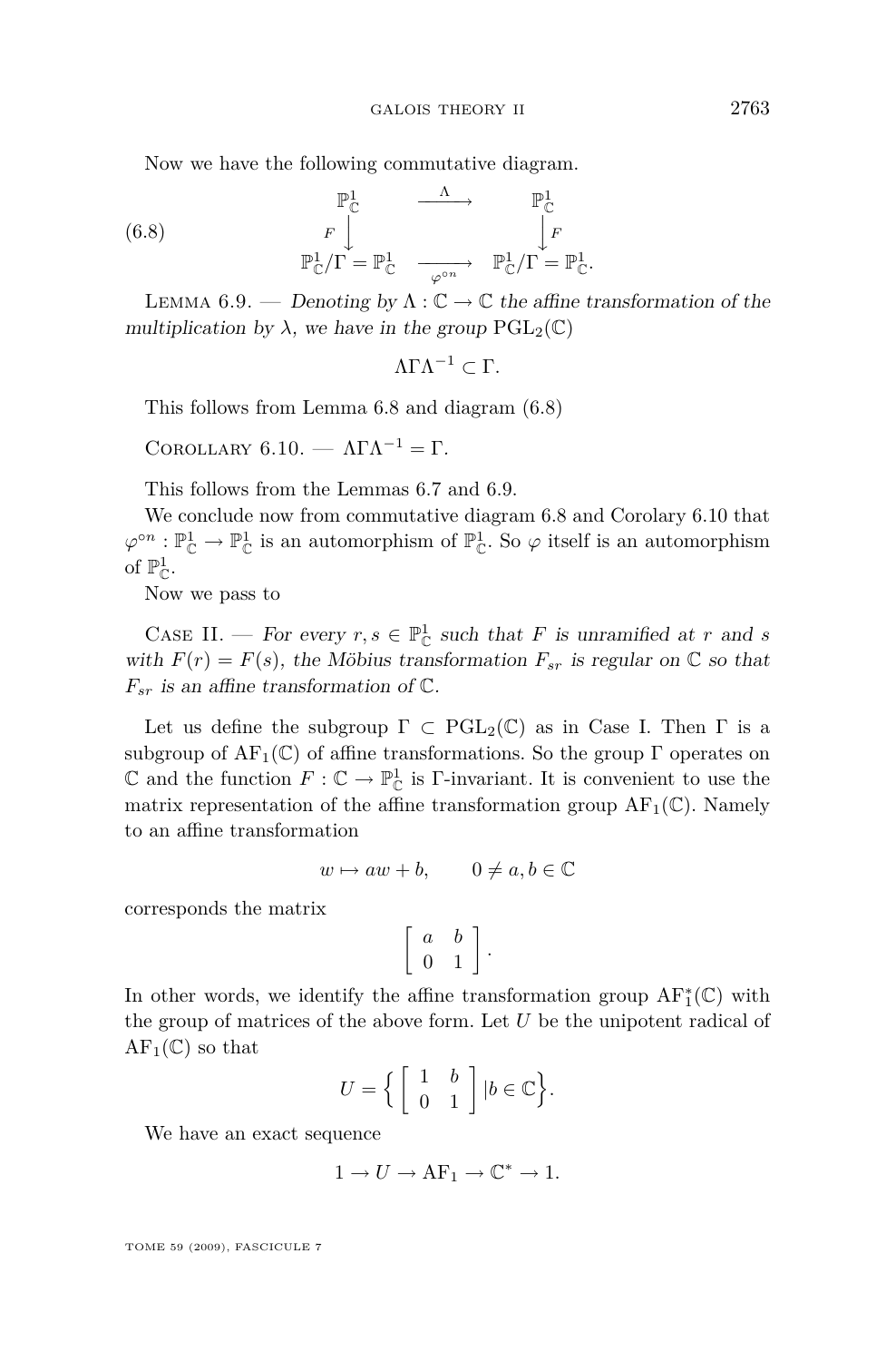<span id="page-32-0"></span>which induces an exact sequence

(6.9) 
$$
1 \to U \cap \Gamma \to \Gamma \to \Gamma/(U \cap \Gamma) \to 1.
$$

LEMMA 6.11. — The rank of the torsion free abelian group  $U_0 := U \cap \Gamma$ is at most 2.

Since Γ-invariant meromorphic function  $F$  is  $U_0$ -invariant, the assertion is well-known in theory of elliptic functions and easy to prove.

Now we study case by case quickly.

SUB-CASE II.1. —  $U_0 = 0$ .

In this case, the group  $\Gamma$  is isomorphic to  $\Gamma/U_0$  that is a subgroup of C *∗* . So the group Γ is abelian and consists of only semi-simple elements. So we can simultaneously diagonalize all the elements of the subgroup Γ. Namely, choosing an appropriate affine coordinate of the line C, we may assume that

$$
\Gamma \subset \mathbb{C}^* = \left\{ \left[ \begin{array}{cc} a & 0 \\ 0 & 1 \end{array} \right] \mid 0 \neq a \in \mathbb{C} \right\} \subset \text{AF}_1(\mathbb{C}).
$$

The argument of Lemma [6.7](#page-30-0) allows us to show that  $\Gamma$  is a finite group and then we can appy the method of the proof of Lemmas [6.8](#page-30-0) and [6.9](#page-31-0) to this case to conclude that the rational map  $\varphi^{\circ n} : \mathbb{P}^1_{\mathbb{C}} \to \mathbb{P}^1_{\mathbb{C}}$  defining the dynamical system is an automorphism of the projective line  $\mathbb{P}^1_{\mathbb{C}}$ . So  $\varphi$  itself is an automorphism of  $\mathbb{P}^1_{\mathbb{C}}$ .

The next case to examine is

CASE II.2. — Rank  $U_0 = 1$ .

We may assume that the group  $U_0 \subset AF_1(\mathbb{C})$  is the subgroup of all the translations by integers. i.e.,

$$
U_0 = \left\{ \left[ \begin{array}{cc} 1 & n \\ 0 & 1 \end{array} \right] | n \in \mathbb{N} \right\}.
$$

So  $\mathbb{C}/\Gamma_0$  is isomorphic to the group  $\mathbb{C}^*$  and the map  $F: \mathbb{C} \to \mathbb{P}^1_{\mathbb{C}}$  factors through the quotient  $\pi : \mathbb{C} \to \mathbb{P}^1_{\mathbb{C}}$  giving a map  $\overline{F} : \mathbb{C}^* \to \mathbb{P}^1_{\mathbb{C}}$  so that  $F = \overline{F} \circ \pi$ .

LEMMA 6.12. — Replacing  $\Gamma$  by an inner automorphism of  $AF_1(\mathbb{C})$ , we may assume that we have either

$$
\Gamma = U_0, \text{ or } \Gamma = \langle U_0, \begin{bmatrix} -1 & 0 \\ 0 & 1 \end{bmatrix} \rangle.
$$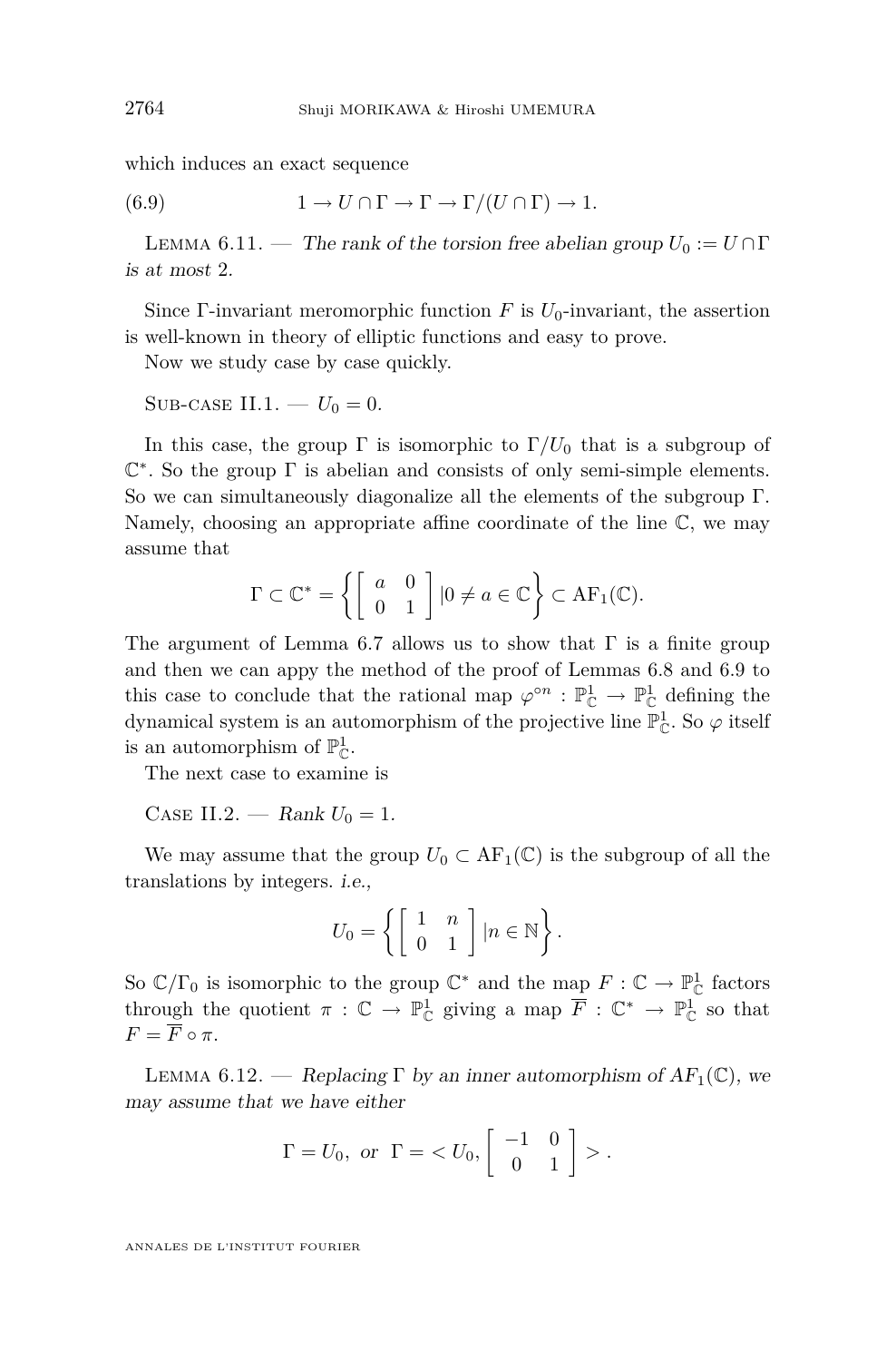Proof of Lemma. — Let us assume  $U_0 \neq \Gamma$ . We take an element  $R \in$  $\Gamma \setminus U_0$  so that

$$
R = \left[ \begin{array}{cc} a & b \\ 0 & 1 \end{array} \right] \text{ with } 0 \neq a, b \in \mathbb{C}.
$$

As *R* is not an element of  $U_0$ , we have  $a \neq 1$ . Since  $U_0$  is a normal subgroup of the group Γ, the element  $R \in \Gamma$  normalizes the group  $U_0$ . So for any integer *n*

$$
\left[\begin{array}{cc} a & b \\ 0 & 1 \end{array}\right] \left[\begin{array}{cc} 1 & n \\ 0 & 1 \end{array}\right] \left[\begin{array}{cc} a & b \\ 0 & 1 \end{array}\right]^{-1} = \left[\begin{array}{cc} 1 & an \\ 0 & 1 \end{array}\right] \in U_0.
$$

Hence  $an \in \mathbb{Z}$  for every integer *n* and consequently  $a = \pm 1$ . As we assume  $R \notin U_0$ ,  $a = -1$ . Namely

$$
R = \left[ \begin{array}{cc} -1 & b \\ 0 & 1 \end{array} \right].
$$

Now let us denote by *B* the unipotent matrix

$$
\left[\begin{array}{cc} 1 & -\frac{b}{2} \\ 0 & 1 \end{array}\right].
$$

By an easy calculation,

$$
BRB^{-1} = \left[ \begin{array}{cc} -1 & 0 \\ 0 & 1 \end{array} \right].
$$

So if we consider the inner automorphism

$$
Ad(B): \mathrm{AF}_1(\mathbb{C}) \to \mathrm{AF}_1(\mathbb{C}), \qquad X \mapsto BXB^{-1},
$$

then the automorphism  $Ad(B)$  of the group  $AF_1(\mathbb{C})$  leaves the subgroup *U*<sup>0</sup> invariant and transforms *R* to

$$
\left[\begin{array}{cc} -1 & 0 \\ 0 & 1 \end{array}\right].
$$

Namely, we have shown that

$$
\langle U_0, \begin{bmatrix} -1 & 0 \\ 0 & 1 \end{bmatrix} \rangle \subset Ad(B)(\Gamma).
$$

We prove that this inclusion is the identity. To this end let  $S \in \Gamma$  and show that

$$
Ad(B)(S) \in \langle U_0, \begin{bmatrix} -1 & 0 \\ 0 & 1 \end{bmatrix} \rangle.
$$

We may assume  $S \notin U_0$ . By the argument above, we have

$$
S = \left[ \begin{array}{cc} -1 & c \\ 0 & 1 \end{array} \right] \qquad \text{with } c \in \mathbb{C}.
$$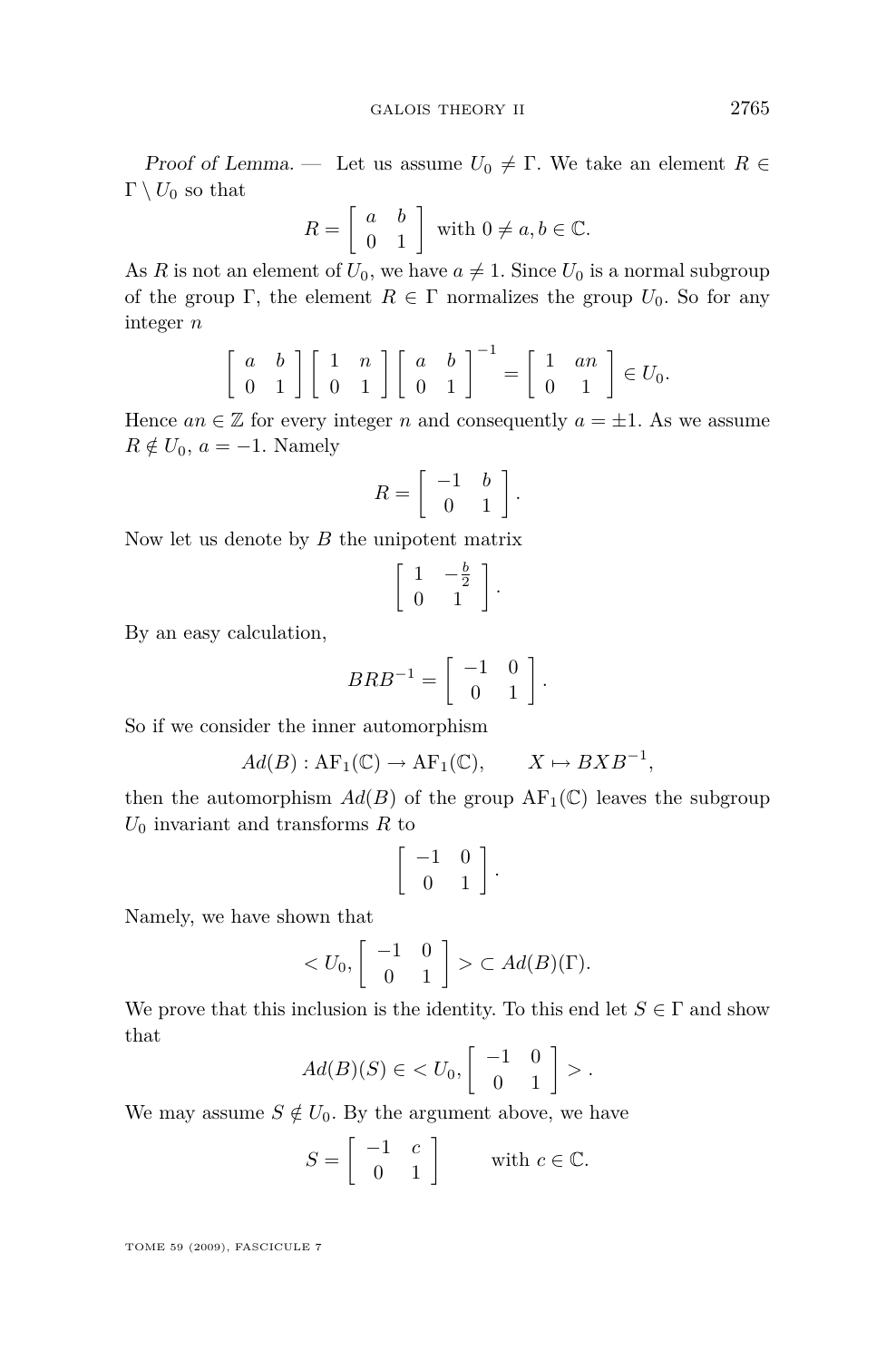Since the product

$$
SR = \left[ \begin{array}{cc} -1 & c \\ 0 & 1 \end{array} \right] \left[ \begin{array}{cc} -1 & b \\ 0 & 1 \end{array} \right] = \left[ \begin{array}{cc} 1 & c - b \\ 0 & 1 \end{array} \right]
$$

of two elements of the group  $\Gamma$  is an element of  $\Gamma$  and unipotent so that it is in  $U_0$ . Hence  $c - b = n \in \mathbb{Z}$ . It suffices to notice

$$
S = \left[ \begin{array}{cc} -1 & b+n \\ 0 & 1 \end{array} \right] = \left[ \begin{array}{cc} -1 & b \\ 0 & 1 \end{array} \right] \left[ \begin{array}{cc} 1 & -n \\ 0 & 1 \end{array} \right]
$$

which implies

$$
AdB(S) = Ad(B)(R)Ad(B)\left(\begin{bmatrix} 1 & -n \\ 0 & 1 \end{bmatrix}\right) = \begin{bmatrix} -1 & 0 \\ 0 & 1 \end{bmatrix} \begin{bmatrix} 1 & -n \\ 0 & 1 \end{bmatrix}
$$

$$
\in \begin{bmatrix} -1 & 0 \\ 0 & 1 \end{bmatrix} U_0
$$

showing

$$
Ad(S) \in \langle U_0, \begin{bmatrix} -1 & 0 \\ 0 & 1 \end{bmatrix} \rangle.
$$

We may assume by Lemma [6.12](#page-32-0) that either

$$
(1) \quad \Gamma = U_0, \qquad \text{or} \quad (2) \quad \Gamma = \langle U_0, \begin{bmatrix} -1 & 0 \\ 0 & 1 \end{bmatrix} \rangle.
$$

In the case (1), the quotient  $\mathbb{C}/\Gamma$  exists and isomorphic to  $\mathbb{C}/\mathbb{Z} = \mathbb{C}^*$ . The argument of Lemma [6.8](#page-30-0) shows the map  $F: \mathbb{C} \to \mathbb{P}^1_{\mathbb{C}}$  is he quotient morphism  $\pi : \mathbb{C} \to \mathbb{C}^*$ . Letting

$$
\Lambda = \left[ \begin{array}{cc} -1 & 0 \\ 0 & 1 \end{array} \right] \in AF_1(\mathbb{C}).
$$

We show by the argument of Lemma [6.9](#page-31-0)

$$
\Lambda U_0 \Lambda^{-1} \subset U_0,
$$

which implies  $0 \neq \lambda \in \mathbb{N}$  and the map  $\varphi^{\circ n} : \mathbb{P}_{\mathbb{C}}^1 \to \mathbb{P}_{\mathbb{C}}^1$  is equivalent to the map

$$
\mathbb{C}^* \to \mathbb{C}^*, \qquad x \mapsto x^n
$$

for the integer *n*. We are in the case of (3) of the Theorem.  $\Box$ 

Remark 6.13. — We do not necessarily have  $\Lambda U_0 \Lambda^{-1} = U_0$ .

In the second case (2)

$$
\Gamma = \langle U_0, \begin{bmatrix} -1 & 0 \\ 0 & 1 \end{bmatrix} \rangle,
$$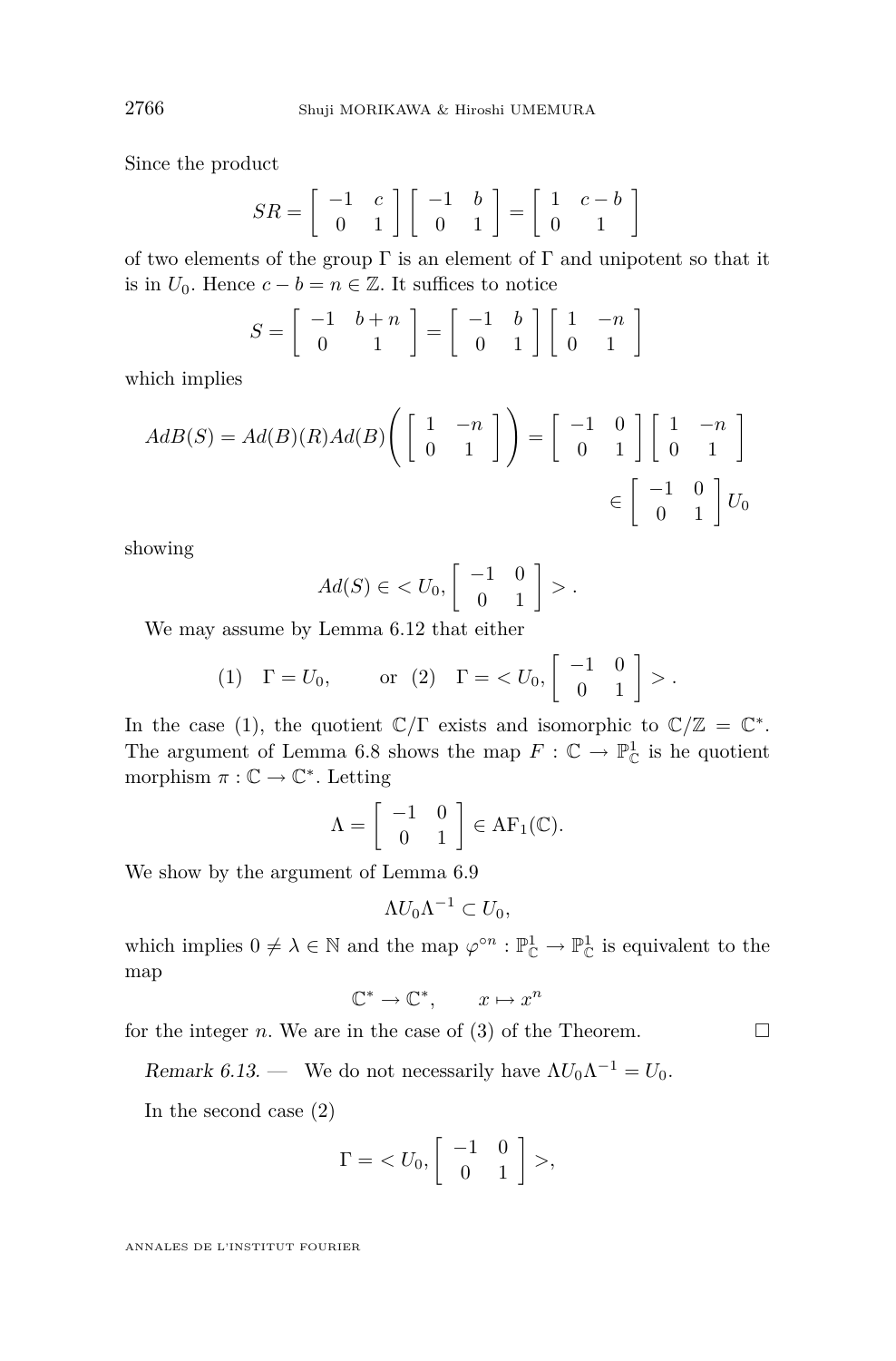<span id="page-35-0"></span>the quotient  $\mathbb{C}/\Gamma$  exists and the map  $F: \mathbb{C} \to \mathbb{P}^1_{\mathbb{C}}$  is the quotient morphism. So  $\Lambda U_0 \Lambda^{-1} \subset U_0$ , therefore  $\lambda = d \in \mathbb{Z}$  and the map  $\varphi^{\circ n} : \mathbb{P}^1_{\mathbb{C}} \to \mathbb{P}^1_{\mathbb{C}}$  defining the dynamical system is the Chebyshev polynomial of degree *|d|*. We notice here that *d* and *−d* give the same Chebyshev polynomial.

SUBCASE II.3. — Rank  $U_0 = 2$ .

Since the meromorphic function  $F: \mathbb{C} \to \mathbb{P}^1_{\mathbb{C}}$  is Γ-invariant and hence  $U_0 = U \cap \Gamma$ - invariant. So the quotient  $\mathbb{C}/U_0$  is an elliptic curve. The quotient group  $\Gamma/U_0$  operates on the elliptic curve as automorphisms of the algebraic group if we choose appropriately the element *e* of the elliptic curve. Since *e* is a fixed point of the  $\Gamma/U_0$ , the point *e* is not the image of the origin 0 of the complex plain  $\mathbb{C}$  by the quotient map  $\mathbb{C} \to \mathbb{C}/U_0$ . In other words, the multiplication by  $\lambda$  on  $\mathbb C$  defines a isomorphism  $E \to E$ but this isomorphism is not an isomorphism of the algebraic group (*E, e*). We know that  $\Gamma/U_0$  is a finite group and they are classified. Anyhow the quotient C*/*Γ exists and we argue as in Subcase II. 2 to conclude that *ϕ ◦n* is one of the examples of Lattès.

We have so far shown that  $\varphi^{\circ n}$  is one of the maps of the condition 2. We have to prove that  $\varphi$  itself is so. We may assume that  $\varphi$  is not of finite order automorphism. Othe cases are treated in a similar way, we prove that if  $\varphi$ <sup>on</sup> is a Lattès, then  $\varphi$  is itself a Lattès map. We may assume that we are in the situation of Subcase II.3, We keep the notation there. There exists a fixed point  $q \in \mathbb{P}^1_{\mathbb{C}}$  of  $\varphi$ . We need a simple

LEMMA  $6.14.$  — Let *U* be a small open disc centered at the origin 0 of the complex plane  $\mathbb C$  and let  $g: U \to U$  be a non constant holomorphic map such that  $g(0) = 0$ . Let *W* be another open disc centered at a point *q* in  $\mathbb C$  and  $h : W \to V$  be a non constant holomorphic map such that  $h(q) = 0$ . Then there exists a holomorphic map  $\tilde{q}: W' \to W$  defined in a neighborhood W' of the point *q* on *W* such that  $\hat{h}(g) = q$  and such that *g*  $\diamond$  *h* = *h*  $\diamond$   $\tilde{g}$ . In other words, we can lift *g* : *U* → *U* over *W* locally around the point *q*.

We may assume that *W* is also centered at 0 and there exists an integer  $l \geq 1$  such that  $h(s) = s^l$ , *s* being the coordinate on *W*. Let *t* be the coordinate on *U* so that we can write  $g(t) = t^n g_1(t)$  for every  $t \in U$ , where *n* is a positive integer and  $g_1(t)$  is holomorhic in *t* with  $g_1(0) \neq 0$ . So we can find locally at the origin a holomorphic function  $g_2(t)$  such that  $g_2(t)^l = g_1(t)$ . It is sufficient to set  $\tilde{g}(s) = s^n g_2(s^l)$ .

Let us come back to the proof. Since  $\varphi$  is of degree  $\geq 2$ , there exists a fixed point  $q \in \mathbb{P}_{\mathbb{C}}^1$  of  $\varphi$  so that  $\varphi(q) = q$ . Since  $\varphi^{\circ n}$  is a Lattès map,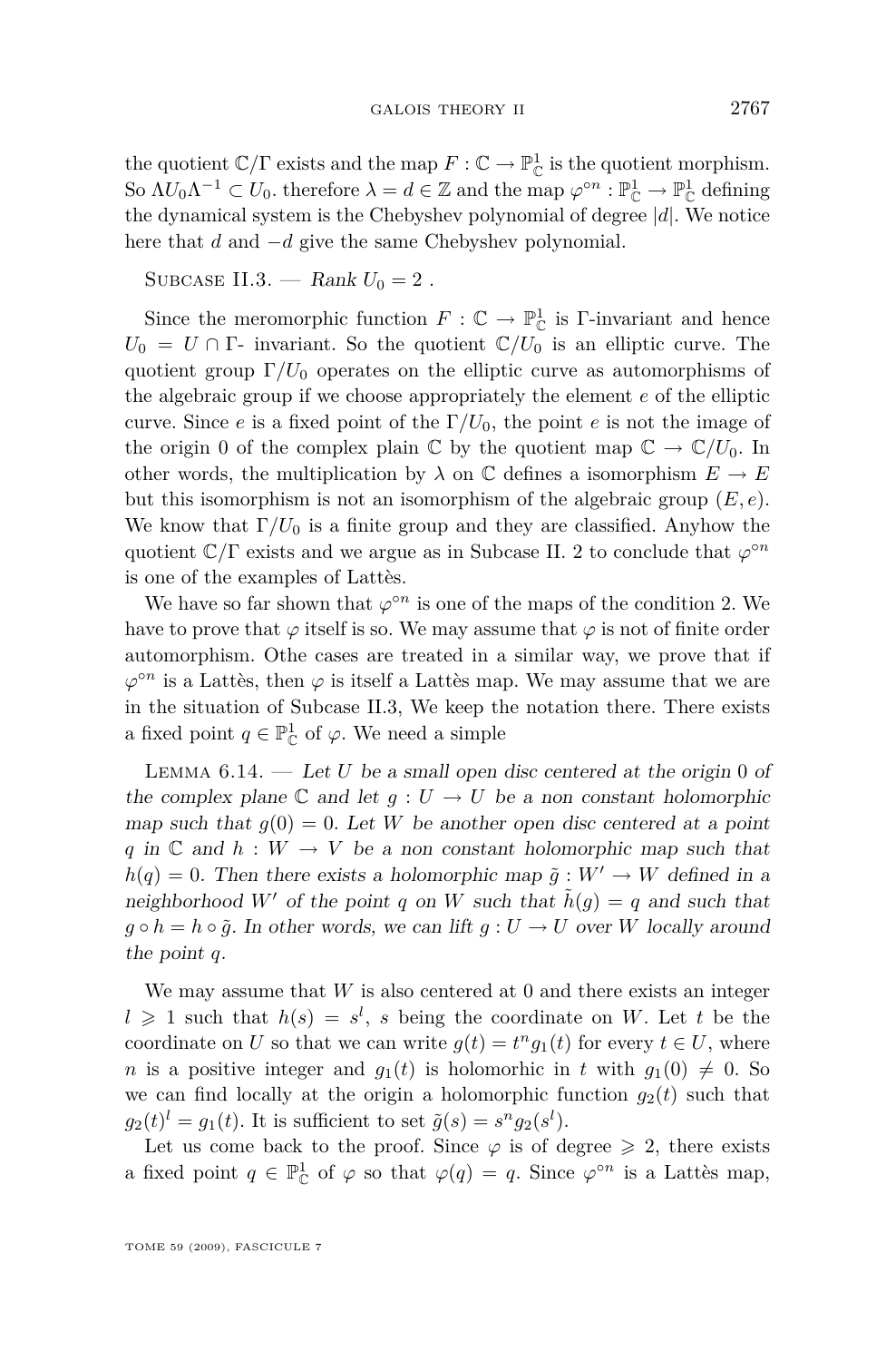the quotient map  $F: \mathbb{C} \to \mathbb{P}^1_{\mathbb{C}}$  is surjective. So we can find a point  $q' \in \mathbb{C}$ such that  $F(q') = q$ . We apply Lemma [6.14](#page-35-0) to conclude that locally around the point *q*<sup>'</sup>, there exists a holomorphic function  $\psi : W \to \mathbb{C}$  defined in a neighborhood of  $q' \in \mathbb{C}$  such that  $\varphi \circ F = F \circ \psi$  on the neighborhood *W* of *q*. Since  $\varphi$  satisfies the differential equation  $G_3(\nu)$ ,  $\psi$  satisfies  $F^*G_3(\nu)$  =  $G_3(0)$  so that the Schwarzian  $S(\psi) = 0$ . Namely we can extend  $\psi$  globally as a Möbius transformation of  $\mathbb C$ . We denote the extension of  $\psi$  by  $\Lambda_1$ .

LEMMA 6.15. — For an element  $\gamma \in \Gamma$ , there exists an element  $\gamma' \in \Gamma$ such that

(6.10) 
$$
\gamma' \circ \Lambda_1 = \Lambda_1 \circ \gamma.
$$

Let *w* be a general point of C. We have  $F(w) = F(\gamma w)$  so that

$$
F(\Lambda(w)) = \varphi F(w) = \varphi F(\gamma w) = F(\Lambda \gamma w).
$$

Since  $F: \mathbb{C} \to \mathbb{P}^1_{\mathbb{C}}$  is the quotient map, this implies there exists an element  $\gamma' \in \Gamma$  such that  $\gamma \circ \Lambda_1 = \gamma' \circ \Lambda_1$ .

Using the matrix representation, let

$$
\Lambda_1 = \left[ \begin{array}{cc} a & b \\ c & d \end{array} \right] \in \mathrm{PGL}_2(\mathbb{C}).
$$

We show that  $c = 0$  and hence  $\Lambda_1$  is an affine transformation. In fact, let us suppose in Lemma 6.15  $\gamma \neq I_2$  and consequently  $\gamma' \neq I_2$ , and write them in the matrix form

$$
\gamma = \left[ \begin{array}{cc} 1 & u \\ 0 & 1 \end{array} \right] \qquad \gamma' = \left[ \begin{array}{cc} 1 & u' \\ 0 & 1 \end{array} \right]
$$

so that  $u, u' \neq 0$ . Then the condition (6.10) implies  $c = 0$ . Now we can follow all the arguments of Subcase II.3 replacing  $\Lambda$  by  $\Lambda_1$  to conclude that  $\varphi$  is a Lattès map. This completes the proof of the Theorem.

COROLLARY 6.16. — Let  $\varphi(c, x) = x^2 - c$  with  $c \in \mathbb{C}$  be a family of polynomials of degree 2. The following conditions on the complex number *c* are equivalent.

- (1) The dynamical system  $(\mathbb{P}^1_{\mathbb{C}}, \varphi(c, x))$  is solvable.
- (2) The complex number *c* is equal to 0 or 2.

Proof. — In fact, it is sufficient to notice that a dynamical system  $\mathbb{P}^1_{\mathbb{C}} \to$  $\mathbb{P}^1_{\mathbb{C}}$  defined by a polynomial  $f(x)$  of degree 2 is birationally equivalent to one of the dynamical systems in 2, (b) of Theorem if and only if the polynomial  $f(x)$  is birationally equivalent to either the monomial  $x^2$  or the Chebyshev polynomial  $2x^2 - 1$  of degree 2.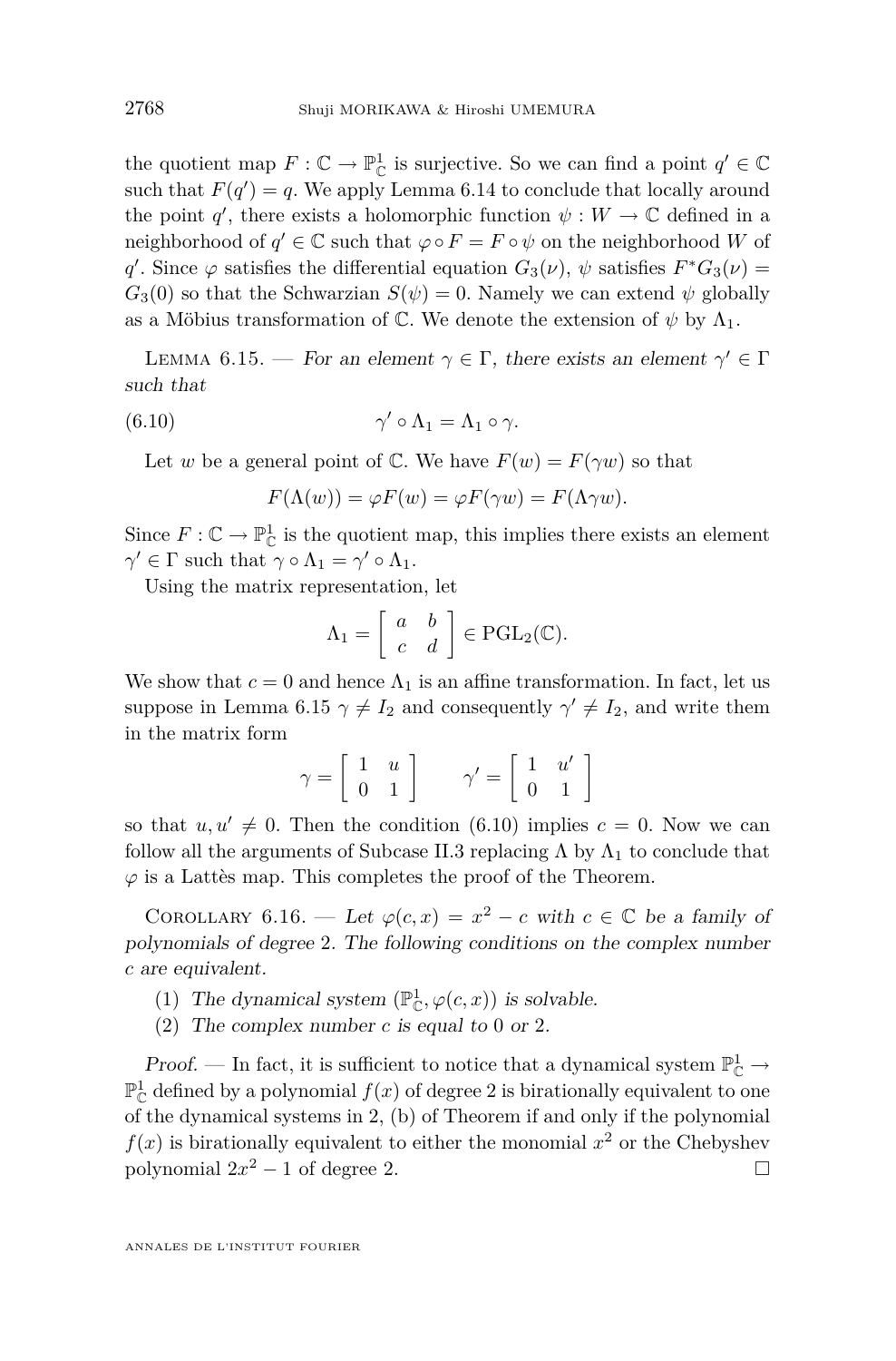Remark 6.17. — For all the other values of *c*, the formal group Inf-gal  $(\mathbb{P}^1_{\mathbb{C}}, \varphi(c, x))$  $(\mathbb{P}^1_{\mathbb{C}}, \varphi(c, x))$  $(\mathbb{P}^1_{\mathbb{C}}, \varphi(c, x))$  is isomorphic to  $\Gamma_{1L^{\natural}}$  introduced in section 1 of the first part, or isomorphic to the formal group of all the coordinate transformations of 1-variable. So the Lie algebra of the formal group  $\text{Inf-gal}(\mathbb{P}^1_{\mathbb{C}}, \varphi(c, x))$ is infinite dimensional and simple  $L^{\natural}$ -Lie algebra. In fact, it is well-known since Lie [\[6\]](#page-38-0) that a Lie-Ritt sub-functor *F* of  $\Gamma_{1L\sharp}$  coincides with the whole functor  $\Gamma_{1L^{\natural}}$  if dim<sub>*L*<sup>|</sup></sub>  $F \geq 4$ .

COROLLARY 6.18 (Corollary to proof). — The following condition on a rational map  $\varphi(x)$  is equivalent.

- (1) There exists an integer  $n \geq 1$  such that  $\varphi^{\circ n}$  is birationally equivalent to a monomial (respectively a Chebyshef polynomial, or a Lattès map).
- (2) The rational map  $\varphi$  is birationally equivalent to a monomial (respectively a Chebyshev polynomial or a Lattès map).

We proved this equivalence in the last part of the Proof of Theorem. The monomial case is trivial and the Chebyshev case is known  $(cf. [9],$  $(cf. [9],$  $(cf. [9],$ Theorem 6.9 (b)). The Lattès case seems new.

#### **7. Concluding remarks**

The proof of Theorem [6.5](#page-27-0) is transcendental. So it is natural to expect an algebraic proof.

QUESTION 7.1. — Let  $(V, \varphi)$  be a discrete dynamical system over an algebraic curve *V* defined over a field *C* of characteristic 0 so that

$$
\varphi: V \to V
$$

is a dominant *C*-rational map. Then, are the following conditions 1, 2 and 3 for the dynamical system  $(V, \varphi)$  equivalent?

(1) The dimension of the Galois group

$$
\mathrm{Inf}\text{-}\mathrm{gal}((C(V),\varphi^*)/(C,\mathrm{Id}_C))
$$

is finite.

- (2) The dynamical system  $(V, \varphi)$  is birationally equivalent to one of the following dynamical systems.
	- (a) The endomorphism  $\varphi : V \to V$  is an automorphism of finite order.
	- (b) The dynamical systems of generalized Chebyshev-Lattès type.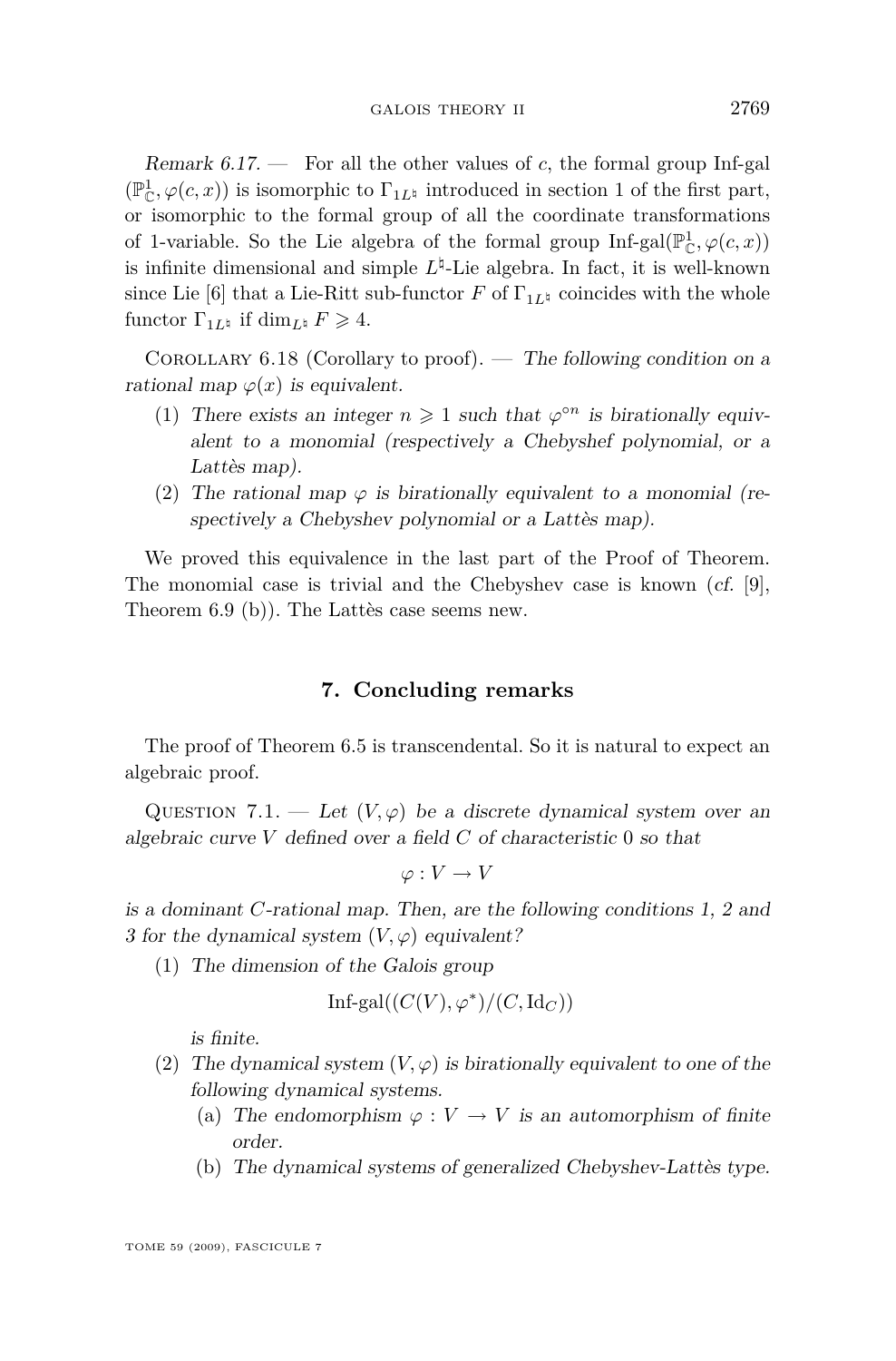<span id="page-38-0"></span>(3) The dynamical system  $(V, \varphi)$  is infinitesimally solvable.

The question seems plausible under an additional assumption that the field *C* is algebraically closed.

PROBLEM. — It is challenging to explore a characteristic  $p > 0$  version of Theorem [6.5](#page-27-0) according to the idea that we suggested in [11]. We have to introduce the algebraic D-groupoid in characteristic  $p > 0$  using iterative higher derivations of Hasse-Schmidt. Then it seems that we need algebraic D-semigroupoids more than D-groupoids. For, we can not invert a rational map even locally for the étale topology due to inseparability of the rational map.

#### BIBLIOGRAPHY

- [1] G. Casale, "Sur le groupoïde de Galois d'un feuilletage", PhD Thesis, Université Paul Sabatier, Toulouse, http://doctorants.picard.ups-tlse.fr/theses.htm, 2004.
- [2] ——, "Enveloppe galoisienne d'une application rationnelle de  $\mathbb{P}^1$ ", Publ. Mat. **50** (2006), p. 191-202.
- [3] M. Demazure, "Sous-groupes algébriques de rang maximum du groupe de Cremona", Ann. Sci. École Norm. Sup. **(4) 3** (1970), p. 507-588.
- [4] A. Grothendieck, "Techniques de constructions et théorème d'existence en géométrie algébrique III, Préschémas quotients", in Séminaire Bourbaki, Vol. 6, Soc. Math. France, Paris, 1995, p. Exp. No. 212, 99-118.
- [5] E. KOLCHIN, Differential algebra and algebraic groups, Pure and Applied Mathematics, no. 54, Academic Press, New York-London, 1973.
- [6] S. Lie, Théorie des Transformationsgruppen, Teubner, 1930.
- [7] B. Malgrange, "Le groupoïde de Galois d'un feuilletage", in Essays on geometry and related topics, Vol. 1, 2, Monogr. Enseign. Math., vol. 38, Enseignement Math., Geneva, 2001, p. 465-501.
- [8] S. Morikawa, "On a general Galois theory of difference equations I", Ann. Inst. Fourier, Grenoble, 2010, à paraître.
- [9] J. H. Silverman, The arithmetic of dynamical systems, Graduate Texts in Mathematics, vol. 241, Springer, New York, 2007.
- [10] H. Umemura, "Differential Galois theory of infinite dimension", Nagoya Math. J. **144** (1996), p. 59-135.
- [11] ——— , "Galois theory and Painlevé equations", in Théories asymptotiques et équations de Painlevé, Sémin. Congr., vol. 14, Soc. Math. France, Paris, 2006, p. 299-339.
- [12] ——— , "Invitation to Galois theory", in Differential equations and quantum groups, IRMA Lect. Math. Theor. Phys., vol. 9, Eur. Math. Soc., Zürich, 2007, p. 269-289.